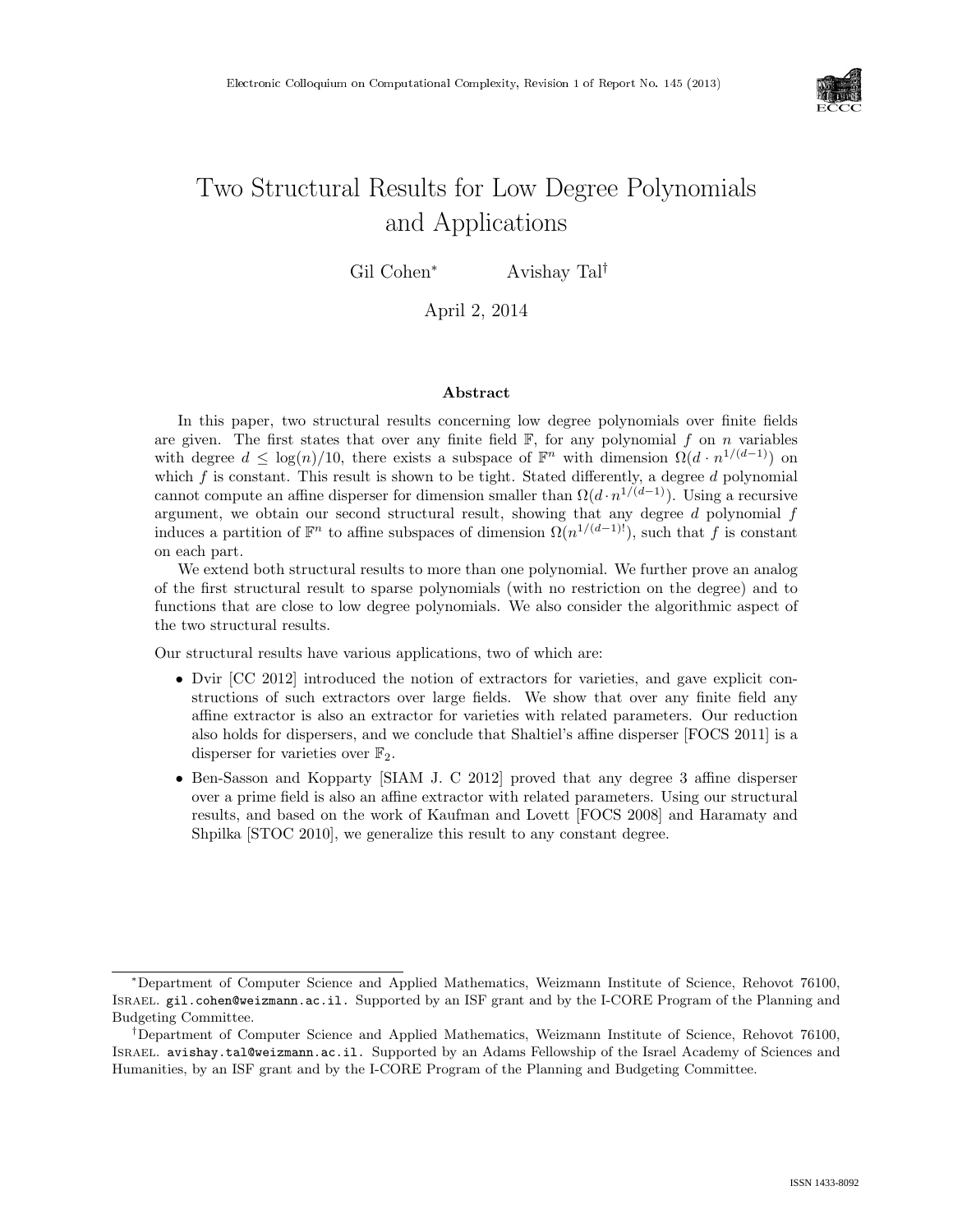# Contents

| 1              | Introduction<br>1.1<br>1.2<br>1.3                                                                                                                                                                                                        | 1<br>$\mathbf{1}$<br>5<br>9      |
|----------------|------------------------------------------------------------------------------------------------------------------------------------------------------------------------------------------------------------------------------------------|----------------------------------|
| $\mathbf 2$    | Preliminaries                                                                                                                                                                                                                            | 10                               |
| 3              | <b>Structural Results</b><br>3.1<br>3.2<br>3.3<br>3.4<br>3.5                                                                                                                                                                             | 12<br>12<br>14<br>15<br>16<br>17 |
|                | 4 The Algorithmic Aspect<br>4.1<br>Subexponential-Time Algorithm for Finding an Optimal Subspace $\dots \dots \dots \dots \dots$<br>4.2                                                                                                  | 17<br>17<br>17                   |
| 5              | <b>Extractors and Dispersers for Varieties</b>                                                                                                                                                                                           | 19                               |
| 6              | From Affine Dispersers to Affine Extractors                                                                                                                                                                                              | 20                               |
| $\overline{7}$ | $AC^{0}[\oplus]$ Circuits and Affine Extractors / Dispersers<br>$AC^0$ Circuits Cannot Compute Affine Dispersers for Dimension $o(n/polylog(n))$<br>7.1<br>Depth 2 $AC^0$ $\oplus$ Circuits Cannot Compute Good Affine Dispersers<br>7.2 | 21<br>21<br>22                   |
|                | A Depth 3 $AC^0[\oplus]$ Circuits Can Compute Optimal Affine Extractors                                                                                                                                                                  | 26                               |
|                | B A Slightly Simpler Proof of the First Structural Result for $\mathbb{F}_2$                                                                                                                                                             | 28<br>30                         |
|                | C Proof of DeMillo-Lipton-Schwartz-Zippel Variant                                                                                                                                                                                        | 31                               |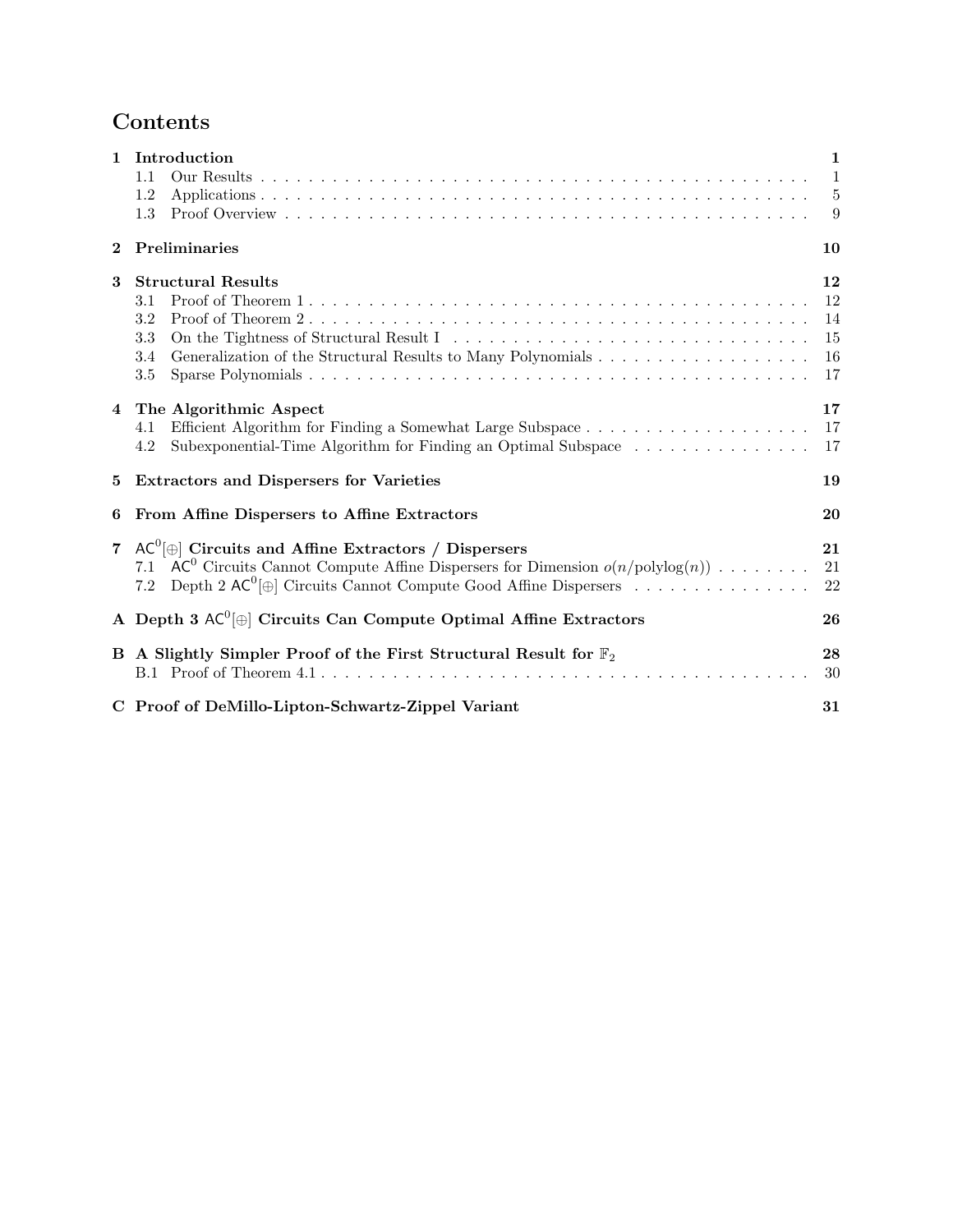## <span id="page-2-0"></span>1 Introduction

In this paper, we consider the following question concerning polynomials on  $n$  variables over the field with q elements,  $\mathbb{F}_q$ , where q is some prime power:

What is the largest number  $k = k_q(n, d)$ , such that any polynomial on n variables over  $\mathbb{F}_q$ , with degree at most d, is constant on some affine subspace of  $\mathbb{F}_q^n$  with dimension k?

Here, and throughout the paper, by degree we mean total degree.

This question concerning the structure of low degree polynomials over finite fields can be rephrased, in the language of pseudorandomness, as whether a low degree polynomial can be a good affine disperser. Recall that an *affine disperser* for dimension k is a function  $f: \mathbb{F}_q^n \to \mathbb{F}_q$ with the following property. For every affine subspace  $u_0 + U \subseteq \mathbb{F}_q^n$  of dimension k, f restricted to  $u_0 + U$  is not constant <sup>[1](#page-2-2)</sup>. A function  $f: \mathbb{F}_q^n \to \mathbb{F}_q$  is called an *affine extractor* for dimension k with bias  $\varepsilon$ , if for every affine subspace  $u_0 + U \subseteq \mathbb{F}_q^n$  of dimension k, it holds that  $f(x)$ , where x is sampled uniformly from  $u_0 + U$ , is  $\varepsilon$ -close in statistical distance, to the uniform distribution over  $\mathbb{F}_q$ .

It is worth mentioning that several explicit constructions of affine dispersers and affine extractors are in fact low degree polynomials [\[Bou07,](#page-24-0) [BSG12,](#page-25-0) [BSK12\]](#page-25-1). Examples of this fact can be found in the literature for other types of dispersers and extractors as well [\[CG88,](#page-25-2) [BIW06,](#page-24-1) [Dvi12\]](#page-25-3). In fact, the state of the art explicit construction of affine extractors over  $\mathbb{F}_2$  by Li [\[Li11\]](#page-26-0) (matching the parameters obtained by Yehudayoff [\[Yeh11\]](#page-26-1)) heavily relies on low degree seeded extractors.

Clearly, for any q it holds that  $k_q(n, 1) = n - 1$ . The case  $d = 2$ , at least over fields of characteristic 2, is also well understood. By Dickson's theorem ([\[Dic01\]](#page-25-4), Theorem 199),  $k_q(n, 2) \leq$  $n/2+1$  for fields of characteristic 2. This is tight, as can be seen by considering the inner product function  $x_1x_2 + x_3x_4 + \cdots + x_{n-1}x_n$ . To the best of our knowledge, the value of  $k_q(n,d)$  has not received a formal treatment in the literature, and in particular it is not known or can be easily deduced by previous works, for  $d > 2$ . The most related result was obtained by Barrington and Tardos ( $[TB98]$ , Lemma 3), who proved that for any prime power q and for any degree d polynomial f on n variables over the ring  $\mathbb{Z}_q$ , there exists a "cube" with dimension  $k = \Omega(n^{1/d})$ , on which f is constant. That is, there exist linearly independent vectors  $\Delta_1, \ldots, \Delta_k \in \mathbb{Z}_q^n$  such that for every  $\alpha \in \{0,1\}^k$ ,  $f(\sum_{i=1}^k \alpha_i \Delta_i) = f(0)$ .

Furthermore, a natural variant of the question of understanding  $k_q(n, d)$  was previously raised by Trevisan  $[Tree6]$  for the special case  $q = 2$ . As a corollary of the structural results of Haramaty and Shpilka [\[HS10\]](#page-25-5), for biased polynomials and for polynomials with large Gowers norm with degree  $d = 3, 4$  over prime fields, one can deduce non-trivial lower bounds on the dimension of an affine subspace on which such polynomials are constant. Assuming low degree and bounded spectral norm, lower bounds on the affine subspace dimension follow by the structural result of Tsang et al. [\[TWXZ13\]](#page-26-4).

## <span id="page-2-1"></span>1.1 Our Results

The first result of this paper is an asymptotically tight upper and lower bounds on  $k_q(n, d)$  for all  $d < \log(n)/10$ . Our lower bound holds for all finite fields, namely, for any prime power q. We then further study the structure of low degree polynomials over finite fields, the algorithmic

<span id="page-2-2"></span><sup>&</sup>lt;sup>1</sup>An alternative definition requires that almost all field elements are obtained by f on  $u_0 + U$ .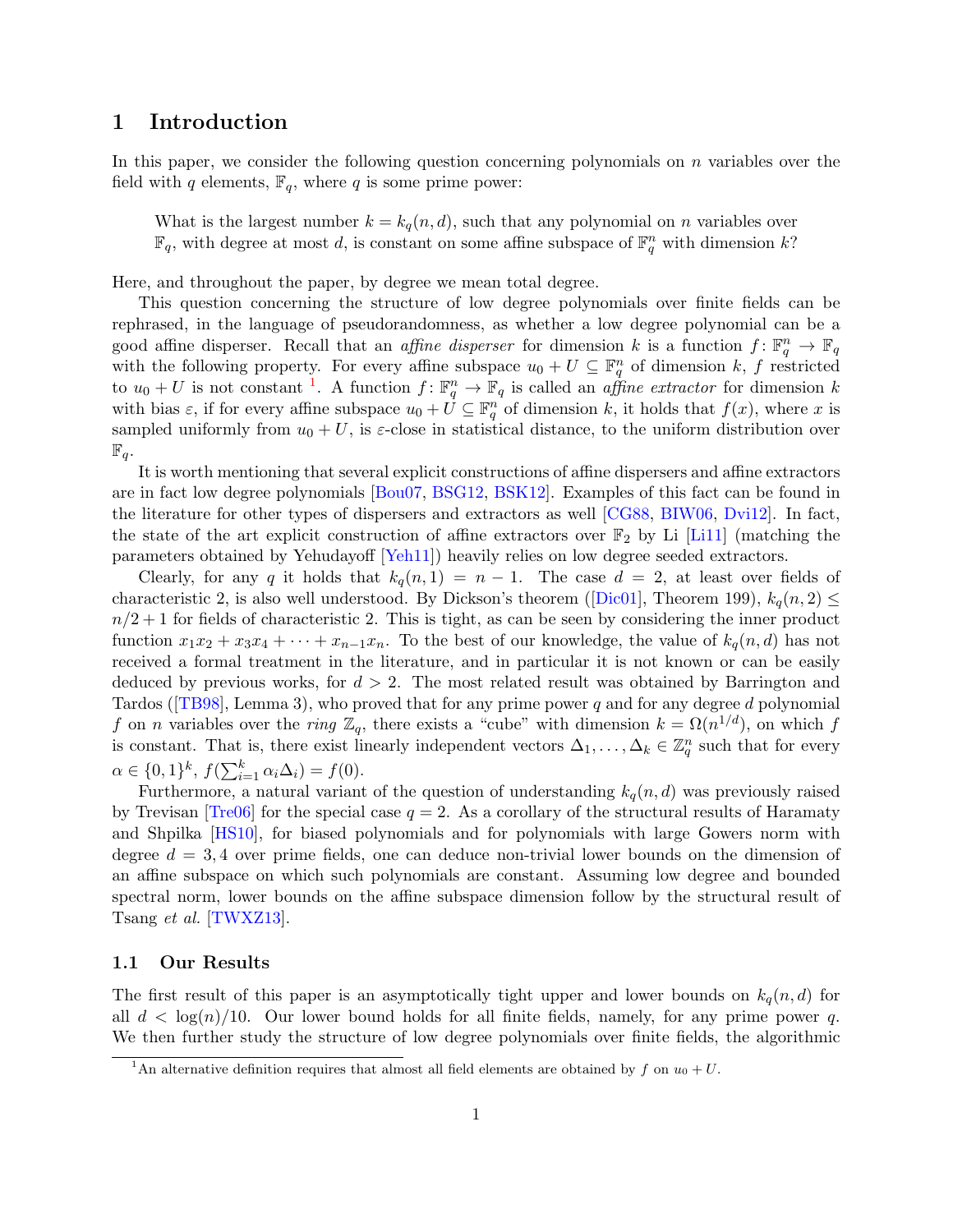aspect of these results, and present several applications to complexity theory and in particular to pseudorandomness.

The following theorem gives a lower bound for  $k_q(n, d)$ . In fact, it promises something stronger, which is required by one of our applications (see Theorem  $5$ ). Informally, for any degree  $d$  polynomial f and a point  $u_0 \in \mathbb{F}_q^n$ , there exists a large subspace U such that f is constant on  $u_0 + U$ . Note that this is equivalent of saying that there exists a large subspace on which  $f$  is constant.

<span id="page-3-0"></span>**Theorem 1** (Structural Result I). For any n, d, let k be the least integer such that

<span id="page-3-2"></span>
$$
n \le k + (d+1) \cdot \sum_{j=0}^{d-1} (d-j) \cdot \binom{k+j-1}{j} \,. \tag{1.1}
$$

Let q be a prime power. Let  $f: \mathbb{F}_q^n \to \mathbb{F}_q$  be a degree d polynomial, and let  $u_0 \in \mathbb{F}_q^n$ . Then, there exists a subspace  $U \subseteq \mathbb{F}_q^n$  of dimension k such that  $f|_{u_0+U}$  is constant.

In particular, there exists a universal constant  $c_1 \in (0,1)$  such that for all  $n, d, q$ , it holds that  $k_q(n,d) \geq c_1 \cdot n^{1/(d-1)}$ . Moreover, for  $d \leq \log(n)/10$  it holds that  $k_q(n,d) = \Omega(d \cdot n^{1/(d-1)})$ .

Few remarks are in order. First, we note that Theorem [1](#page-3-0) is tight for  $d \leq \log(n)/10$ . Indeed, one can show that, with probability at most  $q^{-\binom{k}{d}}$ , a random degree d polynomial on n variables over  $\mathbb{F}_q$  is constant on any fixed affine subspace of dimension k. There are at most  $q^{(k+1)n}$  affine subspaces of dimension k, so by the union bound,  $k_q(n, d)$  must be smaller than any k such that  $\binom{k}{d}$  $\binom{k}{d}$  >  $(k+1)n$ . Hence,  $k_q(n,d)$  <  $d^{1+1/(d-1)} \cdot n^{1/(d-1)}$ . For  $d \leq \log(n)/10$ , the ratio between our upper and lower bound is  $d^{O(1/d)} = 1 + O(\log(d)/d)$ .

For the special case  $q = 2$ , based on the work of Ben-Eliezer *et al.* [\[BEHL09\]](#page-24-2), one can say something stronger regarding the tightness of Theorem [1.](#page-3-0) Namely, for every  $d \geq 1$ , there exists a degree d polynomial  $f: \mathbb{F}_2^n \to \mathbb{F}_2$  that has bias  $2^{-\Omega(k/d)}$  on any affine subspace of dimension  $k \geq \Omega(d \cdot n^{1/(d-1)})$  $k \geq \Omega(d \cdot n^{1/(d-1)})$  $k \geq \Omega(d \cdot n^{1/(d-1)})$  (see Section [3.3\)](#page-16-0). In the language of pseudorandomness, Theorem 1 states that a degree  $d \leq \log(n)/10$  polynomial is not an affine disperser for dimension  $o(d \cdot n^{1/(d-1)})$ , and in particular, polynomials with constant degree are not affine dispersers for sub-polynomial dimension. The tightness results mentioned above, imply that there exists a degree d polynomial which is an affine disperser for dimension  $k = O(d \cdot n^{1/(d-1)})$ , over any finite field. Moreover, for the special case  $q = 2$ , there exists a degree d polynomial that is an affine extractor for the same dimension  $k = O(d \cdot n^{1/(d-1)})$ , with bias  $2^{-\Omega(k/d)}$ .

While the results of Barrington and Tardos [\[TB98\]](#page-26-2) concern the ring  $\mathbb{Z}_q$ , where q is a prime power, our results concern the field  $\mathbb{F}_q$ , making the results incomparable in that sense. However, [\[TB98\]](#page-26-2) guarantees the existence of a cube (as defined above), which is weaker than the existence of an affine subspace guaranteed by Theorem [1.](#page-3-0) These two notions are equivalent only for the special case  $q = 2$ . Furthermore, the dimension of the affine subspace obtained by Theorem [1](#page-3-0) is  $\Omega(n^{1/(d-1)})$ , which is larger than  $\Omega(n^{1/d})$  – the dimension of the cube obtained by Barrington and Tardos. Although this difference may seem small, it is crucial for one of our applications concerning a reduction from affine extractors to affine dispersers (see Section  $6$ ). On the other hand, the cube obtained by Barrington and Tardos has a structure that is necessary for their application (the latter concerns the minimum degree of a polynomial over rings representing the OR function), namely, the vectors  $\Delta_1, \ldots, \Delta_k$  are not only linearly independent over  $\mathbb{Z}_q$ , but in fact have disjoint supports.

<span id="page-3-1"></span><sup>&</sup>lt;sup>2</sup>The expression  $\binom{k}{d}$  in the exponent can be replaced by the number of solutions to the equation  $r_1 + \ldots + r_k \leq d$ , where  $r_i \in \{0, ..., q - 1\}$ .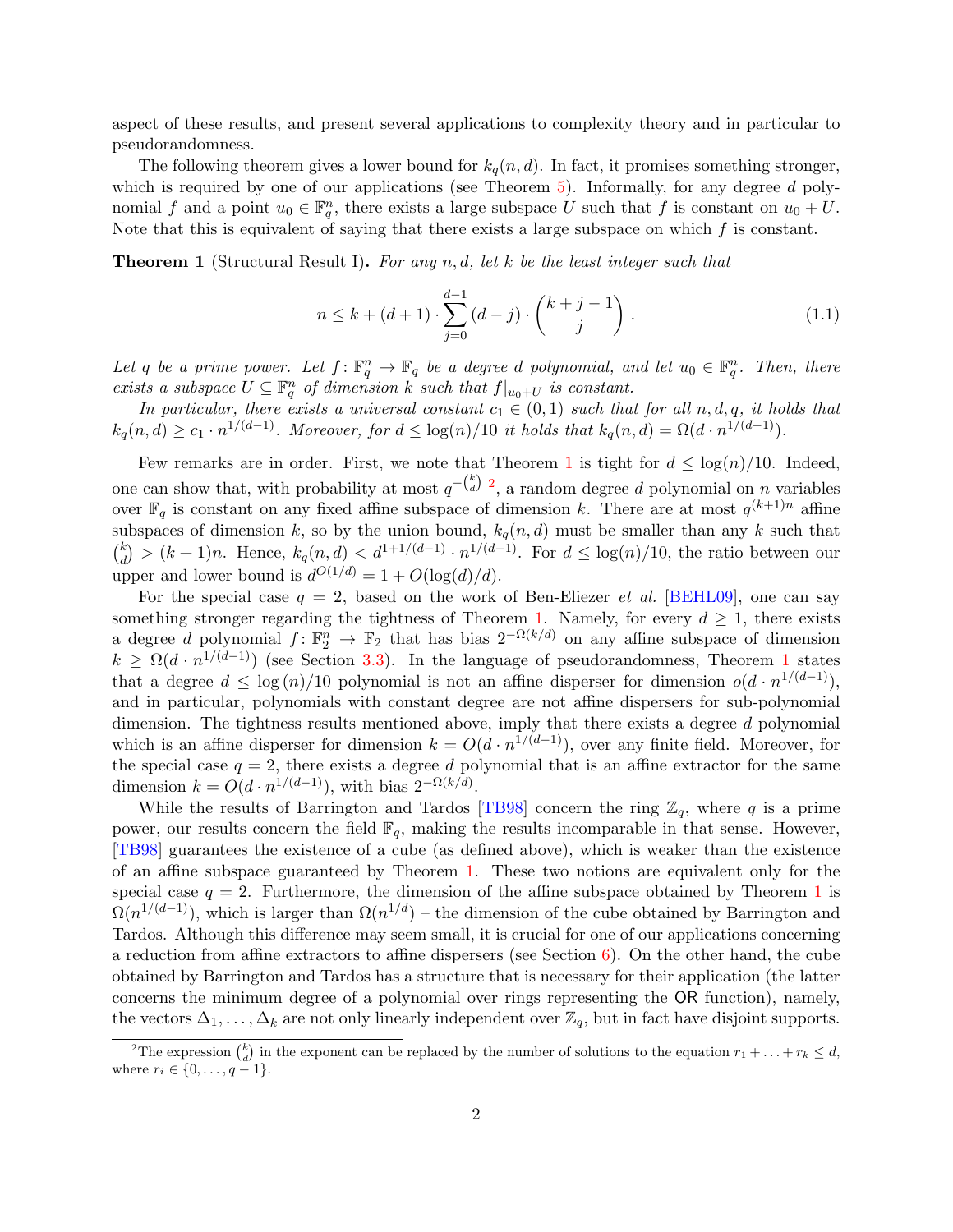Note that the bound on  $k_q(n, d)$  in Theorem [1](#page-3-0) is independent of q. That is, when considering bounded degree polynomials, the field size does not affect  $k_q(n, d)$ . To be more precise, one can replace the term  $(d+1)$  that multiplies the sum in Equation [\(1.1\)](#page-3-2) with  $\min(d+1, q)$ . In any case, the term  $min(d + 1, q)$  has no affect over  $k_q(n, d)$  since the  $d - 1$  root is taken to isolate k in the equation. Throughout the paper we focus on low degree polynomials – polynomials of degree up to  $log(n)/10$  $log(n)/10$  $log(n)/10$ . In this range of parameters, Theorem 1 and the fact that it is tight, allow us to suppress the field size and write  $k(n, d)$  instead of  $k_q(n, d)$ , as we do from here on.

When the degree of the polynomial is unbounded (which boils down to the question of understanding the parameters of optimal affine dispersers), things behave differently. In other words, by increasing the field size, one can obtain affine dispersers for smaller dimension. For example, it is known that any function  $f : \mathbb{F}_2^n \to \mathbb{F}_2$  is constant on some affine subspace with dimension  $\Omega(\log n)$ . Namely,  $k_2(n,\infty) = \Omega(\log n)$  (this is, in fact, tight). On the other hand, Gabizon and Raz [\[GR08\]](#page-25-6) noted that the polynomial  $x_1^1 + x_2^2 + \cdots + x_n^n$  over the field with  $n + 1$  elements is not constant on any dimension 1 affine subspace (see also [\[DG10\]](#page-25-7)). Thus,  $k_{n+1}(n,\infty) = 1$ . Understanding the correct value of  $k_3(n,\infty)$  seems to be an interesting open problem.

Partition of  $\mathbb{F}^n$  to affine subspaces, induced by a low degree polynomial. Theorem [1](#page-3-0) states that for any degree d polynomial  $f$  on  $n$  variables, there exists at least one large affine subspace, restricted to which, f is constant. However, for some of our applications we need a stronger structural result. More specifically, we ask what is the maximum number  $\mathcal{K} = \mathcal{K}_q(n, d)$ , such that any degree d polynomial on n variables over  $\mathbb{F}_q$ , induces a partition of  $\mathbb{F}_q^n$  to dimension K affine subspaces, on each of which f is constant. Using Theorem [1,](#page-3-0) we show that  $\mathcal{K}_q(n, d) =$  $\Omega(n^{1/(d-1)!})$ . That is, we obtain the following result.

<span id="page-4-0"></span>**Theorem 2** (Structural Result II). There exists a universal constant  $c_2 > 0$  such that the following holds. Let q be a prime power. Let  $f: \mathbb{F}_q^n \to \mathbb{F}_q$  be a degree d polynomial. Then, there exists a partition of  $\mathbb{F}_q^n$  to affine subspaces (not necessarily shifts of the same subspace), each of dimension  $c_2 \cdot n^{1/(d-1)!}$ , such that f is constant on each part.

We do not know whether the lower bound in Theorem [2](#page-4-0) for  $\mathcal{K}_q(n, d)$  is tight or not for all d (note that it is tight for  $d \leq 3$ ), and leave this as an open problem.

**Open Problem 1.** What is the asymptotic behavior of  $\mathcal{K}_q(n,d)$ ? Does it depend on q for, say, constant d?

Generalization of the structural results to many polynomials. Being a natural generalization and also necessary for some of our applications, we generalize the two structural results to the case of any number of polynomials (see Section [3.4\)](#page-17-0). Let  $f_1, \ldots, f_t \colon \mathbb{F}_q^n \to \mathbb{F}_q$  be polynomials of degree at most d. The generalization of the first structural result states that there exists an affine subspace of dimension  $\Omega((n/t)^{1/(d-1)})$  on which each of the t polynomials is constant (see Theo-rem [3.5\)](#page-17-1). By applying a probabilistic argument, one can show that the dependency in  $t$  is tight. For the second structural result, the promised dimension in Theorem [2](#page-4-0) is replaced by  $\Omega(n^{1/(d-1)!)}/t^e$ , where  $e$  is the base of the natural logarithm (see Theorem  $3.6$ ).

The algorithmic aspect. We further study the algorithmic aspect of the structural results (see Section [4\)](#page-18-1). We devise a poly $(n)$ -time algorithm (see Theorem [4.1\)](#page-18-4), that given a degree d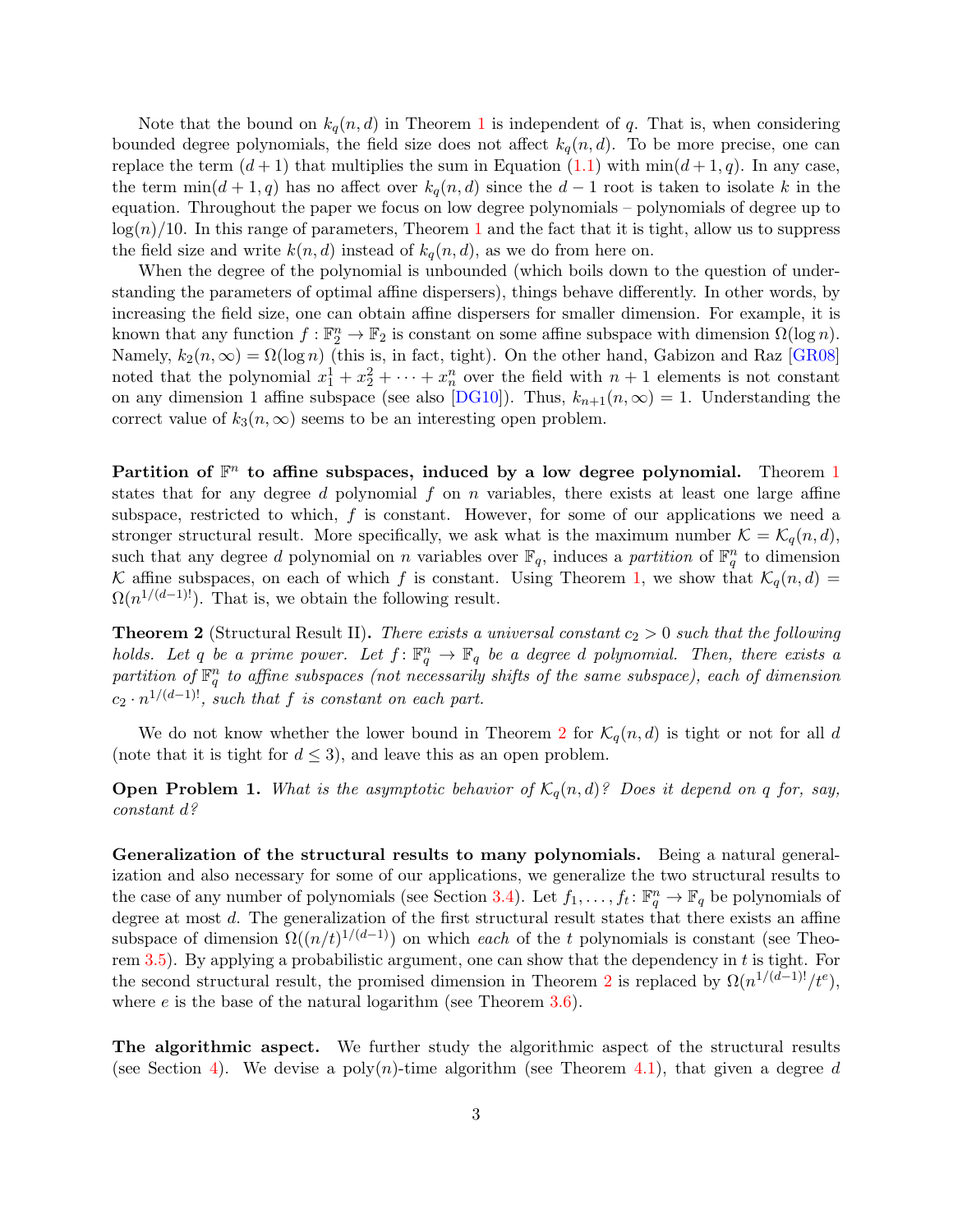polynomial  $f: \mathbb{F}_2^n \to \mathbb{F}_2$  as a black-box, performs  $poly(n)$  queries, and outputs a subspace of dimension  $\Omega(k(n,d))$ , restricted to which, f has degree at most  $d-1$ . By applying this algorithm recursively d times, one can efficiently obtain a subspace of dimension  $\Omega(n^{1/(d-1)!})$  on which f is constant. Our algorithm only works for the binary field. Devising an algorithm for general fields is a natural problem.

Note that there is a gap between  $k(n, d)$  and the dimension of the affine subspace that our algorithm produce. A natural open problem is whether this gap can be eliminated.

<span id="page-5-0"></span>**Open Problem 2.** Is there a poly $(n)$ -time algorithm that, given a black-box access to a degree d polynomial  $f: \mathbb{F}_2^n \to \mathbb{F}_2$ , finds an affine subspace with dimension  $k(n,d)$  on which f is constant?

Whether there exists an algorithm as in Problem [2](#page-5-0) is not at all clear to us. Verifying that a degree d polynomial is constant on a given affine subspace with dimension  $k(n, d)$  can be done in time  $O(k(n,d)^d) \leq O(n^2)$ , and it might be the case that this problem is expressive enough to be  $NP$ -hard. We show that the latter scenario is unlikely, at least for constant  $d$ , by devising an exp( $n^{1-\frac{1}{d-1}}$ ) ·  $n^d$ -time algorithm that outputs an affine subspace with dimension  $\Omega(k(n,d))$ on which  $f$  is constant (see Theorem [4.3\)](#page-18-5). We note that the naive algorithm iterates over all  $\binom{2^n}{k}$  $k(n,d)$  = exp( $n^{1+\frac{1}{d-1}}$ ) affine subspaces with dimension  $k(n,d)$ . It is also worth mentioning that this algorithm works for all finite fields.

Sparse polynomials. We further give an analog of the first structural result to sparse polynomials (regardless of their degree) over any finite field. We have the following.

<span id="page-5-1"></span>**Theorem 3.** Let q be a prime power. For any integer  $c \ge 1$  the following holds. Let f be a polynomial on n variables over  $\mathbb{F}_q$ , with at most n<sup>c</sup> monomials. Then, there exists an affine subspace of dimension  $\Omega(n^{1/(4(q-1)c)})$  on which f is constant.

We note that unlike in the case of low degree polynomials, the field size  $q$  does affect the dimension of the affine subspace promised by Theorem [3.](#page-5-1) Some sort of dependency cannot be avoided. Indeed, as mentioned above, the polynomial  $x_1^1 + x_2^2 + \cdots + x_n^n$  over the field with  $n+1$ elements is not constant on any dimension 1 affine subspace, even though it has only  $n$  monomials. On the other hand, Theorem [3](#page-5-1) gives no guarantee already for  $q = \Omega(\log n)$ , while the example above requires fields of size  $\Omega(n)$ . We leave open the problem of improving upon the dependency of Theorem  $3$  in the field size  $q$ , or proving that this dependency is optimal.

Open Problem 3. What is the correct dependency in the field size q for the class of sparse polynomials ?

We note that for the special case  $q = 2$ , the lower bound in Theorem [3](#page-5-1) is  $\Omega(n^{1/(4c)})$ , which is essentially tight up to the constant 4 in the exponent, as implied by our tightness result for degree d polynomials. We do not know whether the constant 4 is necessary. Indeed, for degree d polynomials (which may have  $n^d$  monomials), the guarantee given by Theorem [1](#page-3-0) is stronger, namely,  $\Omega(n^{1/(d-1)})$ .

Functions that are close to low degree polynomials. Theorem [1](#page-3-0) implies that any function that is close to a low degree polynomial, is constant on some large affine subspace.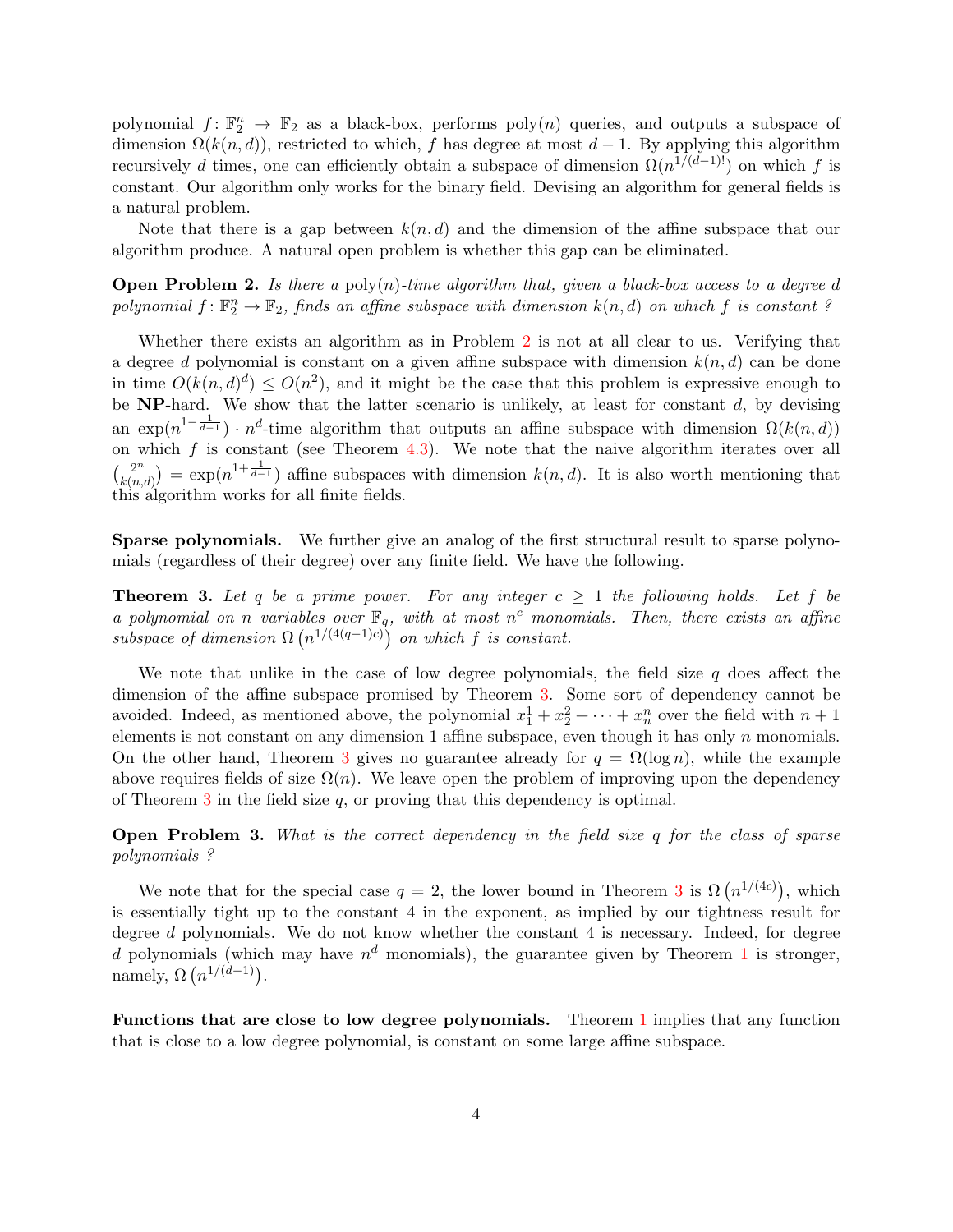**Corollary 1.1.** Let q be a prime power. Let  $g : \mathbb{F}_q^n \to \mathbb{F}_q$  be a function that agrees with some degree d polynomial  $f: \mathbb{F}_q^n \to \mathbb{F}_q$  on all points but for some subset  $B \subseteq \mathbb{F}_q^n$ . Then, there exists an affine subspace with dimension  $\Omega((n - \log_q(|B|))^{1/(d-1)})$  on which g is constant.

To see that, note that by averaging argument there is an affine subspace  $w + W$  of dimension  $n - \log_q(|B|) - 1$  $n - \log_q(|B|) - 1$  on which f and g agrees. Applying Theorem 1 to  $f|_{w+W}$  gives an affine subspace  $u + U \subseteq w + W$  on which f, and thus g, is constant on. We suspect that better parameters can be achieved.

### <span id="page-6-0"></span>1.2 Applications

We now present several applications of our structural results.

### Extractors and Dispersers for Varieties over all Finite Fields

Let  $\mathbb F$  be some finite field. An affine subspace of  $\mathbb F^n$  can be thought of as the set of common zeros of one or more degree 1 polynomials with coefficients in F. Recall that an affine extractor over the field  $\mathbb F$  is a function  $f: \mathbb F^n \to \mathbb F$  that has small bias on every large enough affine subspace. In [\[Dvi12\]](#page-25-3), the study of the following natural generalization was initiated: construct a function that has small bias on the set of common zeros of one or more degree  $d > 1$  polynomials. In general, the set of common zeros of one or more polynomials is called a variety. For a set of polynomials  $g_1, \ldots, g_t$  on *n* variables over  $\mathbb{F}$ , we denote their variety by

$$
\mathbf{V}(g_1,\ldots,g_t) = \{x \in \mathbb{F}^n : g_1(x) = \cdots = g_t(x) = 0\}.
$$

A function  $f: \mathbb{F}^n \to \mathbb{F}$  as above is called an extractor for varieties.

In [\[Dvi12\]](#page-25-3), two explicit constructions of extractors for varieties were given. For simplicity, we suppress here both the bias of the extractor and the number of output bits. Dvir's first construction works under no assumption on the variety size (more precisely, some assumption is made, but that assumption is necessary). The downside of this construction is that the underlining field is assumed to be quite large, more precisely,  $|\mathbb{F}| > d^{\Omega(n^2)}$ . The second construction works for fields with size as small as  $poly(d)$ , however the construction is promised to work only for varieties with size at least  $|\mathbb{F}|^{n/2}$ . Dvir applies tools from algebraic geometry for his constructions.

Even the construction of affine extractors, which is a special case of extractors for varieties, is extremely challenging. Indeed, the (far from optimal) constructions known today use either very sophisticated exponential sum estimates [\[Bou07,](#page-24-0) [Yeh11\]](#page-26-1) or involved composition techniques [\[Li11\]](#page-26-0), where the correctness relies, among other results, on deep structural results from additive combi-natorics [\[Vin11\]](#page-26-5) and on XOR lemmas for low degree polynomials [\[VW07,](#page-26-6) [BKS](#page-24-3)+10]. The same can be said about the constructions of affine dispersers.

Given the difficulties in constructing affine extractors and dispersers, one may suspect that the construction of extractors and dispersers for varieties will be substantially more challenging, especially for small fields that seem to be immune against algebraic geometry based techniques. Nevertheless, based on our structural results, the following theorem states that any affine extractor is also an extractor for varieties with related parameters.

<span id="page-6-1"></span>**Theorem 4.** Let q be a prime power. For any integers n, d, t the following holds. Let  $f: \mathbb{F}_q^n \to \mathbb{F}_q$ be an affine extractor for dimension  $\Omega(n^{1/(d-1)!)}/t^e$  with bias  $\varepsilon$ . Then, f is an extractor with bias  $\varepsilon$  for varieties that are the common zeros of any t polynomials, each of degree at most d.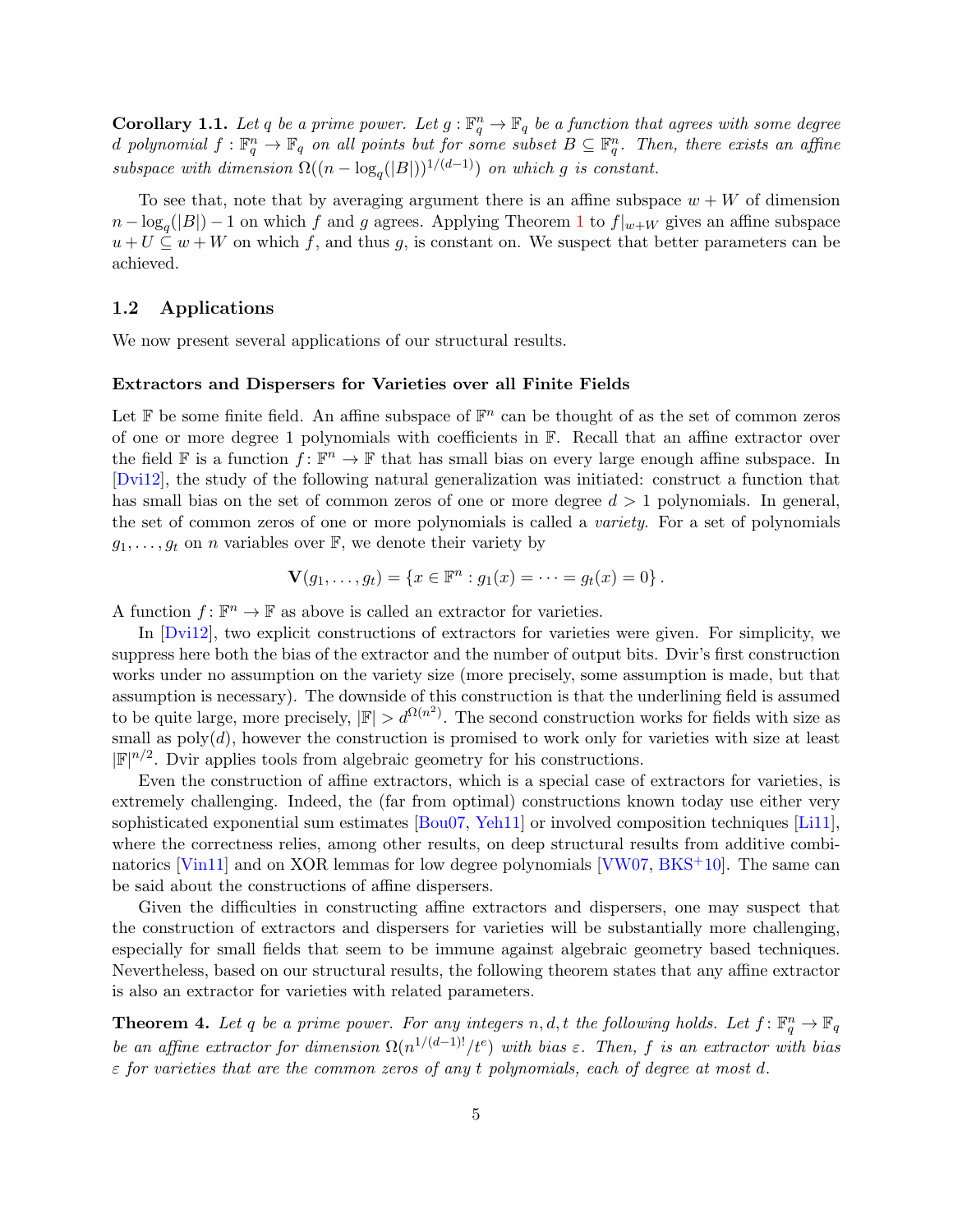In fact, one can view Theorem [4](#page-6-1) as an explanation for the difficulty of constructing affine extractors for dimension  $n^{\delta}$  for constant  $\delta < 1$ .

We also obtain a reduction that does not depend on the number of polynomials defining the variety, but rather on the variety size (see Theorem [5.1\)](#page-20-1). The proof idea in this case is to "approximate" the given variety by a variety induced by a small number of low degree polynomials, and then apply Theorem [4.](#page-6-1)

The state of the art explicit constructions of affine extractors for the extreme case  $q = 2$ , work only for dimension  $\Omega(n/\sqrt{\log \log n})$  [\[Bou07,](#page-24-0) [Yeh11,](#page-26-1) [Li11\]](#page-26-0), and thus the reduction in Theorem [4](#page-6-1) only gives an explicit construction of an extractor for varieties defined by quadratic polynomials (and in fact, up to  $(\log \log n)^{1/(2e)}$  quadratic polynomials). However, a similar reduction to that in Theorem [4](#page-6-1) also holds for dispersers.

<span id="page-7-0"></span>**Theorem 5.** Let n, d, t be integers such that  $d < \log(n/t)/10$ . Let  $f: \mathbb{F}_q^n \to \mathbb{F}_q$  be an affine disperser for dimension  $\Omega(d \cdot (n/t)^{1/(d-1)})$ . Then, f is a disperser for varieties that are the common zeros of any t polynomials of degree at most d.

Over  $\mathbb{F}_2$ , an explicit construction of an affine disperser for dimension as small as  $2^{\log^{0.9} n}$  is known [\[Sha11\]](#page-26-7). Thus, we obtain the first disperser for varieties over  $\mathbb{F}_2$ .

**Theorem 6.** For any n, d, t such that  $d < (1 - o_n(1)) \cdot \frac{\log(n/t)}{\log^{0.9} n}$  $\frac{\log(n/t)}{\log^{0.9} n}$ , there exists an explicit construction of an affine disperser for varieties which are the common zeros of any t polynomials of degree at most d. In particular, when  $t \leq n^{\alpha}$  for some constant  $\alpha < 1$ , the requirement on the degree is  $d < (1 - \alpha - o_n(1)) \cdot \log^{0.1} n$ .

A few words regarding the limitation of the reduction in Theorem [5](#page-7-0) are in order. Note that even if f is an optimal affine disperser, that is, a disperser for dimension  $O(\log n)$ , Theorem [5](#page-7-0) only guarantees that f is a disperser for varieties defined by degree  $O(\log n)$  polynomials. One cannot expect much more from the reduction. Indeed, there exists a degree  $O(\log n)$  polynomial that computes an optimal affine disperser (this can be proven via a probabilistic argument. See also Theorem [A.6\)](#page-28-0). However, this affine disperser is clearly not a disperser for varieties defined by even a single degree  $O(\log n)$  polynomial.

Thus, the reduction in Theorem [5](#page-7-0) is useful only for varieties defined by degree  $o(\log n)$  polynomials. A recent work of Hrubeš and Rao  $[HR14]$  shows that it would be challenging to construct an explicit f which is an extractor (or even a disperser) for varieties of size  $2^{\rho n}$  defined by degree  $n^{\varepsilon}$ polynomials over  $\mathbb{F}_2$ , for any constants  $0 < \varepsilon, \rho < 1$ . Indeed, such a function would solve Valiant's problem [\[Val77\]](#page-26-8), since f cannot be computed by Boolean circuits of logarithmic depth and linear size.

#### From Affine Dispersers to Affine Extractors

Constructing an affine disperser is, by definition, an easier task than constructing an affine extractor. Nevertheless, Ben-Sasson and Kopparty [\[BSK12\]](#page-25-1) proved (among other results) that any degree 3 affine disperser is also an affine extractor with comparable parameters. [3](#page-7-1) Using the extension of Theorem [1](#page-3-0) to many polynomials, we are able to generalize the reduction of Ben-Sasson and Kopparty, over prime fields, to any degree  $d \geq 3$ .

<span id="page-7-2"></span><span id="page-7-1"></span><sup>&</sup>lt;sup>3</sup>A reduction from "low rank" extractors to dispersers in the context of two sources was also obtained, by Ben-Sasson and Zewi [\[BSZ11\]](#page-25-9), conditioned on the well-known Polynomial Freiman-Ruzsa conjecture from additive combinatorics.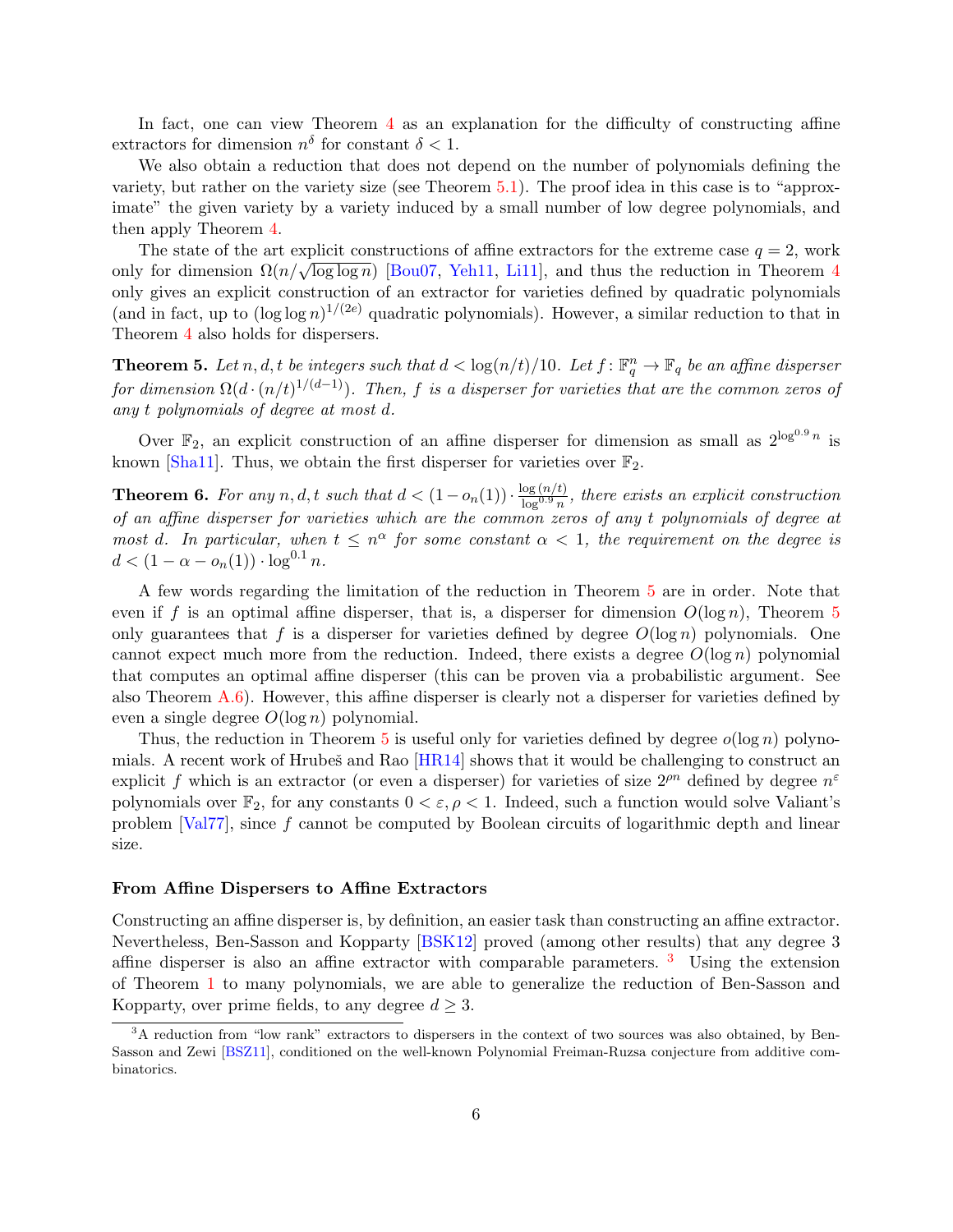**Theorem 7.** Let p be a prime number. For all  $d \geq 3$  and  $\delta > 0$ , there exists  $c = c(d, \delta)$  such that the following holds. Let  $f: \mathbb{F}_p^n \to \mathbb{F}_p$  be an affine disperser for dimension k, which has degree d as a polynomial over  $\mathbb{F}_p$ . Then, f is also an affine extractor for dimension  $k' \triangleq c \cdot k^{d-2}$  with bias  $\delta$ .

Note that Theorem [7](#page-7-2) is only interesting in the case where  $k^{d-2} < n$ . However, this case is achievable since a random polynomial of degree d is an affine disperser for dimension  $O(d \cdot n^{1/(d-1)})$ . In particular, Theorem [7](#page-7-2) implies that an explicit construction of an optimal affine disperser that has a constant degree as a polynomial, suffices to break the current natural barrier in the construction of affine extractors, namely, constructing affine extractors for dimension  $n^{1-\delta}$  for some constant  $\delta > 0$  (here  $\delta = 1/(d-1)$ ).

On top of Theorem [1,](#page-3-0) the key ingredient we use in the proof of Theorem [7](#page-7-2) is the work of Kaufman and Lovett [\[KL08\]](#page-25-10), generalizing a result by Green and Tao [\[GT09\]](#page-25-11) (see Section [6\)](#page-21-0). For  $d = 4$ , we get a better dependency between k and k' based on the work of Haramaty and Shpilka [\[HS10\]](#page-25-5) (see Theorem [6.2\)](#page-21-1).

## $\mathsf{AC}^0[\oplus]$  Circuits and Affine Extractors / Dispersers

Constructing affine dispersers, and especially affine extractors, is a challenging task. As mentioned, the state of the art explicit constructions for affine extractors over  $\mathbb{F}_2$  work only for dimension  $\Omega(n/\sqrt{\log\log n})$ . By a probabilistic argument however, one can show the existence of affine extractors for dimension  $(1 + o(1)) \log n$  (see Claim [A.1\)](#page-27-1). Thus, there is an exponential gap between the non-explicit construction and the explicit ones.

It is therefore tempting to try and utilize this situation and prove circuit lower bounds for affine extractors. This idea works smoothly for  $AC^0$  circuits. Indeed, by applying the work of Håstad [Hås86], one can easily show that an  $AC^0$  circuit on n inputs cannot compute an affine disperser for dimension  $o(n/\text{polylog}(n))$  (see Corollary [7.2\)](#page-23-1). However, strong lower bounds for  $AC^0$ circuits are known, even for much simpler and more explicit functions such as Parity and Majority. Thus, it is far more interesting to prove lower bounds against circuit families for which the known lower bounds are modest. One example would be to show that a De Morgan formula of size  $O(n^3)$ cannot compute a good affine extractor, improving upon the best known lower bound  $[Hås98]$ <sup>[4](#page-8-0)</sup>

Somewhat surprisingly, we show that even depth 3  $AC^0[\oplus]$  circuit (that is,  $AC^0$  circuits with XOR gates) can compute an optimal affine extractor over  $\mathbb{F}_2$ . In fact, the same construction can also be realized by a polynomial-size De Morgan formula and has degree  $(1 + o(1)) \log n$  as polynomial over  $\mathbb{F}_2$  (see Theorem [A.6\)](#page-28-0).

Theorem [A.6](#page-28-0) is implicit in the works of [\[Raz88,](#page-26-9) [Sav95\]](#page-26-10) who studied a similar problem in the context of bipartite Ramsey graphs (that is, two-source dispersers). We give an alternative proof in Appendix [A,](#page-27-0) which can be extended to work also in the context of bipartite Ramsey graphs.

Given that depth 3  $AC^0[\oplus]$  circuits exhibit the surprising computational power mentioned above, it is natural to ask whether depth 2  $AC^0[\oplus]$  circuit can compute a good affine extractor. We stress that even depth 2  $AC^0[\oplus]$  circuits should not be disregarded easily! For example, such circuits can compute, in a somewhat different setting, optimal Ramsey graphs (see [\[Juk12\]](#page-25-14), Section 11.7). Moreover, any degree d polynomial  $f: \mathbb{F}_2^n \to \mathbb{F}_2$  can be computed by a depth 2 AC<sup>0</sup> $[\oplus]$  circuit with size  $n^d$ . Nevertheless, we complement the above result by showing that a depth 2 AC<sup>0</sup> $[\oplus]$ 

<span id="page-8-0"></span><sup>&</sup>lt;sup>4</sup>The property of being an affine extractor meets the largeness condition of the natural proof barrier  $[RR94]$ . However, it does not necessarily get in the way of improving existing polynomial lower bounds.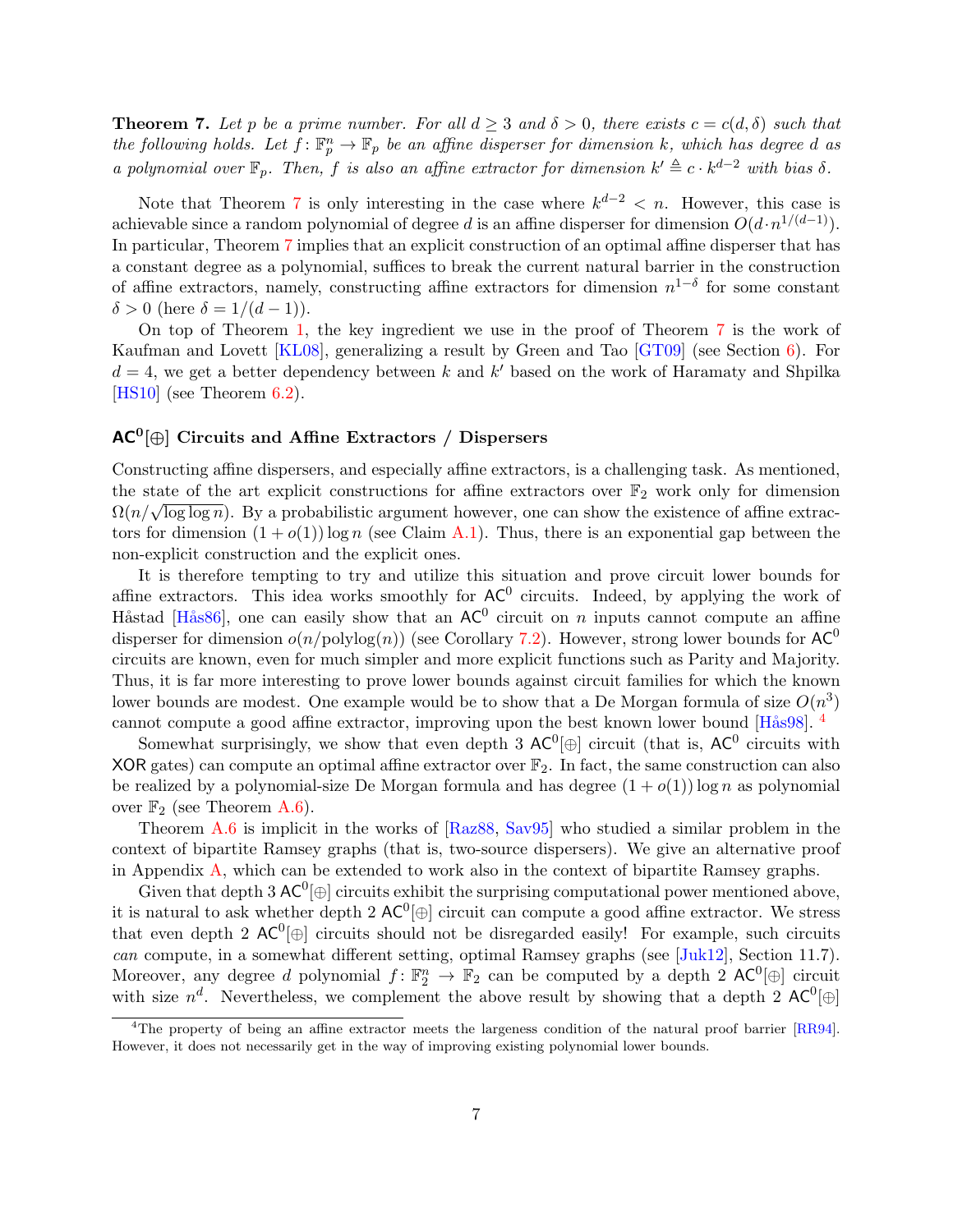circuit cannot compute an affine disperser for sub-polynomial dimension. The proof is based on the following reduction.

<span id="page-9-0"></span>**Lemma 1.2.** Let C be a depth 2  $AC^0[\oplus]$  circuit on n inputs, with size  $n^c$ . Let  $k < n/10 - c \log(n)$ . If C computes an affine disperser for dimension k, then there exists a degree 2c polynomial over  $\mathbb{F}_2$  $n_j$  compares an affine asperser for annersion  $\kappa$ , then there exists on  $\sqrt{n}/5$  variables which is an affine disperser for dimension  $k$ .

The proof of Lemma [1.2](#page-9-0) uses ideas from our proof of the structural result for sparse polynomials (see Lemma [3.7\)](#page-18-6). Lemma [1.2](#page-9-0) together with Theorem [1](#page-3-0) imply the following theorem.

<span id="page-9-3"></span>**Theorem 8.** Let C be a depth 2  $AC^0(\oplus)$  circuit on n inputs, with size n<sup>c</sup>, which is an affine disperser for dimension k. Then,  $k > k(\sqrt{n}/5, 2c) = \Omega(n^{1/4c})$ .

#### Good Affine Extractors are Hard to Approximate by Low Degree Polynomials

Using our second structural result, Theorem [2,](#page-4-0) we obtain an average-case hardness result, or in other words, correlation bounds for low degree polynomials. Namely, we show that any affine extractor with very good parameters cannot be approximated by low degree polynomials over  $\mathbb{F}_2$ .

<span id="page-9-1"></span>**Corollary 1.3.** Let  $f: \mathbb{F}_2^n \to \mathbb{F}_2$  be an affine extractor for dimension k with bias  $\varepsilon$ . Then, for any polynomial  $g: \mathbb{F}_2^n \to \mathbb{F}_2$  of degree d such that  $k = \Omega(n^{1/(d-1)!})$ , it holds that

$$
Cor(f,g) \triangleq \mathop{\mathbf{E}}_{x \sim \mathbb{F}_2^n} \left[ (-1)^{f(x)} \cdot (-1)^{g(x)} \right] \le \varepsilon.
$$

*Proof.* Let g be a degree d polynomial over  $\mathbb{F}_2$  on n variables. By Theorem [2,](#page-4-0) there exists a partition of  $\mathbb{F}_2^n$  to affine subspaces  $P_1, P_2, \ldots, P_\ell$ , each of dimension  $k = \Omega(n^{1/(d-1)!})$ , such that for all  $i \in [\ell]$ ,  $g|_{P_i}$  is some constant  $g(P_i)$ . Thus,

$$
Cor(f,g) = \left| \mathop{\mathbf{E}}_{x \sim \mathbb{F}_2^n} [(-1)^{f(x) + g(x)}] \right| = \left| \mathop{\mathbf{E}}_{i \sim [\ell]} \mathop{\mathbf{E}}_{x \sim P_i} [(-1)^{f(x) + g(P_i)}] \right| \leq \mathop{\mathbf{E}}_{i \sim [\ell]} \left| (-1)^{g(P_i)} \cdot \mathop{\mathbf{E}}_{x \sim P_i} [(-1)^{f(x)}] \right|,
$$

which is at most  $\varepsilon$  since f is an affine extractor for dimension k with bias  $\varepsilon$ .

 $\Box$ 

As mentioned, explicit constructions of affine extractors for dimension  $\Omega(n/\sqrt{\log \log n})$  are known. Corollary [1.3](#page-9-1) implies that these extractors cannot be approximated by quadratic polyno-mials. Corollary [1.3](#page-9-1) also implies that for any constant  $\beta \in (0,1)$ , affine extractors for dimension  $k \leq 2^{(\log n)^{\beta}}$  with bias  $\varepsilon$  have correlation  $\varepsilon$  with degree  $d \leq O_{\beta}$  (log log n/ log log n) polynomials. [5](#page-9-2) Unfortunately, an explicit construction for extractors with such parameters has not yet been achieved.

We also note that stronger correlation bounds are known in the literature for explicit (and simple) functions (see  $[\text{Vi}o09]$  and references therein). Nevertheless, we find the fact that any affine extractor has small correlation with low degree polynomials interesting.

<span id="page-9-2"></span><sup>&</sup>lt;sup>5</sup>This is the best d we can guarantee for any k, and we gain nothing more by taking  $k = O(\log n)$ .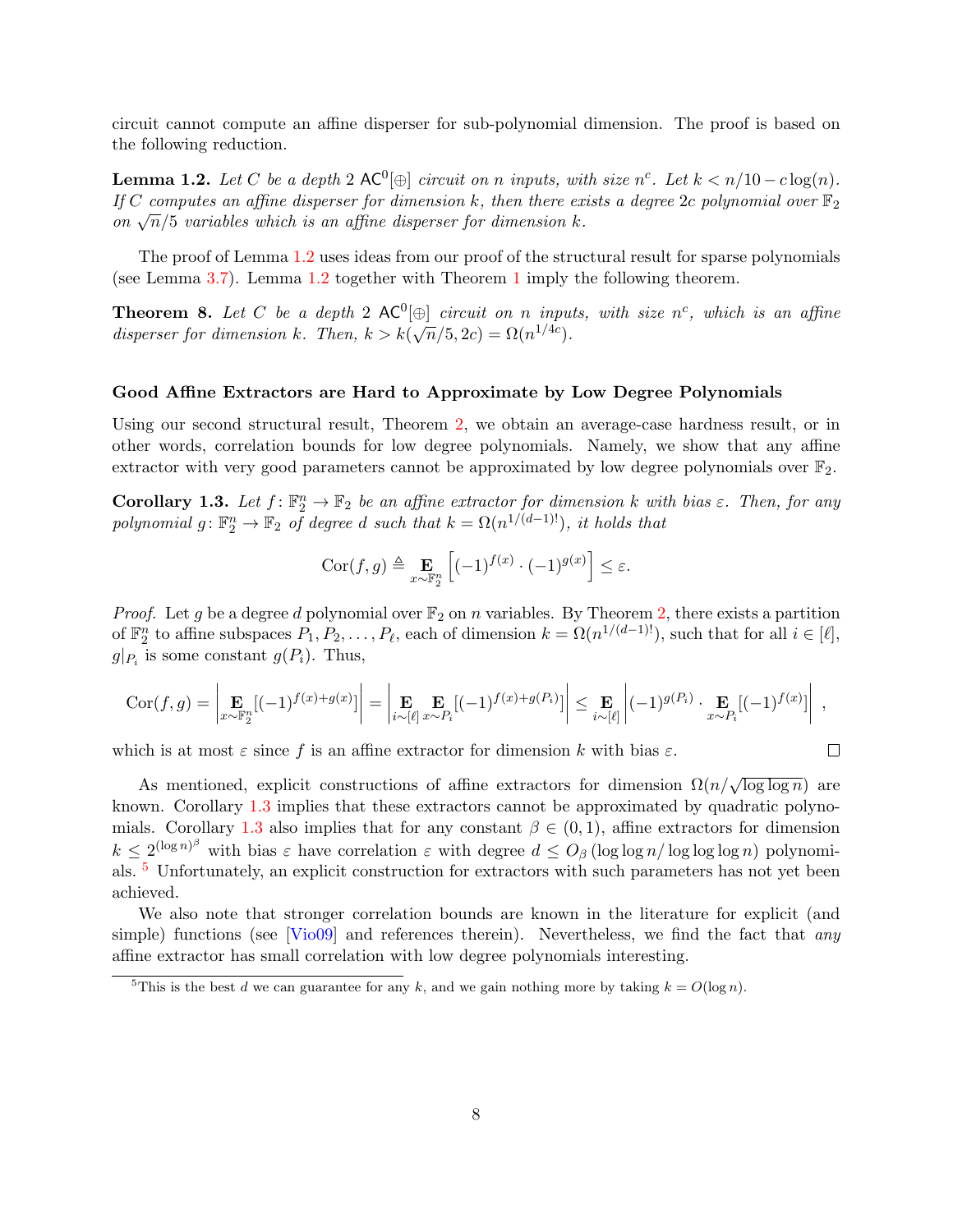#### The Granularity of the Fourier Spectrum of Low-Degree Polynomials over  $\mathbb{F}_2$

The bias of an arbitrary function  $f: \mathbb{F}_2^n \to \mathbb{F}_2$  is clearly some integer multiplication of  $2^{-n}$ . Theo-rem [2](#page-4-0) readily implies that the bias of a degree  $d$  polynomial on  $n$  variables has a somewhat larger granularity – the bias is a multiplication of  $2^{\Omega(n^{1/(d-1)!)}}/2^n$  $2^{\Omega(n^{1/(d-1)!)}}/2^n$  by some integer. <sup>[6](#page-10-1)</sup> In fact, Theorem 2 implies that all Fourier coefficients of a low degree polynomial has this granularity. To see this, apply Theorem [2](#page-4-0) to obtain a partition  $P_1, \ldots, P_\ell$  of  $\mathbb{F}_2^n$  to affine subspaces of dimension  $k = \Omega(n^{1/(d-1)!})$ , such that for each  $i \in [\ell], f|_{P_i}$  is some constant  $f(P_i)$ . Let  $\beta \in \mathbb{F}_2^n$ . Then,

$$
2^{n} \cdot \widehat{f}(\beta) = \sum_{x \in \mathbb{F}_{2}^{n}} (-1)^{\langle \beta, x \rangle} \cdot (-1)^{f(x)} = \sum_{i=1}^{\ell} \sum_{x \in P_{i}} (-1)^{\langle \beta, x \rangle} \cdot (-1)^{f(x)} = \sum_{i=1}^{\ell} (-1)^{f(P_{i})} \cdot \sum_{x \in P_{i}} (-1)^{\langle \beta, x \rangle}.
$$

The proof then follows as for all  $i \in [\ell]$ , the inner sum  $\sum_{x \in P_i} (-1)^{\langle \beta, x \rangle}$  is either 0 or  $\pm 2^k$ .

#### <span id="page-10-0"></span>1.3 Proof Overview

In this section we give proof sketches for some of our structural results. We start with Theorem [1,](#page-3-0) and for simplicity, consider first the special case  $q = 2$ . In fact, in Appendix [B](#page-29-0) we give a full proof for this special case, as it is slightly simpler than the proof for the general case, and conveys some of the ideas used in the proof for the more general case. Our proof is rather elementary, in spite of what one should expect considering previous works in this area, which apply machinery from additive combinatorics and Fourier analysis.

We are given a point  $u_0 \in \mathbb{F}_2^n$  and assume, without loss of generality, that  $f(u_0) = 0$ . We iteratively construct affine subspaces, restricted to which, f is zero. We start with affine subspaces of dimension 0, which are just the singletons  $\{x\}$ , where  $x \in \mathbb{F}_2^n$  is such that  $f(x) = 0$ . Assume that we were able to find basis vectors  $\Delta_1, \ldots, \Delta_k$  for a subspace U such that f restricted  $u_0 + U$  is constantly 0. Consider all cosets  $x + U$ , restricted to which f is constantly 0. We call such cosets *good.* Clearly the coset  $u_0 + U$  is good. If at least one more good coset  $x + U$  exists, then we can pick a new direction  $\Delta_{k+1}$  to be  $x + u_0$ , and get that f is zero on  $u_0 + \text{span}\{\Delta_1, \ldots, \Delta_{k+1}\}\)$ , as indeed

$$
u_0 + \operatorname{span}\{\Delta_1, \ldots, \Delta_{k+1}\} = (u_0 + \operatorname{span}\{\Delta_1, \ldots, \Delta_k\}) \cup (u_0 + \Delta_{k+1} + \operatorname{span}\{\Delta_1, \ldots, \Delta_k\})
$$
  
=  $(u_0 + \operatorname{span}\{\Delta_1, \ldots, \Delta_k\}) \cup (x + \operatorname{span}\{\Delta_1, \ldots, \Delta_k\}).$ 

The main observation that allows us to derive Theorem [1](#page-3-0) is the following. Given  $\Delta_1, \ldots, \Delta_k$ , there exists a degree  $D \leq d^2 \cdot k^{d-1}$  polynomial  $t : \mathbb{F}_2^n \to \mathbb{F}_2$ , such that  $x + U$  is a good coset if and only if  $t(x) = 1$ . Since we know that t is not the constant 0 function (as  $t(u_0) = 1$ ), the DeMillo-Lipton-Schwartz-Zippel lemma (see Lemma [2.2\)](#page-12-0) implies that there are at least  $2^{n-D}$  x's such that  $t(x) = 1$ , namely,  $2^{n-D}$  good cosets. So in each iteration, by our choice of  $\Delta_{k+1}$ , we ensure that one coset in the next iteration is good, and then use DeMillo-Lipton-Schwartz-Zippel to claim that many other cosets are good as well. We can continue expanding our subspace U until  $n \leq D$ , which completes the proof.

For a general finite field,  $\mathbb{F}_q$ , we similarly define a polynomial  $t(x)$  over  $\mathbb{F}_q$  that attains only the values 0 and 1, and whose 1's capture the good cosets. The polynomial  $t(x)$  is of degree at most

<span id="page-10-1"></span> ${}^{6}$ Throughout the paper, for readability, we supress flooring and ceiling. In the last expression, however, it should be noted that we mean  $2^{k-n}$ , where k is some integer such that  $k = \Omega(n^{1/(d-1)!})$ .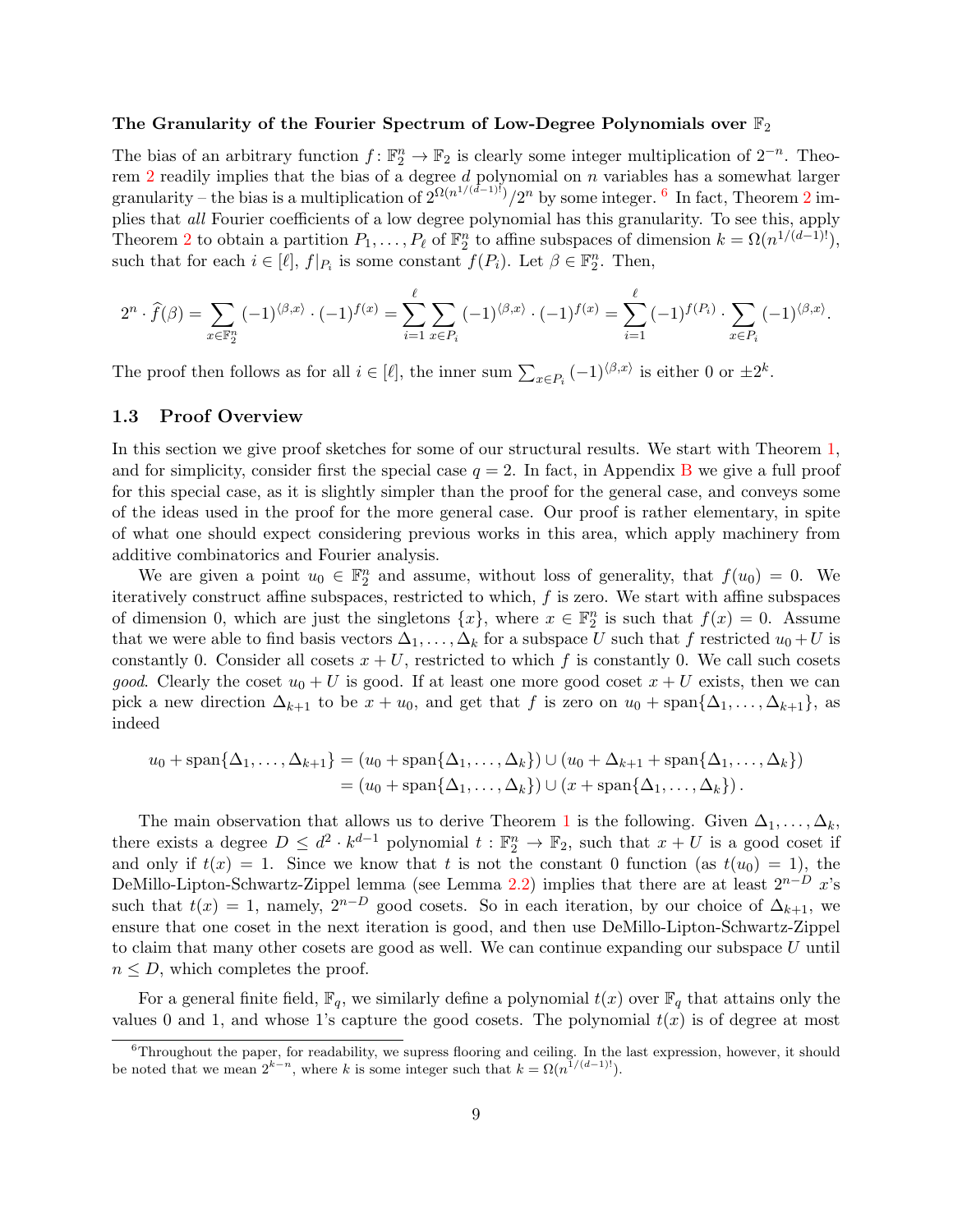$q \cdot d^2 \cdot k^{d-1}$ . We wish to find a new direction  $\Delta_{k+1}$ , linearly independent of  $\Delta_1, \ldots, \Delta_k$ , such that all cosets along the line  $\{u_0 + \Delta_{k+1} \cdot a\}_{a \in \mathbb{F}_q}$ , i.e.  $\{u_0 + \Delta_{k+1} \cdot a + U\}_{a \in \mathbb{F}_q}$ , are good. Over  $\mathbb{F}_2$  this task was easy since  $u_0 + U$  and  $x + U$  define such a line. The main new idea needed over  $\mathbb{F}_q$  is to consider a polynomial

$$
s(y) = \prod_{a \in \mathbb{F}_q} t(u_0 + y \cdot a).
$$

Note that  $s(y)$  has degree at most  $q \cdot \deg(t)$  and that  $s(y) = 1$  if and only if  $t(u_0 + y \cdot a) = 1$  for all  $a \in \mathbb{F}_q$ . Thus,  $s(y) = 1$  iff f is zero on all cosets  $\{u_0 + y \cdot a + U\}_{a \in \mathbb{F}_q}$ , whose union is a dimension  $k+1$  affine subspace as long as  $y \notin U$ . As before, since  $s(0) = 1$ , by a generalized DeMillo-Lipton-Schwartz-Zippel lemma, it holds that  $s(·)$  has many 1's, and as long as  $k \ll n^{1/(d-1)}$  there is some  $y \in s^{-1}(1)$  such that  $y \notin U$ . We can now pick such a y as  $\Delta_{k+1}$ . A slightly more careful argument shows that actually there is no dependency of the dimension  $k$  in the field size  $q$ .

The proof of the second structural result (Theorem [2\)](#page-4-0) can be described informally as follows. Consider a degree d polynomial f. Theorem [1](#page-3-0) implies the existence of an affine subspace  $u_0+U$  with dimension  $\Omega(n^{1/(d-1)})$  on which f is constant. One can then show (see Claim [3.2\)](#page-15-1) that restricting f to any affine shift of U yields a degree (at most)  $d-1$  polynomial. Thus, one can partition each such affine subspace recursively to obtain a partition of  $\mathbb{F}_q^n$  to affine subspaces (not necessarily shifts of one another), such that  $f$  is constant on each one of them.

In fact, to prove Theorem [2,](#page-4-0) one is not required to find an affine subspace on which  $f$  is constant, and it suffices to find an affine subspace on which the degree of f decreases. In order to obtain the first algorithmic result (Theorem [4.1\)](#page-18-4), we devise an algorithm that finds such an affine subspace and proceed similarly to the proof of Theorem [2.](#page-4-0) To obtain the second algorithmic result (Theorem [4.3\)](#page-18-5), we observe that the polynomial  $t$  described above has many linear factors. This structure of t allows us to save on the running time.

The generalization of Theorems [1](#page-3-0) and [2](#page-4-0) to more than one polynomial is quite straightforward.

## <span id="page-11-0"></span>2 Preliminaries

We shall denote prime numbers with the letter p and prime powers with q. The set  $\{1, \ldots, n\}$ is denoted by  $[n]$ . We denote by  $log(\cdot)$  the logarithm to the base 2. Throughout the paper, for readability sake, we suppress flooring and ceiling. For  $x, y \in \mathbb{F}_q^n$  we denote by  $\langle x, y \rangle$  their scalar product over  $\mathbb{F}_q$ , i.e.,  $\langle x, y \rangle = \sum_{i=1}^n x_i \cdot y_i$ . The vector  $e_i$  is the unit vector defined as having 1 in the i<sup>th</sup> entry and 0 elsewhere. For a set  $T \subseteq [n]$ , we denote by  $\mathbf{1}_T$  the indicating vector of T with 1 in the i<sup>th</sup> entry if  $i \in T$  and 0 otherwise. For a vector  $\alpha \in \mathbb{N}^m$ , we denote its weight by  $\operatorname{wt}(\alpha) \triangleq \sum_i \alpha_i.$ 

The statistical distance between two random variables  $X, Y$ , over the same domain  $D$ , denoted by  $SD(X, Y)$ , is defined as  $SD(X, Y) = \max_{A \subseteq D} |\Pr[X \in A] - \Pr[Y \in A]|$ . It is known that  $SD(X, Y)$  is a metric. More precisely, it is (up to a multiplicative constant factor of 2) the  $\ell_1$  norm of the vector  $(\Pr[d \in X] - \Pr[d \in Y])_{d \in D} \in \mathbb{R}^{|D|}$ . In particular, we have the triangle inequality: for X, Y, Z over D,  $SD(X, Z) \leq SD(X, Y) + SD(Y, Z)$ . Moreover, if X can be written as a convex combination of two random variables Y, Z as follows  $X = (1 - \gamma) \cdot Y + \gamma \cdot Z$ , where  $\gamma \in [0, 1]$ , then  $SD(X, Y) \leq \gamma$ . We sometimes abuse notation, and for a set  $S \subseteq D$ , consider S also as the random variable that is uniformly distributed over the set S.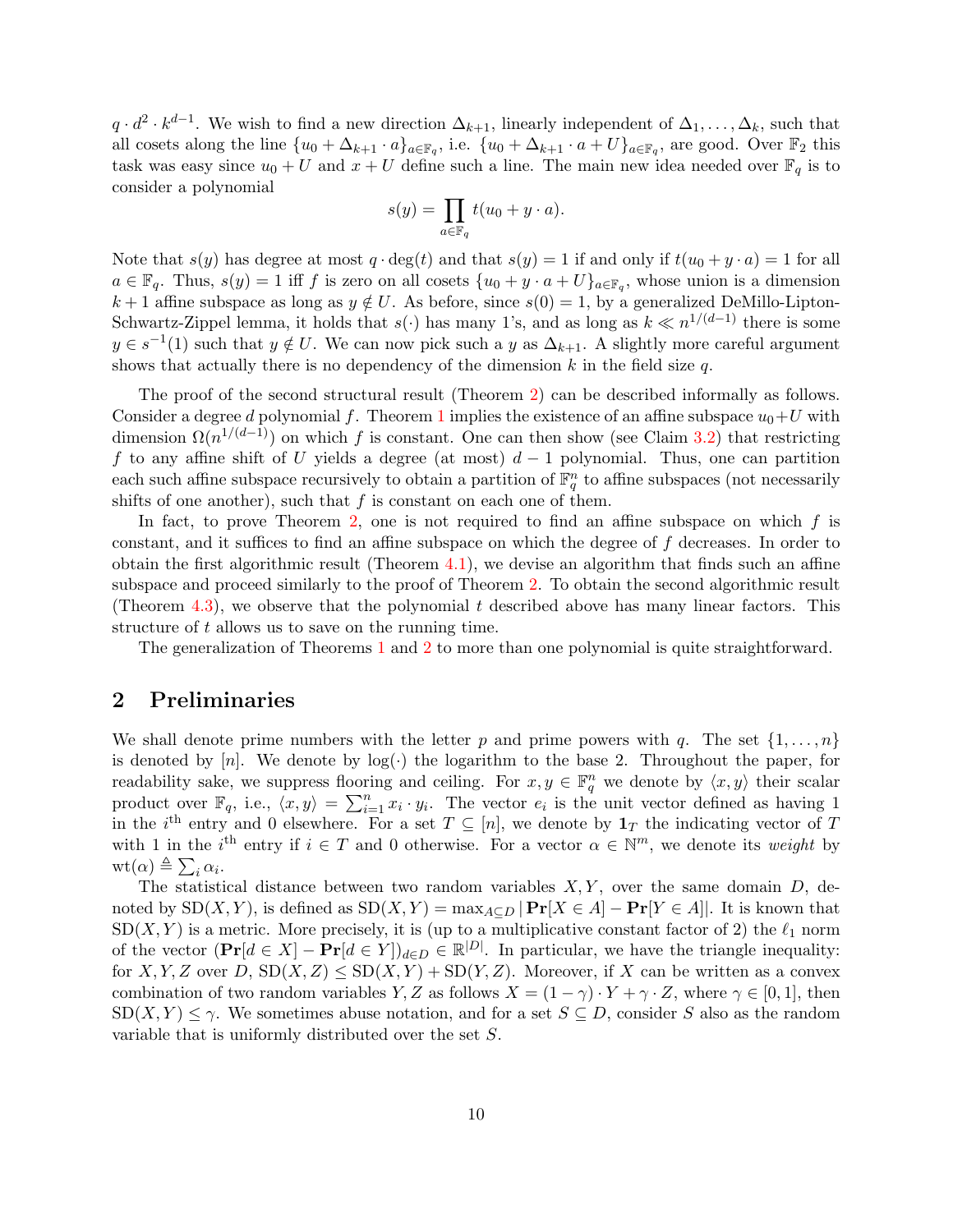Restriction to an affine subspace. Let  $f: \mathbb{F}_q^n \to \mathbb{F}_q$  be a function,  $U \subseteq \mathbb{F}_q^n$  a subspace of dimension k and  $u_0 \in \mathbb{F}_q^n$  some vector. We denote by  $f|_{u_0+U} : (u_0+U) \to \mathbb{F}_q$  the restriction of f to  $u_0 + U$ . The degree of  $f|_{u_0+U}$  is defined as the minimal degree of a polynomial (from  $\mathbb{F}_q^n$  to  $\mathbb{F}_q$ ) that agrees with f on  $u_0 + U$ . For recursive arguments, it will be very useful to fix some basis  $u_1, \ldots, u_k$  for U and to consider the function  $g: \mathbb{F}_q^k \to \mathbb{F}_q$  defined by

$$
g(x_1,\ldots,x_k)=f\left(u_0+\sum_{i=1}^k x_i\cdot u_i\right).
$$

Note that the  $\deg(g) = \deg(f|_{u_0+U})$  regardless of the choice for the basis.

Polynomials. We review some definitions and known facts about polynomials that we use.

The degree of a function  $f: \mathbb{F}_q^n \to \mathbb{F}_q$ , denoted by  $\deg(f)$ , is the degree of the unique multivariate polynomial over  $\mathbb{F}_q$ , where each individual degree is at most  $q-1$ , which agrees with f on  $\mathbb{F}_q^n$ . In the special case  $q = 2$ , such polynomials are called multi-linear. We will abuse notation and interchange between a function and its unique polynomial over  $\mathbb{F}_q$  that agrees with f on  $\mathbb{F}_q^n$ .

**Definition 2.1.** Let  $f: \mathbb{F}_q^n \to \mathbb{F}_q$  be a polynomial of degree d, and let  $\Delta \in \mathbb{F}_q^n$ . The polynomial

$$
\frac{\partial f}{\partial \Delta}(x) \triangleq f(x + \Delta) - f(x),
$$

is called the derivative of f in direction  $\Delta$ .

It is easy to verify that deg  $\left(\frac{\partial f}{\partial \Delta}\right)$  $\left(\frac{\partial f}{\partial \Delta}\right) \leq \deg(f) - 1$ . Let  $\Delta_1, \ldots, \Delta_k \in \mathbb{F}_q^n$  then

$$
\frac{\partial^k f}{\partial \Delta_1 \dots \partial \Delta_k}(x) = \sum_{S \subseteq [k]} (-1)^{1+|S|} \cdot f\left(x + \sum_{i \in S} \Delta_i\right)
$$

is a degree  $\leq$  deg(f) – k polynomial. The following lemma is a variant of the well-known the DeMillo-Lipton-Schwartz-Zippel lemma [\[DL78,](#page-25-15) [Sch80,](#page-26-13) [Zip79\]](#page-27-2).

<span id="page-12-0"></span>**Lemma 2.2** (DeMillo-Lipton-Schwartz-Zippel). Let q be a prime power. Let  $f \in \mathbb{F}_q[x_1, \ldots, x_n]$  be a degree d non-zero polynomial. Then,

$$
\Pr_{x \sim \mathbb{F}_q^n} [f(x_1,\ldots,x_n) \neq 0] \geq q^{-d/(q-1)}.
$$

For completeness, we give the proof of Lemma [2.2](#page-12-0) in Appendix [C.](#page-32-0) The following folklore fact about polynomials over  $\mathbb{F}_2$  is easy to verify.

<span id="page-12-1"></span>**Fact 2.3** (Möbius inversion formula). Let  $f(x_1, \ldots, x_n) = \sum_{S \subseteq [n]} a_S \cdot \prod_{i \in S} x_i$  be a polynomial over  $\mathbb{F}_2$ . Then, its coefficients are given by the formula:  $a_S = \sum_{T \subseteq S} f(\mathbf{1}_T)$ .

Circuits. A Boolean circuit is an unbounded fan-in circuit composed of OR and AND gates, and literals  $x_i$ ,  $\neg x_i$ . The size of such a circuit is the number of gates in it. A Boolean formula is a Boolean circuit such that every OR and AND gate has fan-out 1. De Morgan formula is a Boolean formula where each gate has fan-in at most 2. We recall that an  $AC^0$  circuit is a Boolean circuit of polynomial size and constant depth. An  $AC^0[\oplus]$  circuit is an  $AC^0$  circuit with unbounded fan-in XOR gates as well.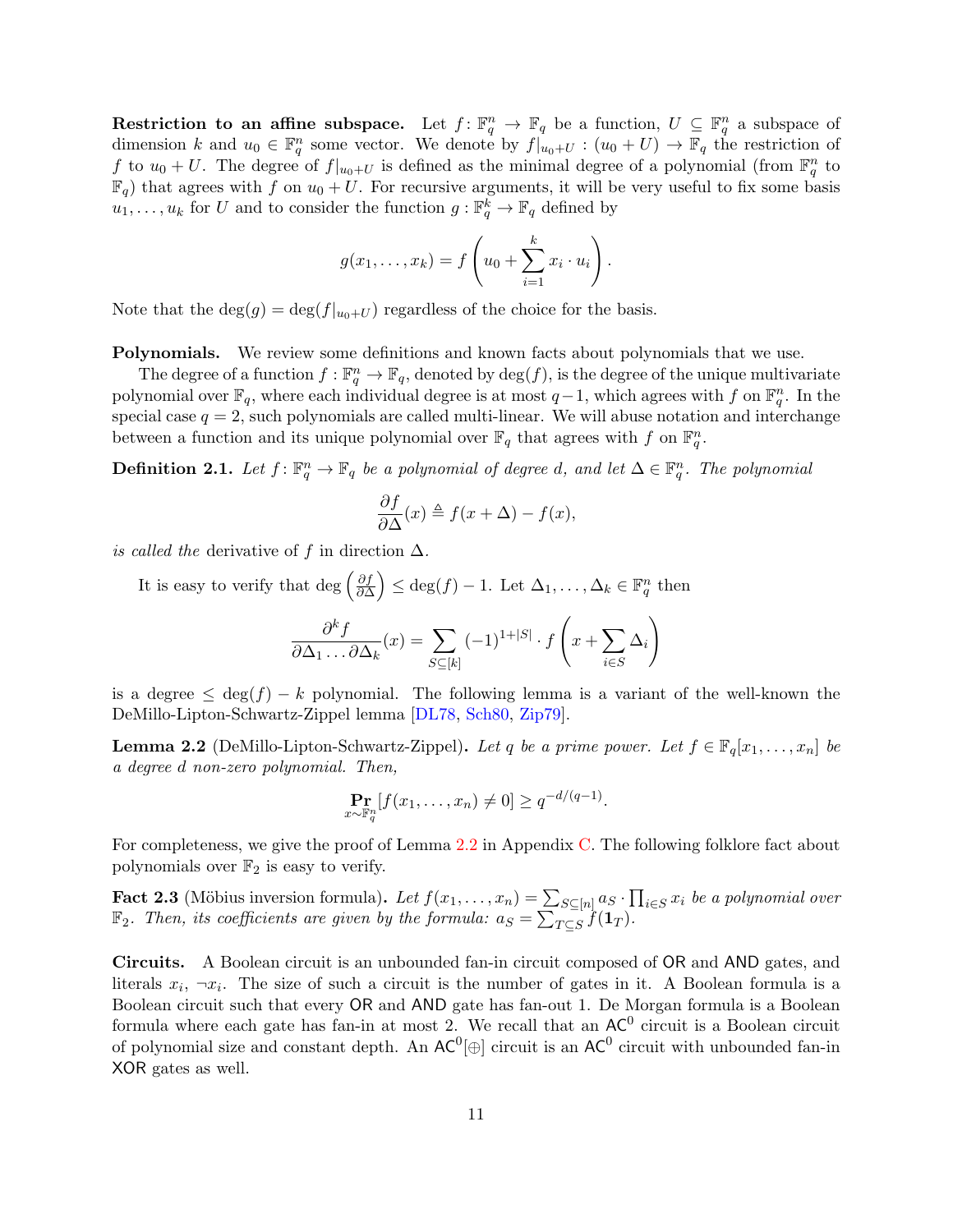## <span id="page-13-0"></span>3 Structural Results

This section contains the proofs of all the structural results in this paper. In Section [3.1](#page-13-1) we give a proof for Theorem [1.](#page-3-0) Section [3.2](#page-15-0) contains the proof for Theorem [2.](#page-4-0) The tightness of the first structural result is given in Section [3.3.](#page-16-0) In Section [3.4](#page-17-0) we describe the generalization of the two structural results to many polynomials. In Section [3.5](#page-18-0) we prove Theorem [3.](#page-5-1)

#### <span id="page-13-1"></span>3.1 Proof of Theorem [1](#page-3-0)

In this section we prove Theorem [1.](#page-3-0) For a slightly simpler proof, for the special case  $q = 2$ , we refer the reader to Appendix [B.](#page-29-0) The proof of Theorem [1](#page-3-0) is based on the following lemma.

<span id="page-13-3"></span>**Lemma 3.1.** Let  $f: \mathbb{F}_q^n \to \mathbb{F}_q$  be some function, and let U be a subspace of  $\mathbb{F}_q^n$  with basis vectors  $\Delta_1, \ldots, \Delta_k$ . Then, there exist polynomials  $(f_\alpha)_{\alpha \in \{0,1,\ldots,q-1\}^k}$  such that

- 1.  $\deg(f_\alpha) \leq \deg(f) \text{wt}(\alpha)$  for all  $\alpha \in \{0, 1, \ldots, q-1\}^k$ .
- <span id="page-13-2"></span>2. Let  $x \in \mathbb{F}_q^n$ , then  $f|_{x+U} \equiv 0$  if and only if  $f_\alpha(x) = 0$  for all  $\alpha \in \{0, 1, \ldots, q-1\}^k$ .

*Proof.* Complete  $\Delta_1, \ldots, \Delta_k$  into a basis of  $\mathbb{F}_q^n$  by picking vectors  $\Delta_{k+1}, \ldots, \Delta_n \in \mathbb{F}_q^n$ . Let A be the linear transformation which maps the standard basis into  $\Delta_1, \ldots, \Delta_n$ , and let  $g(y) := f(Ay)$ (alternatively,  $f(x) = g(A^{-1}x)$ ). Write g as a polynomial over  $\mathbb{F}_q$ :

$$
g(y) = \sum_{\gamma \in \{0, 1, \dots, q-1\}^n} c_{\gamma} \cdot \prod_{i=1}^n y_i^{\gamma_i} .
$$

Since both  $f$  and  $g$  can be obtained from one another by applying a linear transformation to the inputs, we have  $\deg(f) = \deg(q)$ . Think of the input to q as a concatenation of two parts  $y = z \circ w$ , where  $z \in \mathbb{F}_q^k$ ,  $w \in \mathbb{F}_q^{n-k}$ . Let  $P_z : \mathbb{F}_q^n \to \mathbb{F}_q^k$  be the projection of a vector of length n to the first k coordinates and let  $P_w : \mathbb{F}_q^n \to \mathbb{F}_q^{n-k}$  be the projection to the last  $n-k$  coordinates. We may rewrite g as

$$
g(z \circ w) = \sum_{\alpha \in \{0,1,\dots,q-1\}^k} \sum_{\beta \in \{0,1,\dots,q-1\}^{n-k}} c_{\alpha \circ \beta} \cdot \prod_{i=1}^k z_i^{\alpha_i} \cdot \prod_{i=1}^{n-k} w_i^{\beta_i}.
$$

By reordering the summations we get

$$
g(z \circ w) = \sum_{\alpha \in \{0, 1, \dots, q-1\}^k} g_{\alpha}(w) \cdot \prod_{i=1}^k z_i^{\alpha_i} ,
$$

where

$$
g_{\alpha}(w) = \sum_{\beta \in \{0, 1, \dots, q-1\}^{n-k}} c_{\alpha \circ \beta} \cdot \prod_{i=1}^{n-k} w_i^{\beta_i}.
$$

Note that  $deg(g_{\alpha}) \leq deg(g) - wt(\alpha)$ . We have

$$
f|_{x+U} \equiv 0 \iff g|_{A^{-1}x+A^{-1}U} \equiv 0
$$
  

$$
\iff g|_{A^{-1}x+\text{span}\{e_1,\dots,e_k\}} \equiv 0 (*) .
$$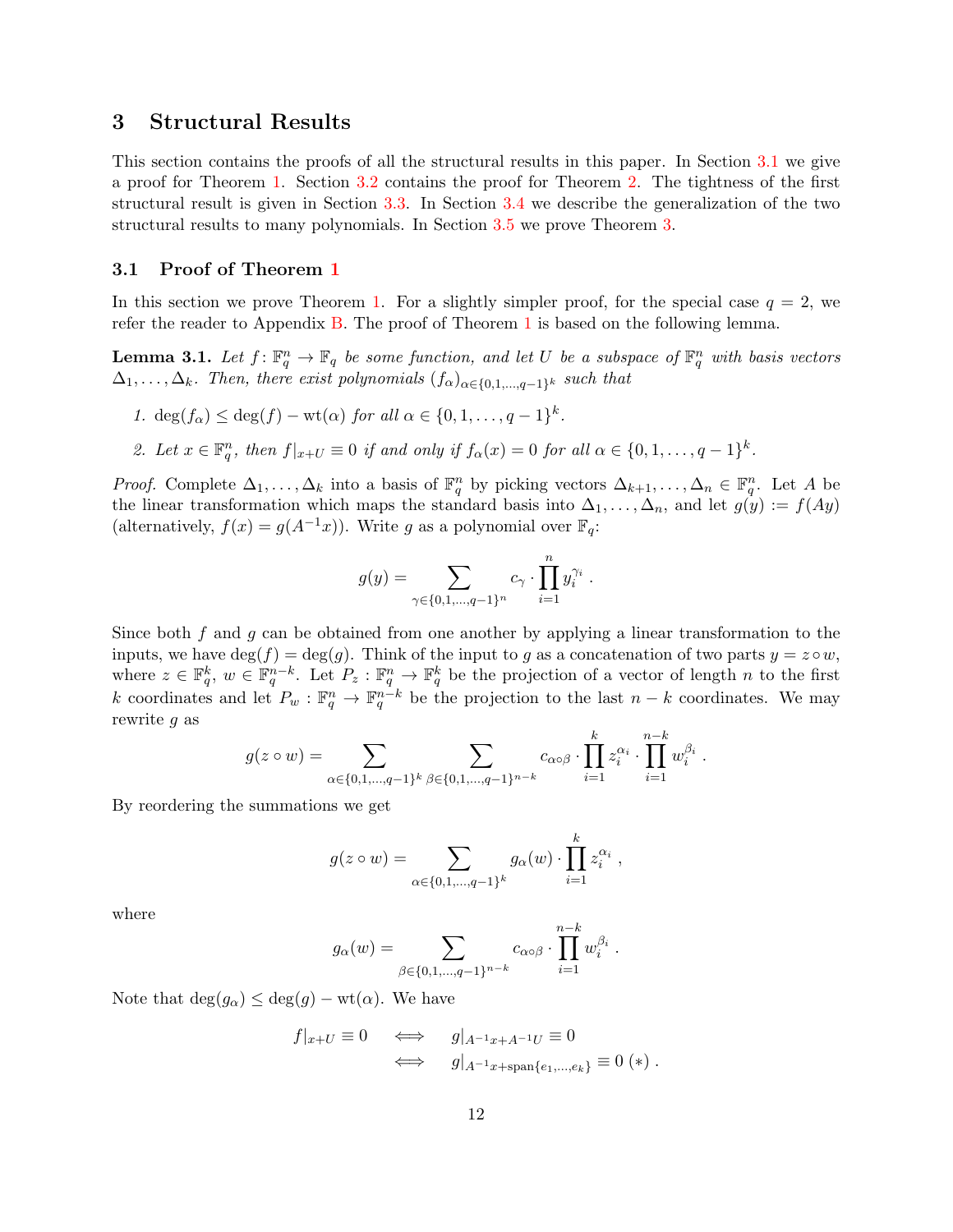Writing  $(z, w) = (P_z(A^{-1}x), P_w(A^{-1}x))$  gives

$$
(*) \iff \forall z' \in \mathbb{F}_q^k : g(z' \circ w) = 0
$$
  

$$
\iff \forall \alpha : g_\alpha(w) = 0
$$
  

$$
\iff \forall \alpha : g_\alpha(P_w(A^{-1}x)) = 0.
$$

Taking  $f_{\alpha}$  to be the composition  $g_{\alpha} \circ P_w \circ A^{-1}$  we obtain Item [2.](#page-13-2) As  $P_w \circ A^{-1}$  is simply a linear transformation, it is clear that

$$
\deg(f_{\alpha}) \leq \deg(g_{\alpha}) \leq \deg(g) - \mathrm{wt}(\alpha) \leq \deg(f) - \mathrm{wt}(\alpha) ,
$$

which completes the proof.

*Proof of Theorem [1.](#page-3-0)* Assume without loss of generality that  $f(u_0) = 0$ , as otherwise we can look at the polynomial  $g(x) = f(x) - f(u_0)$  which is of the same degree. The proof is by induction. Let k be such that

$$
n > k + (d+1) \cdot \sum_{j=0}^{d-1} (d-j) \cdot \binom{k+j-1}{j} \,. \tag{3.1}
$$

We assume by induction that there exists an affine subspace  $u_0 + \text{span}\{\Delta_1, \ldots, \Delta_k\} \subseteq \mathbb{F}_q^n$ , where the  $\Delta_i$ 's are linearly independent vectors, on which f evaluates to 0. Assuming Equation [B.1](#page-29-1) holds, we show there exists a vector  $\Delta_{k+1}$ , linearly independent of  $\Delta_1, \ldots, \Delta_k$ , such that  $f \equiv 0$  on  $u_0 + \text{span}\{\Delta_1, \ldots, \Delta_{k+1}\}.$  To this aim, consider the set

$$
A = \left\{ x \in \mathbb{F}_q^n \middle| f|_{x + \text{span}\{\Delta_1, ..., \Delta_k\}} \equiv 0 \right\}.
$$

By the induction hypothesis,  $u_0 \in A$ . By Lemma [3.1,](#page-13-3) for any  $x \in \mathbb{F}_q^n$ ,

$$
f|_{x+\text{span}\{\Delta_1,\dots,\Delta_k\}} \equiv 0 \quad \iff \quad \forall \alpha \in \{0,1,\dots,q-1\}^k : f_\alpha(x) = 0 ,
$$

where  $f_\alpha$  is of degree at most  $d - \text{wt}(\alpha)$ . Thus  $f_\alpha \equiv 0$  for  $\text{wt}(\alpha) > d$ , and we may write A as

$$
A = \{ x \in \mathbb{F}_q^n \mid \forall \alpha : \text{wt}(\alpha) \leq d, \ f_\alpha(x) = 0 \}.
$$

Hence, A is the set of solutions to a system of  $\leq \binom{k+d}{d}$  $\binom{+d}{d}$  polynomial equations, where there are at most  $\binom{k+j-1}{i}$  $j^{-1}$ ) equations which correspond to  $\alpha$ 's of weight j and thus to degree (at most)  $d-j$ polynomials. One can also write  $A$  as the set of non-zeros to the single polynomial

$$
t(x) := \prod_{\alpha: \text{wt}(\alpha) \leq d} (1 - f_{\alpha}(x)^{q-1}),
$$

which is of degree

$$
\deg(t) \le (q-1) \cdot \sum_{j=0}^{d-1} (d-j) \cdot \binom{k+j-1}{j} \; .
$$

Note that  $t(x)$  obtains only the values 0 and 1. Let  $R \subseteq \mathbb{F}_q$  be an arbitrary subset of  $\mathbb{F}_q$  with size  $|R| = min(q, d + 1)$ . Define a polynomial

$$
s(y) := \prod_{r \in R} t(u_0 + r \cdot y)
$$

 $\Box$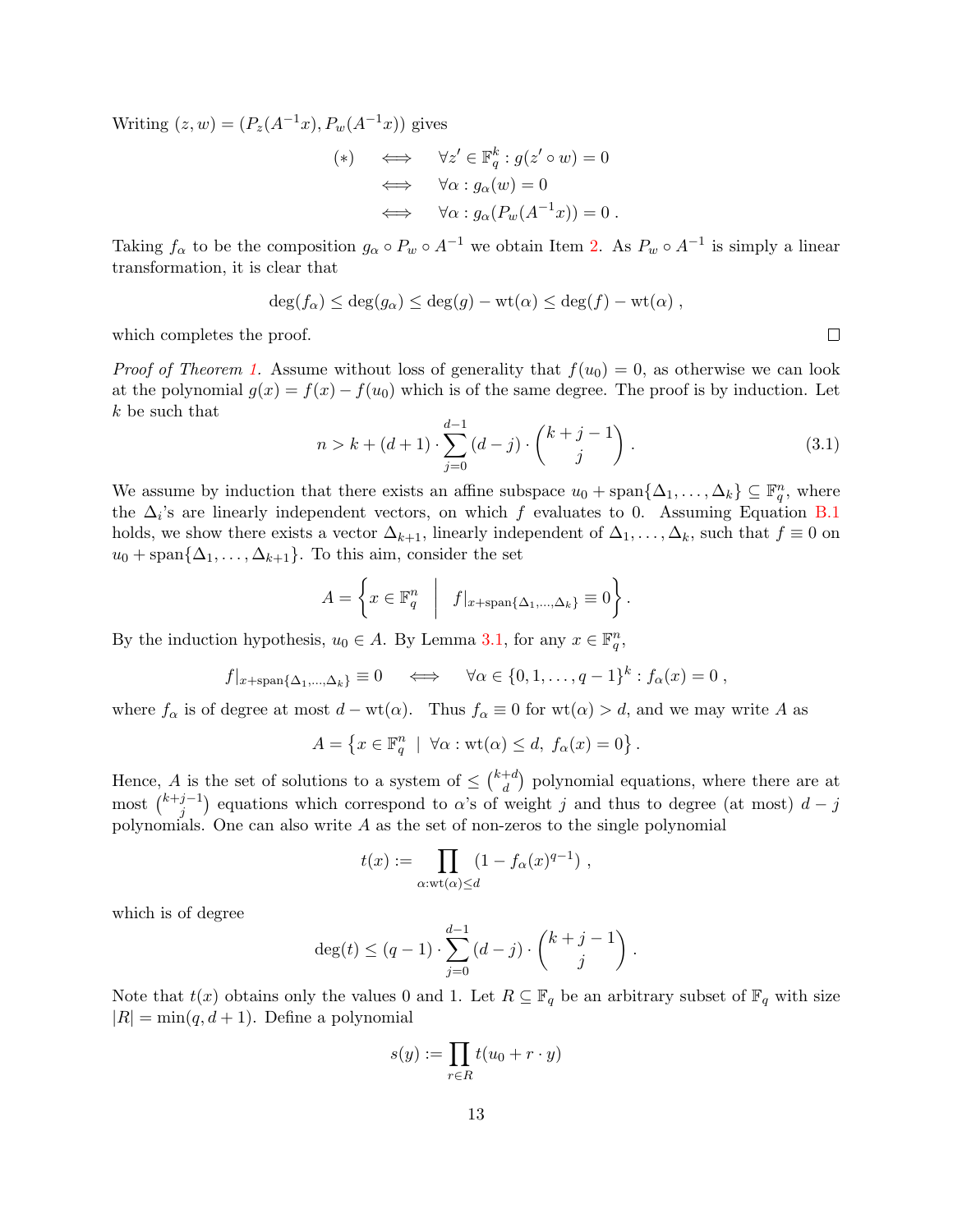We claim that any non-zero of s not in the span of  $\{\Delta_1, \ldots, \Delta_k\}$  can be taken to be the desired  $\Delta_{k+1}$ . Indeed, if y is such that  $s(y) = 1$ , then  $t(u_0 + r \cdot y) = 1$  for all  $r \in R$ . That is, for every  $z \in \text{span}(\Delta_1,\ldots,\Delta_k)$  and any  $r \in R$  it follows that  $f(u_0 + z + r \cdot y) = 0$ . Namely, f obtains  $|R|$ roots on the affine line with offset  $u_0 + z$  and direction y. If  $R = \mathbb{F}_q$  then clearly this implies that f is the zero function restricted to the line. Otherwise,  $|R|=d+1$  and thus f, which is a degree d polynomial, obtains  $d+1$  zeros on the line. Thus, again f is the zero function on this line. Hence,  $f(u_0 + z + r \cdot y) = 0$  for all  $r \in \mathbb{F}_q$ .

Thus, we just have to show that there exists some non-zero of s which is linearly independent of  ${\{\Delta_1,\ldots,\Delta_k\}}$ . Since the trivial solution  $y=0$  is a non-zero of s, we get that s is not the constant 0 function. Thus, by Lemma [2.2](#page-12-0) it holds that

$$
\mathbf{Pr}[s(y) \neq 0] \ge q^{-\deg(s)/(q-1)}.
$$

The above equation implies that s has at least  $q^{n-\deg(s)/(q-1)}$  ones. Since we need to avoid  $q^k$  linear combinations of the previous  $\Delta_1, \ldots, \Delta_k$ , it is enough to have

<span id="page-15-2"></span>
$$
n - \frac{\deg(s)}{q - 1} > k \tag{3.2}
$$

Since

$$
\deg(s) \le (d+1) \cdot (q-1) \cdot \sum_{j=0}^{d-1} (d-j) \cdot \binom{k+j-1}{j}
$$

and by the assumption on k in Equation  $(B.1)$  we have that Equation  $(3.2)$  holds.

#### $\Box$

#### <span id="page-15-0"></span>3.2 Proof of Theorem [2](#page-4-0)

In this section we prove Theorem [2.](#page-4-0) To this end we use the following claim.

<span id="page-15-1"></span>**Claim 3.2.** Let q be a prime power. Let  $f: \mathbb{F}_q^n \to \mathbb{F}_q$  be a degree d polynomial. Assume there exists an affine subspace  $u_0 + U$  of dimension k, restricted to which f has degree at most  $d - 1$ . Then, the degree of f restricted to any affine shift of U is at most  $d-1$ .

*Proof.* Fix  $u_1 \in \mathbb{F}_q^n$ . Now, for any  $u \in U$ 

$$
f(u_1 + u) = f(u_1 + u) - f(u_0 + u) + f(u_0 + u) = \frac{\partial f}{\partial (u_1 - u_0)}(u_0 + u) + f(u_0 + u).
$$

Since the degree of the partial derivative of f is at most  $d-1$  and the degree of  $f|_{u_0+U}$  is also at most  $d-1$ , we get that  $f|_{u_1+U}$  has degree at most  $d-1$ .  $\Box$ 

*Proof of Theorem [2.](#page-4-0)* Let  $c_1 \in (0,1)$  be the constant from Theorem [1.](#page-3-0) Define the sequence  $\{\beta_d\}_{d=1}^{\infty}$ as follows.

$$
\beta_d = \begin{cases} 1/2, & d = 1; \\ \beta_{d-1} \cdot c_1^{\frac{1}{(d-2)!}}, & d > 1. \end{cases}
$$

We will prove by induction on  $d$ , the degree of a given polynomial  $f$ , that there exists a partition of  $\mathbb{F}_q^n$  to affine subspaces of dimension  $\geq \beta_d \cdot n^{1/(d-1)!}$ , such that f restricted to each part is constant. The proof then follows by noting that for all  $d \geq 1$ ,

$$
\beta_d=\frac{1}{2}\cdot c_1^{\frac{1}{(d-2)!}+\cdots+\frac{1}{1!}+\frac{1}{0!}}\geq \frac{c_1^e}{2},
$$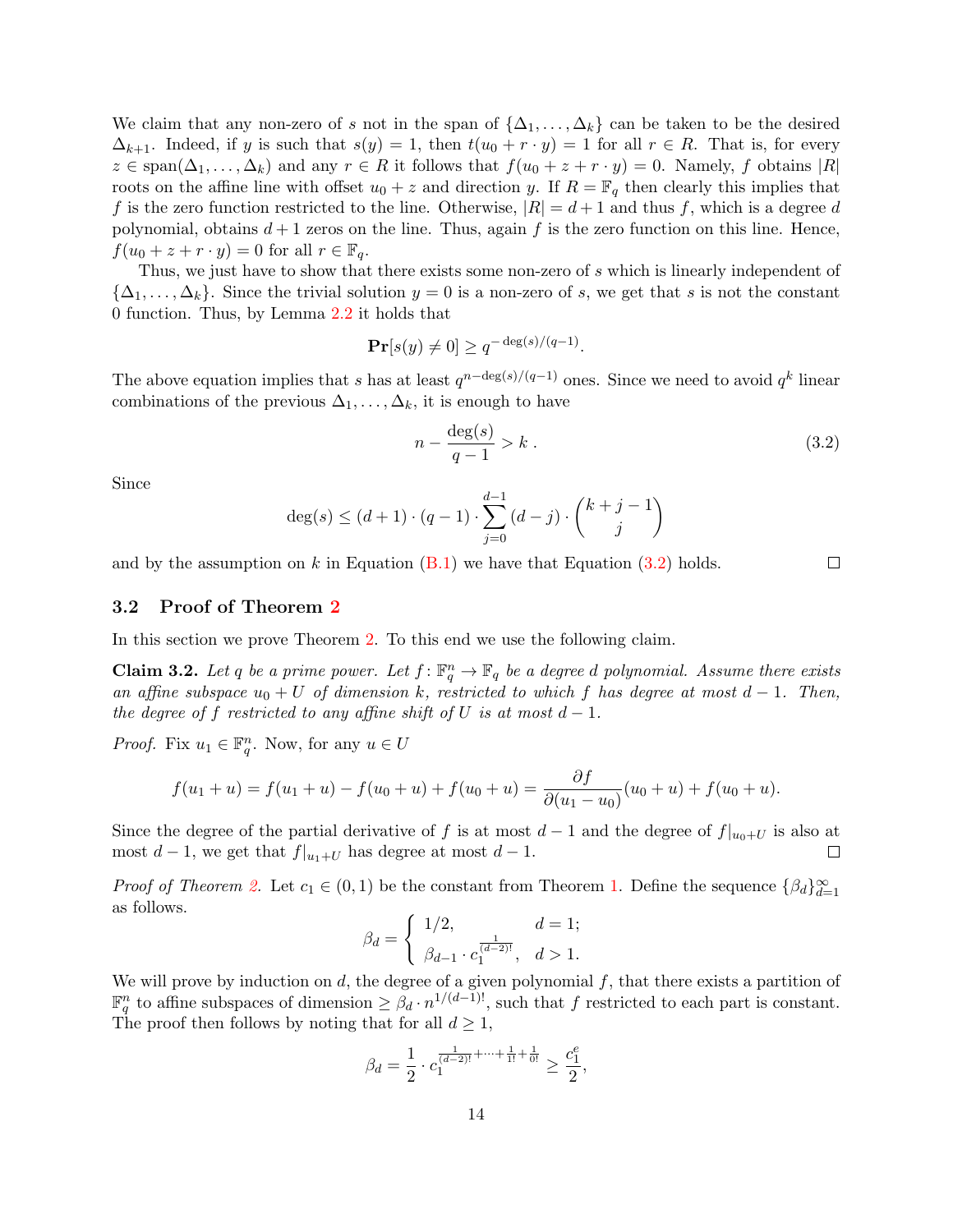and thus one can take  $c_2 = c_1^e/2$  to be the constant in the theorem statement.

The base case of the induction, namely  $d = 1$ , trivially follows as f is an affine function, and we can partition  $\mathbb{F}_q^n$  to q affine subspaces of dimension  $n-1 \geq n/2 = \beta_1 n$ , such that on each of which f is constant. Assume now that f is a degree  $d > 1$  $d > 1$  polynomial. By Theorem 1 and Claim [3.2,](#page-15-1) there exists a partition of  $\mathbb{F}_q^n$  to affine subspaces of dimension  $k \geq c_1 \cdot n^{1/(d-1)}$ , such that f restricted to any affine subspace in the partition has degree at most  $d-1$ . Fix some affine subspace  $u_0 + U$  in this partition, and apply the induction hypothesis to the polynomial  $f' = f|_{u_0+U}$ , which has degree  $d' \leq d-1$ . <sup>[7](#page-16-1)</sup> By the induction hypothesis, we obtain a partition of  $u_0 + U$  such that f is constant on each part. Moreover, the dimension of each such part is at least

$$
\beta_{d'} \cdot k^{\frac{1}{(d'-1)!}} \ge \beta_{d-1} \cdot k^{\frac{1}{(d-2)!}} \ge \beta_{d-1} \cdot \left(c_1 \cdot n^{\frac{1}{d-1}}\right)^{\frac{1}{(d-2)!}} = \beta_{d-1} \cdot c_1^{\frac{1}{(d-2)!}} \cdot n^{\frac{1}{(d-1)!}} = \beta_d \cdot n^{\frac{1}{(d-1)!}},
$$

where the first inequality follows since  $\{\beta_d\}_{d=1}^{\infty}$  is monotonically decreasing and  $d' \leq d-1$ , and the last equality follows by the definitions of the  $\beta_d$ 's.  $\Box$ 

### <span id="page-16-0"></span>3.3 On the Tightness of Structural Result I

Roughly speaking, Theorem [1](#page-3-0) states that for any prime power q, a degree d polynomial over  $\mathbb{F}_q$  in *n* variables is not an affine disperser for dimension  $k = \Omega(n^{1/(d-1)})$ . We mentioned that this result is tight in the sense that by increasing  $k$  a bit, there exists a degree  $d$  polynomial which is an affine disperser. In this section we show, that in the special case  $q = 2$ , a stronger claim can be proven. Namely, by increasing  $k$  a bit, there exists a degree  $d$  polynomial which is an affine extractor.

<span id="page-16-2"></span>**Theorem 3.3.** There exists a constant c such that the following holds. Let  $n, d$  be such that  $d \langle n/2 \rangle$ . There exists a degree d polynomial  $f: \mathbb{F}_2^n \to \mathbb{F}_2$ , such that for every affine subspace  $u_0 + U \subseteq \mathbb{F}_2^n$  of dimension  $k \geq cd \cdot n^{1/(d-1)}$ , bias $(f|_{u_0+U}) \leq 2^{-\Omega(k/d)}$ .

To prove Theorem [3.3](#page-16-2) we apply the following lemma due to Ben-Eliezer, Hod and Lovett [\[BEHL09\]](#page-24-2).

<span id="page-16-4"></span>**Lemma 3.4** ([\[BEHL09\]](#page-24-2), Lemma 2). Fix  $\varepsilon > 0$  and let  $f: \mathbb{F}_2^n \to \mathbb{F}_2$  be a random degree d polyno-mial <sup>[8](#page-16-3)</sup> for  $d \leq (1 - \varepsilon)n$ . Then,

$$
\Pr_f\left[\text{bias}(f) > 2^{-c_1 n/d}\right] \le 2^{-c_2\left(\frac{n}{\le d}\right)},
$$

where  $0 < c_1, c_2 < 1$  are constants depending only on  $\varepsilon$ .

*Proof of Theorem [3.3.](#page-16-2)* Let  $f: \mathbb{F}_2^n \to \mathbb{F}_2$  be a random polynomial of degree at most d. Fix an affine subspace  $u_0 + U \subseteq \mathbb{F}_2^n$  of dimension k. One can easily show that  $f|_{u_0+U}$  is equidistributed as a random polynomial on k variables, of degree at most d. Therefore, by Lemma [3.4,](#page-16-4)

$$
\Pr_f\left[\text{bias}(f|_{u_0+U}) > 2^{-c_1k/d}\right] \le 2^{-c_2\left(\frac{k}{\le d}\right)},
$$

<span id="page-16-1"></span><sup>&</sup>lt;sup>7</sup>We may apply the induction because there exists a linear bijection from U to  $\mathbb{F}_q^{\dim U}$ . More precisely, if A is an  $n \times k$ matrix over  $\mathbb{F}_q$  that maps U to  $\mathbb{F}_q^k$  bijectively, then one can apply the induction to the polynomial  $f''(x) = f'(u_0 + Ax)$ , defined on k variables, and then induce a partition of  $u_0+U$  from the partition of  $\mathbb{F}_q^k$  obtained by the induction. The induction can be carried on f'' since deg  $f'' \le \deg f' \le d-1$ , where the first inequality holds because the variables of  $f''$  are linear combinations of the variables of  $f'$ .

<span id="page-16-3"></span><sup>&</sup>lt;sup>8</sup>That is, every monomial of degree at most d appears in f with probability  $1/2$ , independently of all other monomials.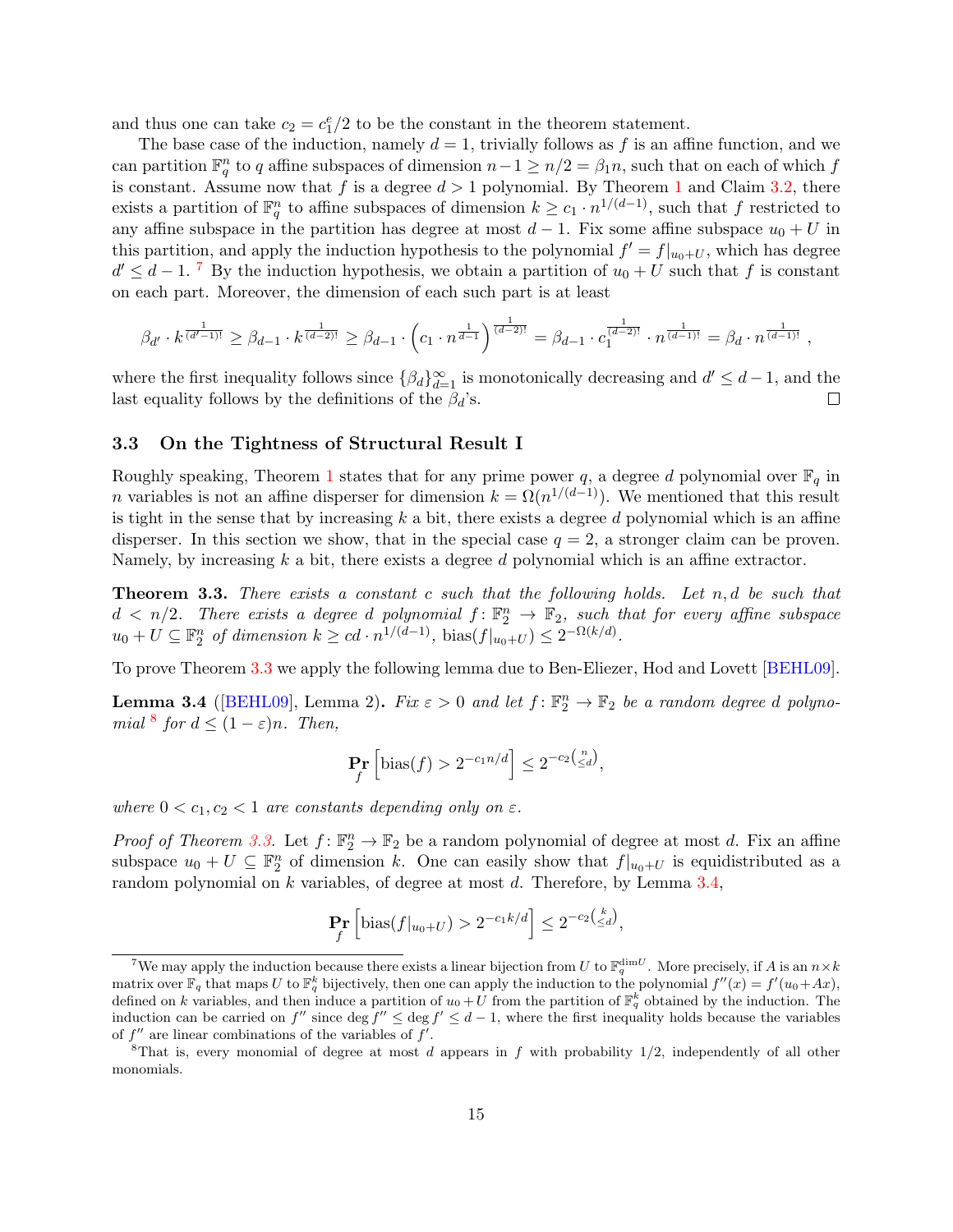where  $c_1, c_2$  are the constants from Lemma [3.4](#page-16-4) suitable for the (somewhat arbitrary) choice  $\varepsilon = 1/2$ . By taking the union bound over all  $\leq 2^n \cdot \binom{2^n}{k}$  $\binom{n}{k}$  affine subspaces of  $\mathbb{F}_2^n$  of dimension k, it is enough to require that

$$
2^{-c_2\binom{k}{\leq d}}\cdot 2^n\cdot \binom{2^n}{k}<1
$$

so to conclude the proof of the theorem. It is easy to verify that one can choose c, as a function of  $c_2$ , such that the above equation does hold for k as defined in the theorem statement.  $\Box$ 

## <span id="page-17-0"></span>3.4 Generalization of the Structural Results to Many Polynomials

<span id="page-17-1"></span>**Theorem 3.5** (Structural Result I for many polynomials). Let q be a prime power. Let  $f_1, \ldots, f_t$ :  $\mathbb{F}_q^n \to \mathbb{F}_q$  be polynomials of degree  $d_1,\ldots,d_t$  respectively. Let k be the least integer satisfying the inequality

$$
n \leq k + \sum_{i=1}^{t} (d_i + 1) \cdot \sum_{j=0}^{d_i - 1} (d_i - j) \cdot \binom{k+j-1}{j} \; .
$$

Then, for every  $u_0 \in \mathbb{F}_q^n$  there exists a subspace  $U \subseteq \mathbb{F}_q^n$  of dimension k, such that for all  $i \in [t]$ ,  $f_i$ restricted to  $u_0 + U$  is a constant function. In particular, if  $d_1, \ldots, d_t \leq d$  then  $k = \Omega((n/t)^{1/(d-1)})$ . Moreover, for  $d \leq \log(n/t)/10$ ,  $k = \Omega(d \cdot (n/t)^{1/(d-1)})$ .

Before proving Theorem [3.5](#page-17-1) we note that by applying a probabilistic argument, it can be shown that the theorem is tight. In particular, it has the right dependency in the number of polynomials  $t$ .

Proof. The proof is very similar to that of Theorem [1,](#page-3-0) so we only highlight the differences. As in the proof of Theorem [1,](#page-3-0) we may assume that  $f_1, \ldots, f_t$  evaluate to 0 at  $u_0$ . We build by induction an affine subspace  $u_0 + U$  on which all the t polynomials evaluate to 0. Given we already picked basis vectors  $\Delta_1, \ldots, \Delta_k$ , we consider the set A to be the following:

$$
A = \left\{ x \in \mathbb{F}_q^n \middle| \forall i \in t, f_i|_{x + \text{span}\{\Delta_1, \dots, \Delta_k\}} \equiv 0 \right\}.
$$

As in the proof of Theorem [1,](#page-3-0) A can be written as the set of solutions to a single polynomial equation  $t(x) = 1$ , where

$$
\deg(t) \le (q-1) \cdot \sum_{i=1}^t (d_i + 1) \sum_{j=0}^{d_i - 1} (d_i - j) \cdot \binom{k+j-1}{j},
$$

Similarly to Theorem [1,](#page-3-0) the polynomial s is now defined, where  $\deg(s) \leq (d+1) \cdot \deg(t)$  and such that any non-zero of s, that is independent of  $\Delta_1, \ldots, \Delta_k$ , can be taken to be  $\Delta_{k+1}$ . By DeMillo-Lipton-Schwartz-Zippel lemma, it follows that as long  $k$  is not too large, such a root can be found.  $\Box$ 

Similarly to the way we deduced Theorem [2](#page-4-0) from Theorem [1,](#page-3-0) one can deduce the following theorem from Theorem [3.5.](#page-17-1) We omit the proof.

<span id="page-17-2"></span>**Theorem 3.6** (Structural Result II for many polynomials). Let q be a prime power. Let  $f_1, \ldots, f_t$ :  $\mathbb{F}_q^n \to \mathbb{F}_q$  be polynomials of degree at most d. Then, there exists a partition of  $\mathbb{F}_q^n$  to affine subspaces, each of dimension  $\Omega(n^{1/(d-1)!)}/t^e$ , such that  $f_1, \ldots, f_t$  are all constant on each part.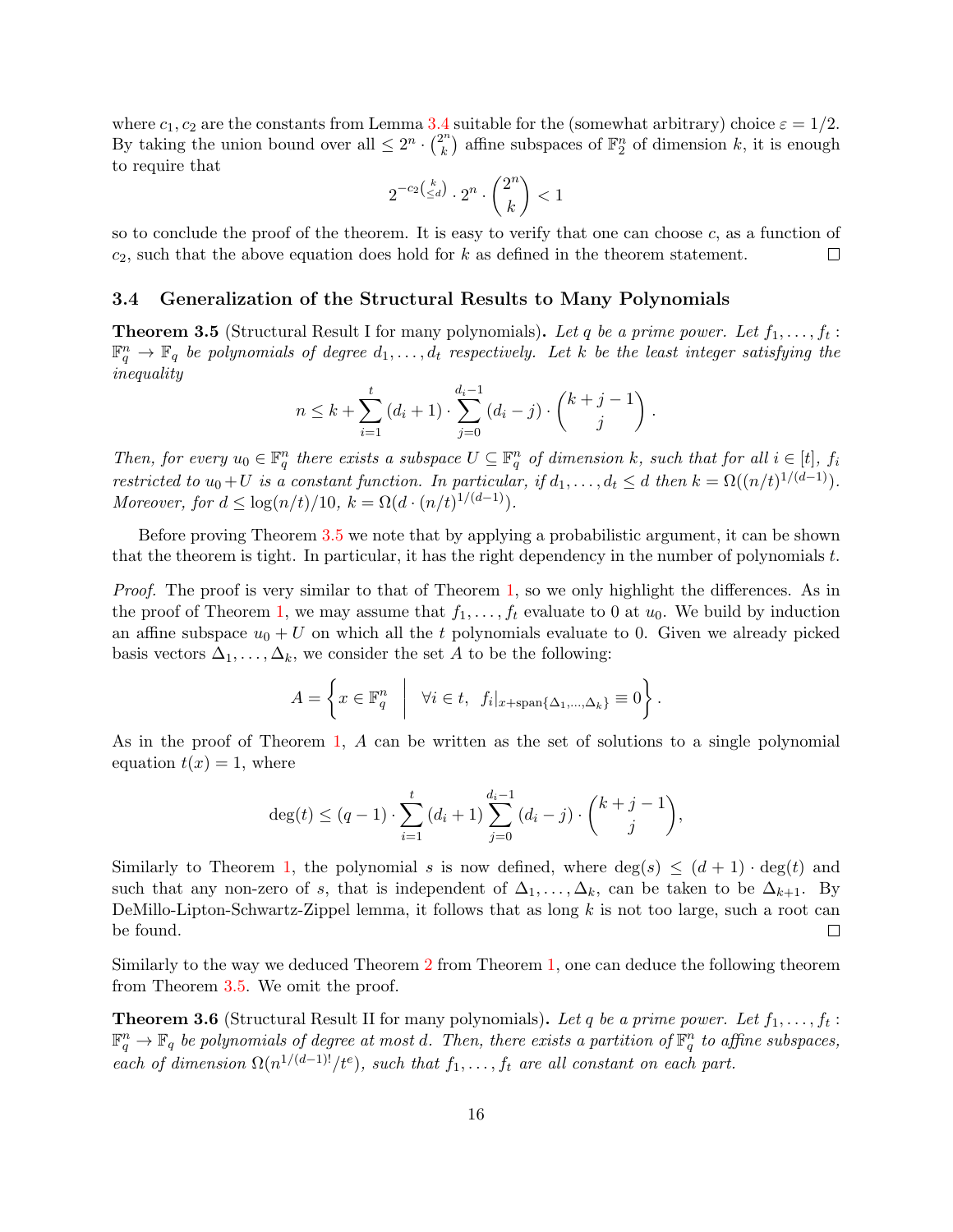### <span id="page-18-0"></span>3.5 Sparse Polynomials

In this section we prove Theorem [3.](#page-5-1) To this end, we prove the following lemma.

<span id="page-18-6"></span>**Lemma 3.7.** Let f be a polynomial on n variables over  $\mathbb{F}_q$ , with  $n^c$  monomials. If f is an affine **Definite 3.1.** Let f be a polynomial on n cartables over  $\mathbb{F}_q$ , with n monomials. If f is an affine disperser for dimension k, then there exists a subspace U of dimension  $\Omega(\sqrt{n})$  on which  $f|_U$  is of degree at most  $2(q-1)c$ .

Lemma [3.7](#page-18-6) implies Theorem [3.](#page-5-1) Indeed, the above lemma states that for any polynomial  $f$ on *n* variables and  $n^c$  monomials over  $\mathbb{F}_q$ , there exists an affine subspace of  $\mathbb{F}_q^n$ , with dimension  $k(\Omega(\sqrt{n}), 2(q-1)c)$ , on which f is constant. By Theorem [1,](#page-3-0)  $k(\Omega(\sqrt{n}), 2(q-1)c) = \Omega(n^{1/(4(q-1)c)})$ , as desired.

*Proof of Lemma [3.7.](#page-18-6)* We perform a random restriction to all variables  $x_1, \ldots, x_n$ . For each  $i \in [n]$ , independently, with probability  $1 - (2 \cdot n^c)^{-1/(2c)}$ , we set  $x_i$  to 0. Consider a monomial that has at least 2c distinct variables. The probability that such a monomial survives the restriction is at most  $1/(2 \cdot n^c)$ . Thus, by the union bound, with probability at least  $1/2$ , no monomial with more than 2c distinct variables survived the restriction. Restricting ourselves to this event, since we may assume that the individual degree of each variable in the original polynomial is at most  $q - 1$ , any surviving monomial has degree at most  $2(q-1)c$ .

The expected number of variables that survived the random restriction is  $n \cdot (2 \cdot n^c)^{-1/(2c)} =$ The expected number of variables that survived the random restriction is  $h^+(\lambda^2 h)$ . Thus, by the Chernoff bound, with probability at least, say, 3/4, the number of surviving variables is  $\Omega(\sqrt{n})$ .

Thus, there exists a restriction of the variables that keeps  $\Omega(\sqrt{n})$  of them alive, and such that the resulting polynomial has degree at most  $2(q-1)c$ .  $\Box$ 

## <span id="page-18-1"></span>4 The Algorithmic Aspect

## <span id="page-18-2"></span>4.1 Efficient Algorithm for Finding a Somewhat Large Subspace

<span id="page-18-4"></span>**Theorem 4.1.** Let  $f: \mathbb{F}_2^n \to \mathbb{F}_2$  be a polynomial of degree  $d \leq \log(n)/3$  given as a black-box. Then, there exists an algorithm that makes  $poly(n)$  queries to f, runs in time  $poly(n)$ , and finds an affine subspace U of dimension  $\Omega(d \cdot n^{1/(d-1)})$  such that  $\deg(f|_U) \leq d-1$ .

The proof of Theorem [4.1](#page-18-4) is deferred to Appendix [B.1](#page-31-0) as it relies on notations and ideas from the proof of the first structural result for the binary field, which can be found in Appendix [B.](#page-29-0) We advise the reader to look at the latter section before reading the proof of Theorem [4.1.](#page-18-4)

Theorem [4.1](#page-18-4) yields the following corollary.

**Corollary 4.2.** There exists an algorithm that given a degree d polynomial  $f: \mathbb{F}_2^n \to \mathbb{F}_2$  as a black box, runs in poly(n)-time and finds an affine subspace of dimension  $\Omega(n^{1/(d-1)!)}$  on which f is constant.

#### <span id="page-18-3"></span>4.2 Subexponential-Time Algorithm for Finding an Optimal Subspace

<span id="page-18-5"></span>**Theorem 4.3.** There exists a constant  $\beta > 0$  such that the following holds. There is an algorithm that given  $f: \mathbb{F}_q^n \to \mathbb{F}_q$ , a degree d polynomial (as a list of monomials), where  $3 \leq d \leq \log(n)/10$ , and  $u_0 \in \mathbb{F}_q^n$  as inputs, finds an affine subspace  $u_0 + U$  of dimension  $\Omega(k(n,d))$ , restricted to which f is constant. The algorithm runs in time  $q^{\beta \cdot n^{(d-2)/(d-1)}} \cdot \text{poly}(n^d)$ , and uses  $\text{poly}(n^d, \log q)$  space.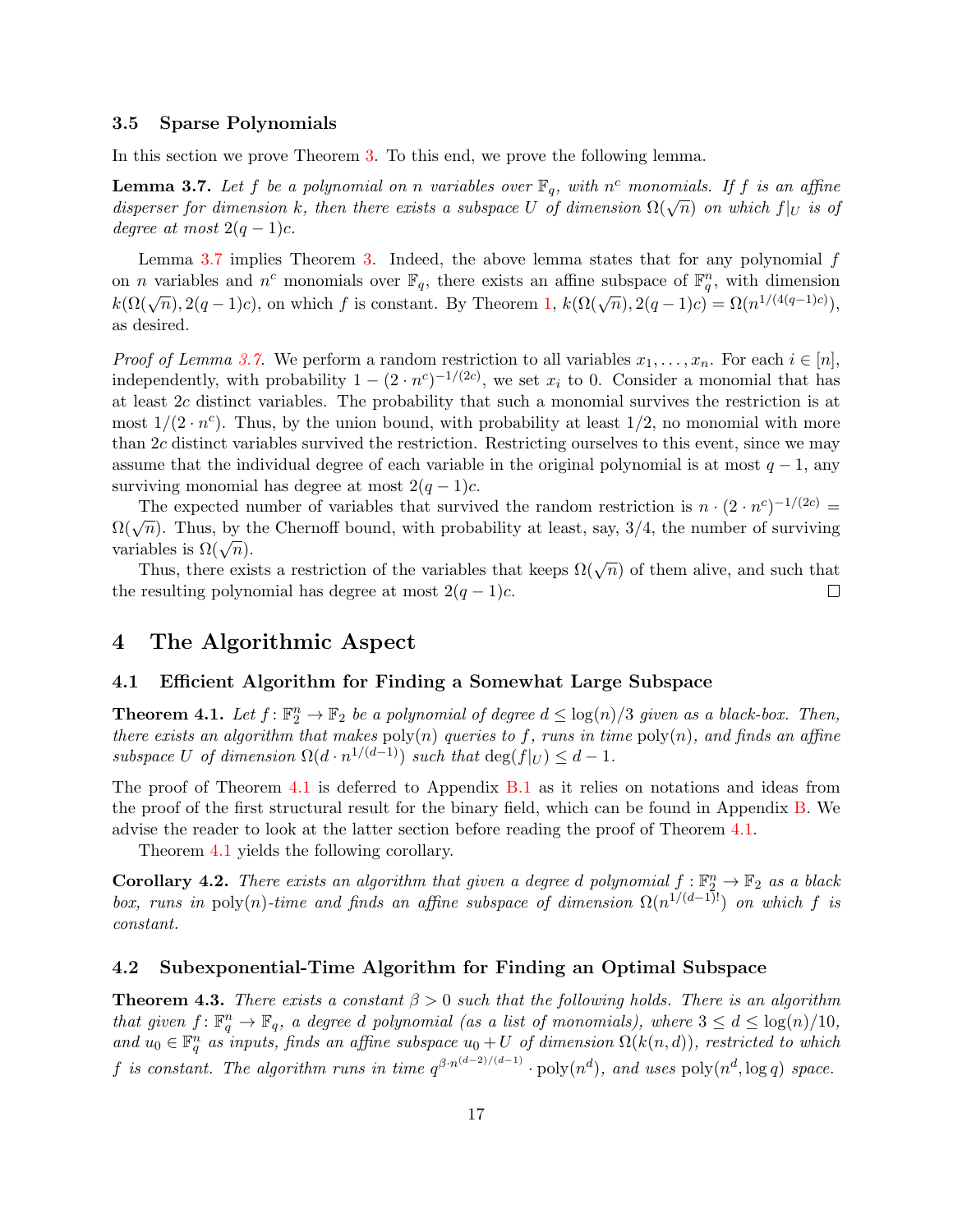We obtain the following corollary.

<span id="page-19-0"></span> ${\bf Corollary 4.4.}$  There exists a  $q^{n-k}\cdot {\rm poly}(n^d)$ -time  ${\rm poly}(n^d, \log q)$ -space algorithm that given  $f\colon \mathbb{F}_q^n\to$  $\mathbb{F}_q$ , a degree d polynomial, partitions  $\mathbb{F}_q^n$  to affine subspace of dimension  $k$  on each of which  $\overline{f}$  is constant, where  $k = \Omega(n^{1/(d-1)!})$ .

In particular, one can compute the number of satisfying assignments for f using Corollary [4.4.](#page-19-0)

*Proof.* We follow the proof of Theorem [1.](#page-3-0) Again, we may assume  $f(u_0) = 0$ . Given the previously chosen vectors  $\Delta_1, \ldots, \Delta_k$  such that f is the constant 0 on  $u_0 + \text{span}\{\Delta_1, \ldots, \Delta_k\}$ , we show how to find a new vector  $\Delta_{k+1}$  which is linearly independent of  $\Delta_1, \ldots, \Delta_k$ , such that f is constantly zero on  $u_0$  + span $\{\Delta_1,\ldots,\Delta_{k+1}\}.$  The set A is the set of solutions to the following set of polynomial equations:

$$
\{f_{\alpha}(x) = 0 \; : \; \alpha \in \{0, 1, \ldots, q - 1\}^{k}, \text{wt}(\alpha) \leq d - 1\},
$$

and by our assumptions,  $u_0$  is a solution to all of these equations. By treating the polynomial f as a formal sum of monomials we can calculate each  $f_{\alpha}$  in  $\text{poly}(n^d)$  time. Let R be some arbitrary subset of  $\mathbb{F}_q$  of size min  $(q, d+1)$  then any solution y to the following set of equations which is linearly independent of  $\Delta_1, \ldots, \Delta_k$  can be the new direction  $\Delta_{k+1}$ :

$$
\{f_{\alpha}(u_0+r \cdot y) = 0 \; : \; \alpha \in \{0,1,\ldots,q-1\}^k, \text{wt}(\alpha) \leq d-1, \; r \in R\} \; .
$$

It is therefore enough to find more than  $q^k$  different solutions to this set of equations, in order to guarantee that one of them will be linearly independent of the previous  $\Delta_i$ 's. In order to do so, we partition the set of equations into the set of linear equations and the set of non-linear equations:

$$
L = \{ f_{\alpha}(u_0 + r \cdot y) = 0 \; : \; \alpha \in \{0, 1, \dots, q - 1\}^k, \text{wt}(\alpha) \leq d - 1, \text{deg}(f_{\alpha}) = 1, \; r \in R \} .
$$
  

$$
NL = \{ f_{\alpha}(u_0 + r \cdot y) = 0 \; : \; \alpha \in \{0, 1, \dots, q - 1\}^k, \text{wt}(\alpha) \leq d - 1, \text{deg}(f_{\alpha}) > 1, \; r \in R \} .
$$

Let  $m = \sum_{f_\alpha \in NL} \deg(f_\alpha)$ . Since  $0^n$  is a solution to all equations in  $L \cup NL$ , we can impose new linear equations which hold for  $0^n$ , keeping the system consistent. More specifically, we define a new set L', which initially is equal to L, and iteratively add equations of the form  $\{y_i = 0\}$  to L' until dim $(L') = n - m - k - 1$ . <sup>[9](#page-19-1)</sup>

The set of solutions to both  $L'$  and  $NL$  is non-empty as it contains the all zeros vector. Furthermore, the sum of the degrees of equations in  $L' \cup NL$  is exactly  $(n-m-k-1)+m = n-k-1$ . Therefore, by Lemma [2.2,](#page-12-0) there are at least  $q^{k+1}$  solutions to the equations in  $L' \cup NL$ , which guarantees that one of the solutions is linearly independent of  $\Delta_1, \ldots, \Delta_k$ .

Next, we show how to find all solutions to the equations in  $L' \cup NL$ . We find a basis for the set of solutions to  $L'$  using Gaussian elimination, and iterate over all vectors in the affine subspace this basis spans. For each vector y in this affine subspace we verify that all the equations in  $NL$  are satisfied by y. The running time of this process is  $O(q^{n-\dim(L')}\cdot |NL|\cdot n^d)$ , which is  $O(q^{m+k+1}\cdot n\cdot n^d)$ .

As  $m \leq \min(d+1, q) \cdot \sum_{i=0}^{d-2} (d-i) \cdot {k+i-1 \choose i}$  $i^{-1}$ , an elementary calculation shows that for  $k \leq$  $\frac{d}{10e} \cdot n^{1/(d-1)}$  and  $3 \le d \le \log(n)/10$  we have  $m + k \le \beta \cdot n^{(d-2)/(d-1)}$  for some universal constant d β. Thus, the total running time of the algorithm is  $q^{\beta \cdot n^{(d-2)/(d-1)}} \cdot \text{poly}(n^d)$ . The algorithm uses  $O((|NL|+|L|) \cdot n^d \cdot \text{polylog}(q))$  space to store and manipulate the polynomials  $f_\alpha$ . In addition,  $O(n^2 \cdot \text{polylog}(q))$  space is used to perform the Gaussian elimination. Overall the space used by the algorithm is  $O(n^{d+1} \cdot \text{polylog}(q)).$  $\Box$ 

<span id="page-19-1"></span><sup>9</sup>We add these constraints as concentrating at finding a solution of this form (that is, a solution that satisfies all equations in  $L' \cup NL$  rather than only the equations in  $L \cup NL$ ) is easier from the computational aspect.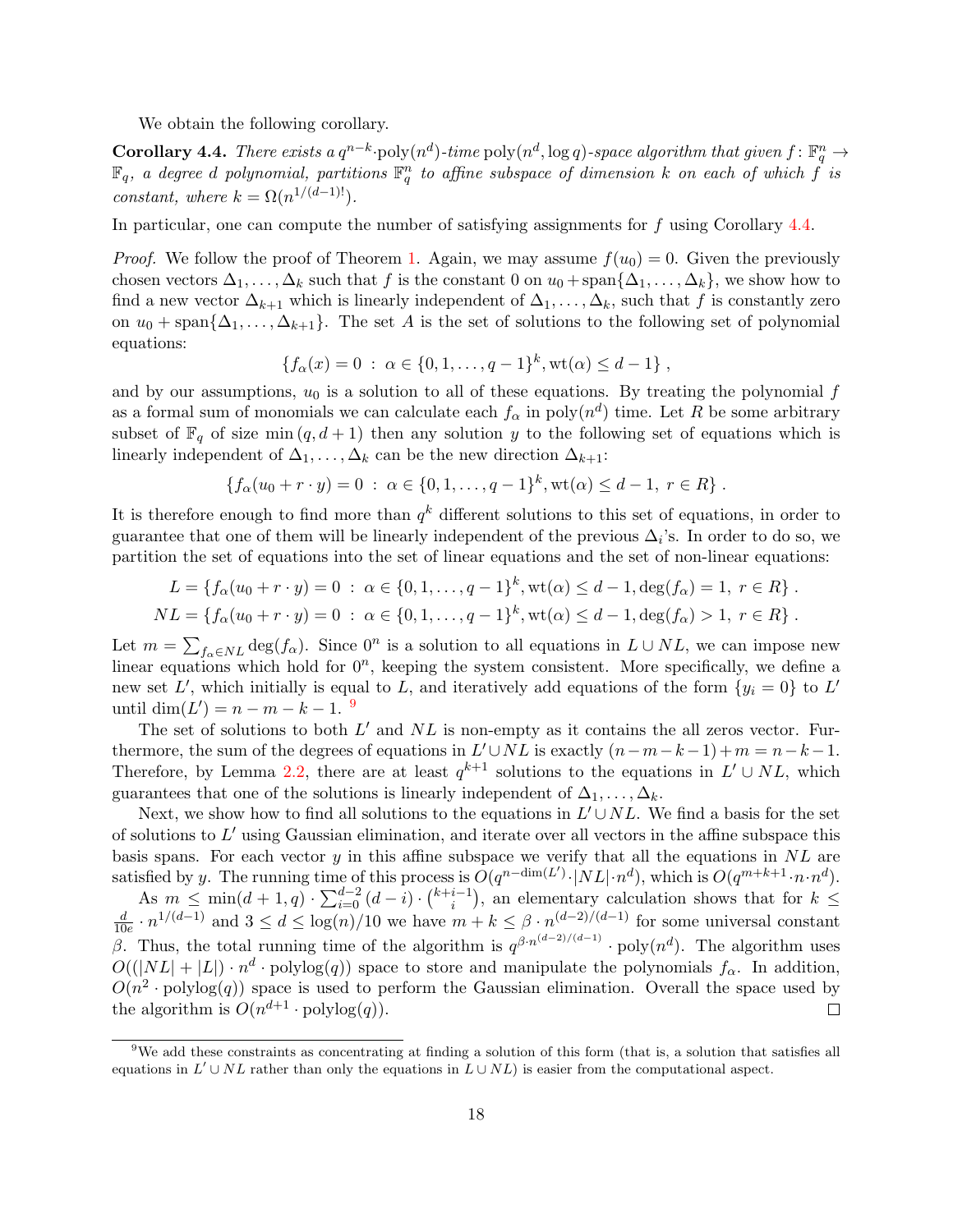## <span id="page-20-0"></span>5 Extractors and Dispersers for Varieties

We start this section by proving Theorem [4.](#page-6-1)

*Proof of Theorem [4.](#page-6-1)* Let  $g_1, \ldots, g_t: \mathbb{F}_q^n \to \mathbb{F}_q$  be degree d polynomials. By Theorem [3.6,](#page-17-2) there exists a partition of  $\mathbb{F}_q^n$  to affine subspaces  $P_1, \ldots, P_\ell$ , each of dimension  $\Omega(n^{1/(d-1)!}/t^e)$ , such that  $g_j |_{P_i}$  is constant for all  $i \in [\ell]$  and  $j \in [t]$ . Since f is an affine extractor for such dimension, with bias  $\varepsilon$ , then for all  $i \in [\ell]$  it holds that  $SD(f(P_i), \mathbb{F}_q) \leq \varepsilon$ .

Let  $I \subseteq [\ell]$  be the set of indices of affine subspaces in the partition such that  $i \in I$  if and only if  $g_j |_{P_i} = 0$  for all  $j \in [t]$ . In other words, we consider the partition of  $\mathbf{V}(g_1, \ldots, g_t)$  to affine subspaces, induced by the partition of  $\mathbb{F}_q^n$  to  $P_1, \ldots, P_\ell$ . Since the  $P_i$ 's are disjoint, the random variable  $f(\mathbf{V}(g_1, \ldots, g_t)) = f(\cup_{i \in I} P_i)$  is a convex combination of the random variables  $\{f(P_i)\}_{i \in I}$ . Thus,  $SD(f(\mathbf{V}(g_1,\ldots,g_t)), \mathbb{F}_q) \leq \max_{i \in I} SD(f(P_i), \mathbb{F}_q) \leq \varepsilon$ .  $\Box$ 

We now give a formal statement and proof for the reduction from extractors for varieties to affine extractors, which does not depend on the number of polynomials defining the variety, but rather on the variety size.

<span id="page-20-1"></span>**Theorem 5.1.** For every  $d \in \mathbb{N}$  and  $\delta, \rho \in (0, 1)$  the following holds. Let  $f: \mathbb{F}_q^n \to \mathbb{F}_q$  be an affine extractor for dimension  $\Omega(n^{1/(d-1)l}/\ell^e)$  with bias  $\varepsilon$ , where  $\ell = \log_q(1/(\rho\delta))$ . Then, f is an extractor with bias  $\varepsilon + \delta$  for varieties with density at least  $\rho$  (i.e., size at least  $\rho \cdot q^n$ ), that are the common zeros of any degree (at most) d polynomials.

*Proof.* Let  $g_1, \ldots, g_t: \mathbb{F}_q^n \to \mathbb{F}_q$  be degree (at most) d polynomials. First, we prove the existence of  $\ell$  polynomials  $h_1, \ldots, h_\ell : \mathbb{F}_q^n \to \mathbb{F}_q$ , each of degree at most d, with a variety that approximates  $\mathbf{V}(g_1, \ldots, g_t)$ . More precisely, we will have

$$
\mathbf{V}(g_1,\ldots,g_t) \subseteq \mathbf{V}(h_1,\ldots,h_\ell) \quad \text{and} \quad \underset{x\sim \mathbb{F}_q^n}{\mathbf{Pr}}[x \in \mathbf{V}(h_1,\ldots,h_\ell) \setminus \mathbf{V}(g_1,\ldots,g_t)] \le q^{-\ell},\tag{5.1}
$$

The proof of this claim follows by a standard argument, like the one that appears in [\[Raz87,](#page-26-14) [Smo87\]](#page-26-15): Let  $\alpha_1, \ldots, \alpha_\ell$  be random vectors, sampled uniformly and independently from  $\mathbb{F}_q^t$ . For each  $i \in [\ell],$ define the (random) polynomial

<span id="page-20-2"></span>
$$
H_i(x) = \sum_{j=1}^t (\alpha_i)_j \cdot g_j(x),
$$

where the summation and multiplications are taken over  $\mathbb{F}_q$ . Clearly, if  $x \in V(g_1, \ldots, g_t)$  then  $H_i(x) = 0$  with probability 1 (where the probability is taken over  $\alpha_1, \ldots, \alpha_\ell$ ). Otherwise, for each  $i \in [\ell], \Pr[H_i(x) = 0] = 1/q.$  By an averaging argument, one can fix  $\alpha_1, \ldots, \alpha_\ell$  and obtain fixed polynomials  $h_1, \ldots, h_\ell$ , of degree at most d, that satisfy the conditions in Equation [\(5.1\)](#page-20-2).

Since f is an affine extractor with bias  $\varepsilon$  for dimension  $\Omega(n^{1/(d-1)!}/\ell^e)$ , Theorem [4](#page-6-1) implies that  $SD(f(\mathbf{V}(h_1, \ldots, h_\ell)), \mathbb{F}_q) \leq \varepsilon$ . To conclude the proof, we show that

$$
SD(f(\mathbf{V}(h_1,\ldots,h_\ell)),f(\mathbf{V}(g_1,\ldots,g_t))) \leq \delta.
$$

To see this, observe that  $\mathbf{V}(h_1, \ldots, h_\ell)$  can be written as a convex combination

$$
\mathbf{V}(h_1,\ldots,h_\ell)=\frac{|\mathbf{V}(g_1,\ldots,g_t)|}{|\mathbf{V}(h_1,\ldots,h_\ell)|}\cdot\mathbf{V}(g_1,\ldots,g_t)+\left(1-\frac{|\mathbf{V}(g_1,\ldots,g_t)|}{|\mathbf{V}(h_1,\ldots,h_\ell)|}\right)\cdot\mathcal{E},
$$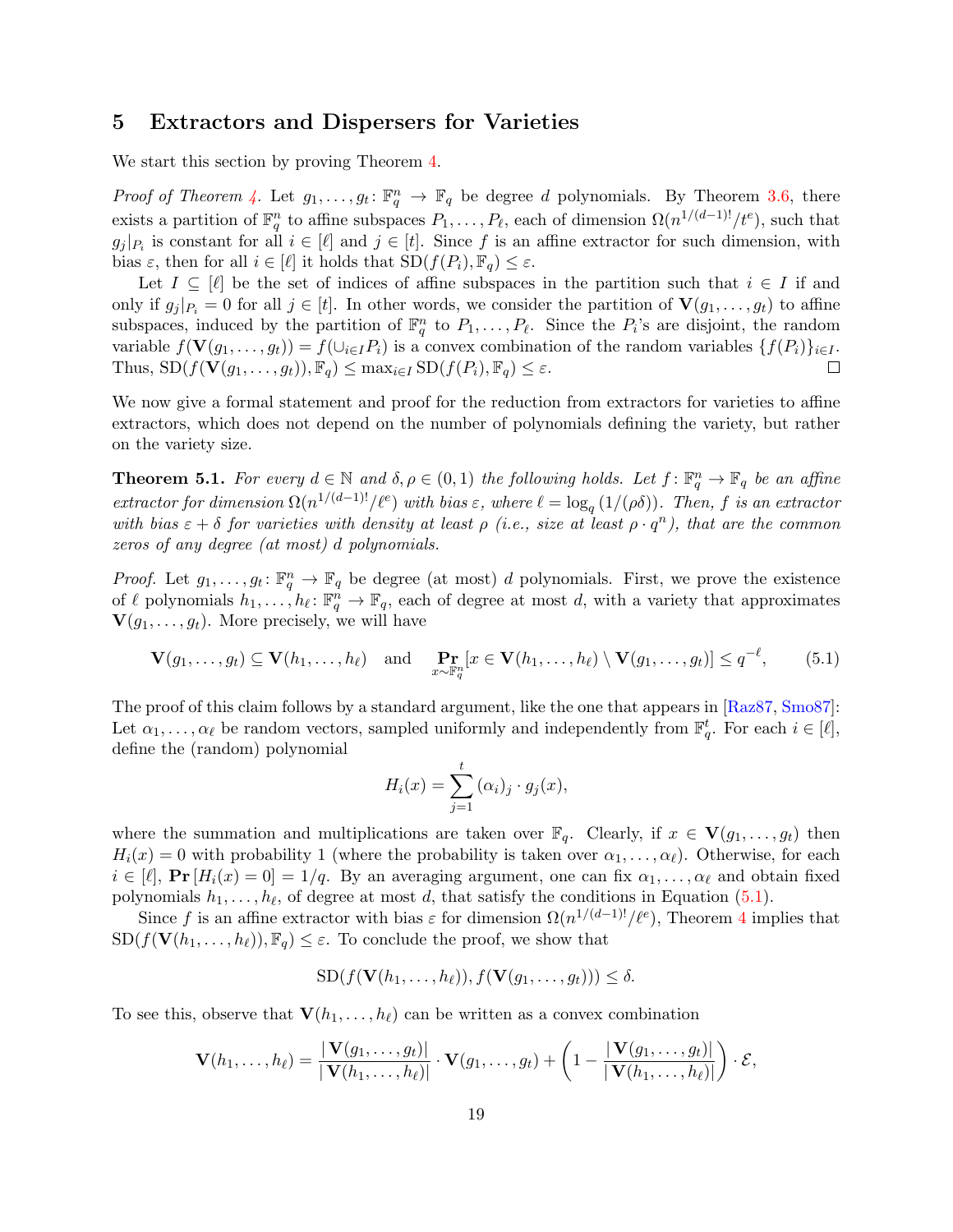where  $\mathcal E$  is some random variable over  $\mathbb F_q$ . Thus, by Equation [\(5.1\)](#page-20-2),

$$
\mathrm{SD}(\mathbf{V}(h_1,\ldots,h_\ell),\mathbf{V}(g_1,\ldots,g_t))\leq 1-\frac{|\mathbf{V}(g_1,\ldots,g_t)|}{|\mathbf{V}(h_1,\ldots,h_\ell)|}\leq \frac{q^{-\ell}}{\rho}=\delta.
$$

This implies that

$$
SD(f(\mathbf{V}(h_1,\ldots,h_\ell)),f(\mathbf{V}(g_1,\ldots,g_t))) \leq \delta,
$$

as claimed.

Next, we prove Theorem [5](#page-7-0) which gives an analog reduction from dispersers for varieties to affine dispersers.

Proof of Theorem [5.](#page-7-0) Let  $g_1, \ldots, g_t : \mathbb{F}_q^n \to \mathbb{F}_q$  be degree (at most) d polynomials. Let  $u_0 \in \mathbf{V}(g_1, \ldots, g_t)$ (if  $\mathbf{V}(g_1,\ldots,g_t) = \emptyset$ , there is nothing to prove). By Theorem [3.5,](#page-17-1) there exists a subspace U of dimension  $\Omega(d \cdot (n/t)^{1/(d-1)})$  such that  $u_0 + U \subseteq V(g_1, \ldots, g_t)$ . The proof then follows as f is an affine disperser for dimension  $\Omega(d \cdot (n/t)^{1/(d-1)})$ .  $\Box$ 

## <span id="page-21-0"></span>6 From Affine Dispersers to Affine Extractors

To prove Theorem [7,](#page-7-2) we use the following theorem of Kaufman and Lovett [\[KL08\]](#page-25-10).

<span id="page-21-2"></span>**Theorem 6.1** ([\[KL08\]](#page-25-10)). Let p be a prime number and let  $f: \mathbb{F}_p^n \to \mathbb{F}_p$  be a degree (at most) d polynomial with bias(f)  $\geq \delta$ . Then, there exist  $c = c(d, \delta)$  polynomials  $f_1, \ldots, f_c$  of degree at most  $d-1$  such that  $f = G(f_1, \ldots, f_c)$ , for some function  $G : \mathbb{F}_p^c \to \mathbb{F}_p$ . Moreover,  $f_1, \ldots, f_c$  are derivatives of the form  $\frac{\partial f}{\partial y}$  where  $y \in \mathbb{F}_p^n$ .

*Proof of Theorem [7.](#page-7-2)* We show by a counter-positive argument that if  $f$  is not an affine extractor for dimension k' with bias  $\delta$ , then f is not an affine disperser for dimension k. Let  $f: \mathbb{F}_p^n \to \mathbb{F}_p$ be a function which is not an affine extractor for dimension k' with bias  $\delta$ . Then, there exists an affine subspace  $u_0 + U$ , with  $\dim(U) = k'$  such that  $\text{bias}(f|_{u_0+U}) > \delta$ . Let  $u_1, \ldots, u_{k'}$  be a basis for U and let  $g: \mathbb{F}_p^{k'} \to \mathbb{F}_p$  be the function defined by  $g(y_1, \ldots, y_{k'}) = f(u_0 + \sum_{i=1}^{k'} u_i \cdot y_i)$ . Then, g is a δ-biased polynomial of degree  $\leq d$ . Applying Theorem [6.1](#page-21-2) to g, we can write it as  $G(g_1, \ldots, g_c)$ , where the  $g_i$ 's are of degree at most  $d-1$ , and  $c = c(d, \delta)$  as defined in Theorem [6.1.](#page-21-2)

By Theorem [3.5,](#page-17-1) there is an affine subspace W of  $\mathbb{F}_p^{k'}$  with dimension  $c_1 \cdot (k'/c)^{1/(d-2)}$  for which all the  $g_i$ 's are constant, for some constant  $c_1 > 0$ . In particular  $g|_W$  is constant, which implies that there exists a subspace of  $\mathbb{F}_p^n$ , with the same dimension, on which the original function f is constant. Taking  $k' = k^{d-2} \cdot \frac{c(d,\delta)}{d-2}$  $\frac{c(a,0)}{c_1^{d-2}}$  completes the proof.  $\Box$ 

For degree 3 and 4, we rely on stronger results from [\[HS10\]](#page-25-5). Although degree 3 was treated in [\[BSK12\]](#page-25-1), we present it here for completeness.

<span id="page-21-1"></span>**Theorem 6.2.** Let  $f: \mathbb{F}_p^n \to \mathbb{F}_p$  be an affine disperser for dimension k of degree d. If  $d = 3$  then f is an affine extractor for dimension  $k' = k + O(\log(1/\delta)^2)$  with bias  $\delta$ . If  $d = 4$  then f is an affine extractor for dimension  $k' = k \cdot \text{poly}(1/\delta)$  with bias  $\delta$ .

Proof. As in the proof of Theorem [7,](#page-7-2) it is enough to show that if g is a degree 3 or 4 polynomial over  $\mathbb{F}_p$  with k' variables and bias  $\geq \delta$  then there exists a subspace of dimension k on which g is constant. We consider the two cases  $\deg(f) = 3, 4$  separately.

 $\Box$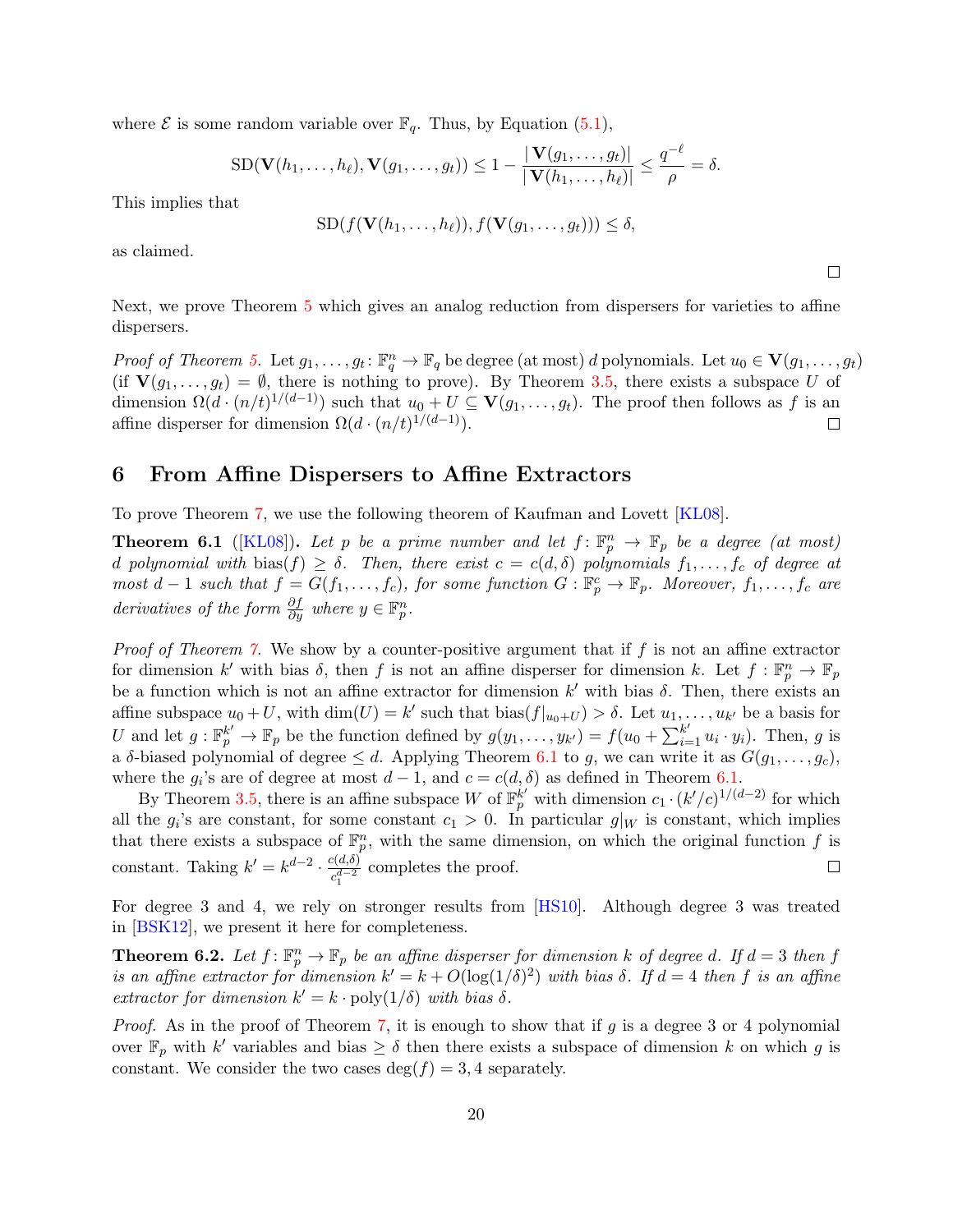**Cubic** (deg(g) = 3). Implicit in [\[HS10\]](#page-25-5), any polynomial of degree 3 with bias  $\geq \delta$ , in particular g, can be represented as

$$
\sum_{i=1}^r \ell_i(x) \cdot q_i(x) + q_0(x),
$$

where the  $\ell_i$ 's are linearly independent linear functions (with no constant term),  $\deg(q_i) \leq 2$  and  $r = O(\log^2(1/\delta))$ . Restricting to the subspace W defined by  $\{x : \ell_i(x) = 0\}$  reduces the degree of g to at most 2, and by Claim [3.2,](#page-15-1) this is also true for any coset of this subspace. By averaging, there is a coset on which bias $(g|_{w+W}) \ge \delta$ . By Dickson's theorem [\[Dic01\]](#page-25-4), there is an affine subspace  $w' + W'$  of  $w + W$  of co-dimension  $O(\log(1/\delta))$  on which g is constant. Setting  $k' = k + O(\log^2(1/\delta))$ ensures that  $\dim(W')$  is at least k.

**Quartic,**  $(\deg(g) = 4)$ . Theorem 4 in [\[HS10\]](#page-25-5) states that any polynomial of degree 4 with bias  $\geq \delta$ , in particular g, can be represented as

$$
\sum_{i=1}^r \ell_i(x) \cdot g_i(x) + \sum_{i=1}^r q_i(x) \cdot q'_i(x) + g_0(x),
$$

where  $\deg(\ell_i) \leq 1, \deg(q_i) \leq 2, \deg(q_i) \leq 2, \deg(g_i) \leq 3$  and  $r = \text{poly}(1/\delta)$ . By Theorem [3.5,](#page-17-1) there exists a subspace W of dimension  $\Omega(n/r)$  on which all  $\ell_i$ 's,  $q_i$ 's and  $q_i'$ 's are constants. By Claim [3.2,](#page-15-1) in any coset of W the degrees of  $\ell_i$ ,  $q_i$  and  $q'_i$  for  $i = 1, \ldots, r$  are decreased by at least 1, hence  $g|_{w+W}$  is of degree at most 3 for any coset  $w+W$ . Since bias $(g) \ge \delta$ , by averaging there is a coset on which bias $(g|_{w+W}) \ge \delta$ . Using the earlier case of biased cubic polynomials, there is an affine subspace  $w' + W'$  of dimension  $\Omega(n/r) - O(\log^2(1/\delta))$  on which g is constant. Setting  $k' = k \cdot \text{poly}(1/\delta)$  ensures that the dimension of W' is at least k.  $\Box$ 

Remark: It may be tempting to think that the polynomial loss of parameters in our reduction from affine extractors to affine dispersers,  $k' = O_{\delta,d}(k^{d-2})$ , is not necessary. Indeed, Theorem [6.2](#page-21-1) shows that for degree 3 and 4 one can take the dimension  $k'$  of the affine extractor (for a constant error, say) to be linear in  $k -$  the dimension of the affine disperser. However, this linear dependency breaks for  $d \geq 6$ , as pointed up to us by Shachar Lovett. To see this, take  $f : \mathbb{F}_2^n \to \mathbb{F}_2$  to be the product of two random degree 3 polynomials. It is easy to check that, with high probability, f is product of two random degree 3 polynomials. It is easy to check that, with high probability, f is<br>an affine disperser for dimension  $\Theta(\sqrt{n})$ , whereas  $\Pr[f = 1] = 1/4 + o(1)$ . Namely, f is not even an  $(n, n)$  affine extractor.

Nonetheless, a better polynomial dependency may still be possible. Perhaps  $k' = O_{\delta,d}(k^{(d-2)/2})$ (which is not ruled out by similar counterexamples).

# <span id="page-22-0"></span>7  $AC^0[\oplus]$  Circuits and Affine Extractors / Dispersers

In Section [7.1](#page-22-1) we (easily) derive lower bounds on the dimension for which an  $AC^0$  circuit can be affine disperser. In Section [7.2](#page-23-0) we prove that a depth 2  $AC^0[\oplus]$  circuit on n inputs cannot compute an affine disperser for dimension  $n^{o(1)}$ . We do so by a reduction to Theorem [1.](#page-3-0)

# <span id="page-22-1"></span>7.1 AC<sup>0</sup> Circuits Cannot Compute Affine Dispersers for Dimension  $o(n/\text{polylog}(n))$

<span id="page-22-2"></span>The next lemma, following Håstad's work [Hås86], appears in [\[BS90\]](#page-24-4).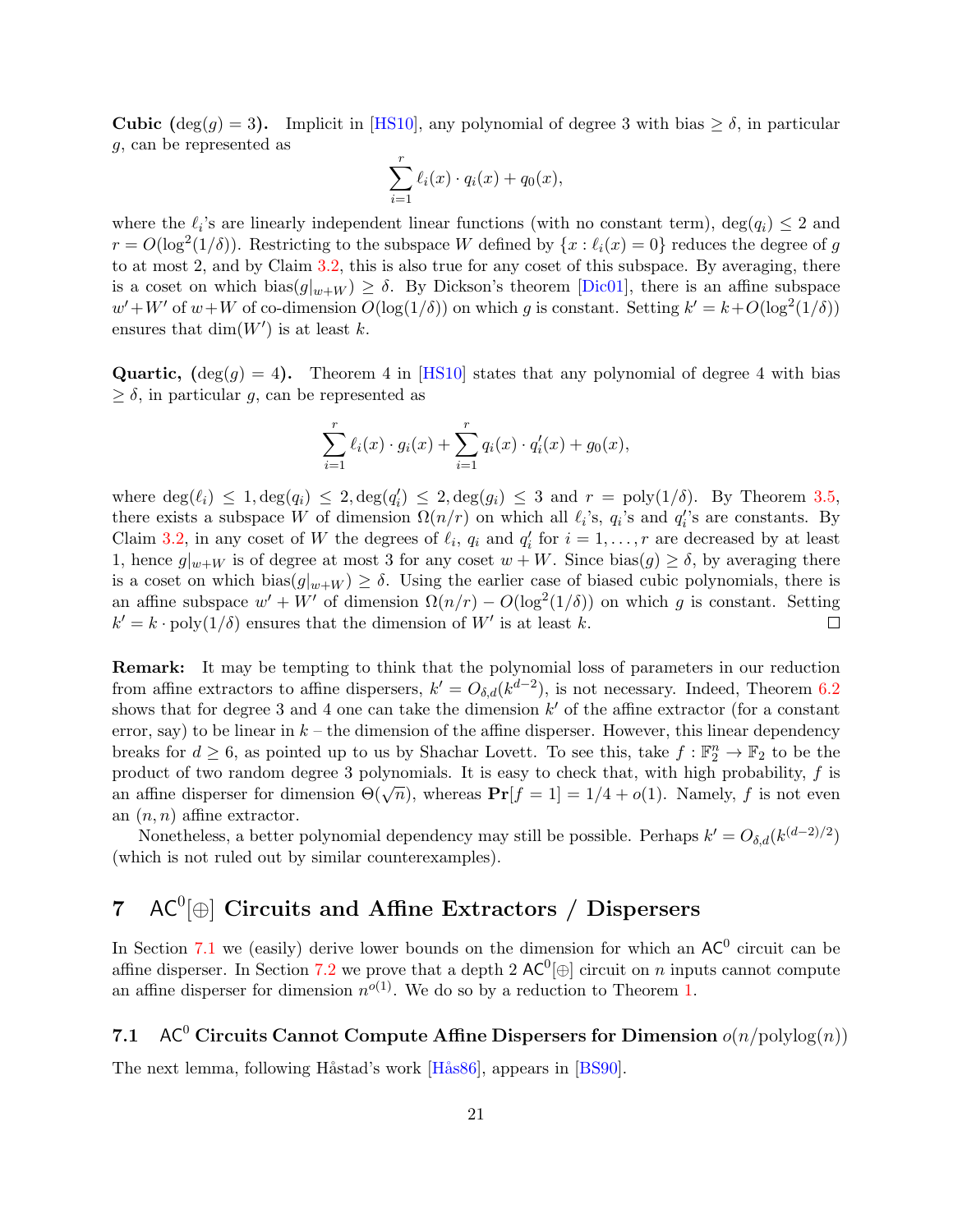**Lemma 7.1** ([\[BS90\]](#page-24-4), Corollary 3.7, restated). Let  $f: \mathbb{F}_2^n \to \mathbb{F}_2$  be a function computable by a depth d and size s Boolean circuit. Then, there is a restriction  $\rho$  leaving  $\frac{n}{10(10 \log(s))^{d-2}} - \log(s)$  variables alive, under which  $f|_{\rho}$  is constant.

Lemma [7.1](#page-22-2) readily implies the following corollary.

<span id="page-23-1"></span>**Corollary 7.2.** Let  $f: \mathbb{F}_2^n \to \mathbb{F}_2$  be a function computable by a Boolean circuit of depth d and size s. Then, f cannot be a bit fixing disperser (and, in particular, f cannot be an affine disperser) for  $min\text{-}entropy \; k < \frac{n}{10(10\log(s))^{d-2}} - \log(s).$ 

# <span id="page-23-0"></span>7.2 Depth 2  $AC^0[\oplus]$  Circuits Cannot Compute Good Affine Dispersers

As mentioned in the introduction, to prove Theorem [8,](#page-9-3) one only needs to prove Lemma [1.2.](#page-9-0)

*Proof of Lemma [1.2.](#page-9-0)* During the proof we will exploit the fact that if a function f on n inputs is an affine disperser for dimension k, then fixing the values of  $m$  inputs or even the values of  $m$  linear functions on the inputs, one gets an affine disperser on  $n - m$  inputs for the same dimension k.

We assume that the top gate is an XOR gate. Afterwards we justify this assumption by showing that if the top gate is not an XOR gate, then the circuit  $C$  could not have computed an affine disperser with the claimed parameters to begin with.

Note that one might as well assume that there are no XOR gates at the bottom level. Indeed, assume there are t XOR gates at the bottom level, and denote by  $\ell_1, \ldots, \ell_t$  the linear functions computed by these gates, respectively. Define the linear function  $\ell = \ell_1 \oplus \cdots \oplus \ell_t$ . Note that if  $\ell$ is the constant 1 then by removing all the t gates from  $C$  and wiring the constant 1 as an input to the top gate, one gets an equivalent circuit with no XOR gates at the bottom layer. Assume therefore that  $\ell$  is not the constant 1. Then, by removing all the XOR gates at the bottom layer, we get a circuit, with no XOR gates at the bottom layer, that is equivalent to the original circuit on the affine subspace  $\{x : \ell(x) = 0\}$ . Hence, the resulting circuit is an affine disperser on  $n - 1$ inputs for dimension k.

We perform a random restriction to all variables, leaving a variable alive with probability  $p=\frac{1}{4\pi r}$  $\frac{1}{4\sqrt{n}}$  and otherwise setting the value of a variable uniformly and independently at random. We show that the restriction shrinks all OR, AND gates to have fan-in smaller than 2c with positive probability. We consider AND gates, but our arguments may be carried to OR gates similarly. The restriction shrinks every AND gate in the following way: if one of the literals which is an input to the AND gate is false under the restriction, the AND gate is eliminated. Otherwise, the AND gate shrinks to be the AND of all the remaining live variables. We wish to bound the probability that each AND gate is of fan-in greater than  $2c$  after the restriction. Let m be the fan-in of the AND gate before the restriction, and  $m'$  its fan-in afterwards. We have

$$
\Pr[m' \ge 2c] = \sum_{i=2c}^{m} {m \choose i} \cdot p^i \cdot \left(\frac{1-p}{2}\right)^{m-i} \le \sum_{i=2c}^{m} {m \choose i} \cdot p^i \cdot (1/2)^{m-i} = (1/2)^m \cdot \sum_{i=2c}^{m} {m \choose i} \cdot (2p)^i.
$$

Since 2p is smaller than 1, the right hand side of the above inequality is at most  $(1/2)^m \cdot 2^m \cdot (2p)^{2c} =$  $(2p)^{2c}$ . Thus,  $Pr[m' \geq 2c] \leq (2p)^{2c}$ . By our choice of parameter p, this is at most  $1/(4n)^{c}$ . By union bound over all  $\leq n^c$  AND and OR gates, with probability at least  $1 - 1/4^c \geq 3/4$  over the random restrictions, the fan-in of all AND and OR gates, under the restriction, is smaller than 2c. Furthermore, by Chernoff bound, with probability greater than 1/2 over the random restrictions,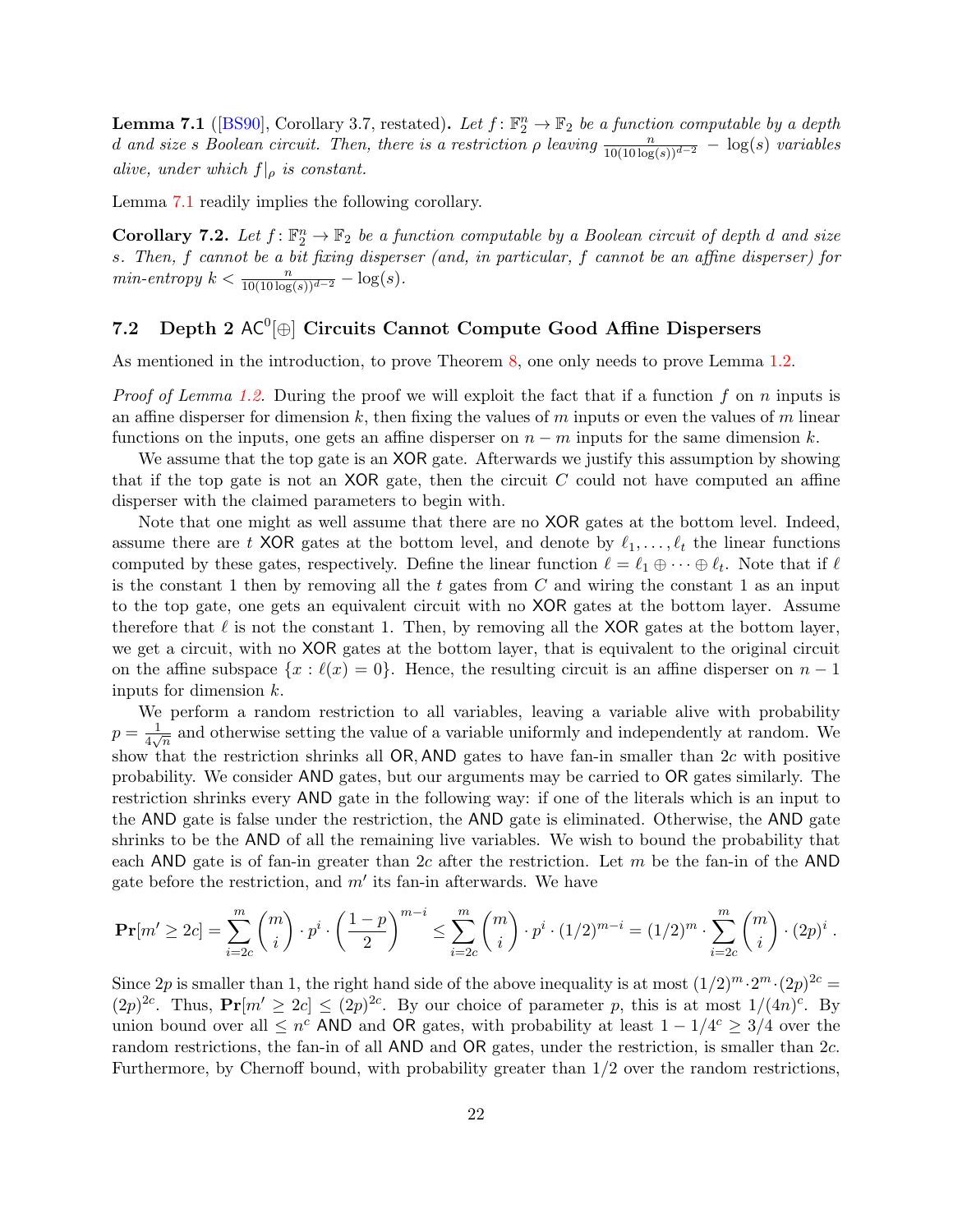the number of surviving variables is at least  $\sqrt{n}/5$ . Therefore, there exists a restriction where the number of surviving variables is at least  $\sqrt{n}/5$ . Therefore, there exists a restriction where the number of surviving variables is  $\sqrt{n}/5$  and all AND and OR gates in the resulting circuit, under the restriction, have fan-in smaller than 2c. Expressing the resulting circuit as a polynomial over  $\mathbb{F}_2$ restriction, have fan-in smaller than 2c. Expressing the resulting circuit as a polynomial over  $\mathbb{F}_2$  we get a polynomial on at least  $\sqrt{n}/5$  variables with degree at most 2c which is an affine disperser for dimension k.

We are left to justify the assumption that the top gate must be an **XOR** gate. For contradiction, assume that the top gate is an OR gate. The case where the top gate is an AND gate is handled similarly. If there is an XOR gate at the bottom layer of  $C$ , we choose such gate and consider the affine subspace of co-dimension 1 on which this XOR gate outputs 1. Since the top gate is an OR gate, the circuit  $C$  is the constant 1 on an affine subspace of co-dimension 1. This stands in contradiction as k is (much) smaller than  $n-1$ . Thus, we obtain a depth 2 AC<sup>0</sup> circuit with size  $s = n^c$ . However, under the assumption that  $k < n/10 - \log(s)$  this is a contradiction to Corollary [7.2.](#page-23-1)

 $\Box$ 

## Acknowledgement

We wish to thank our advisor Ran Raz for many helpful discussions and for his encouragement. We thank Chaim Even Zohar, Elad Haramaty, Noam Lifshitz and Amir Shpilka for helpful discussions regarding this work. We thank the user goes by the name david from stack exchange for pointing out [\[BEHL09\]](#page-24-2). We thank the anonymous referees for pointing out [\[TB98\]](#page-26-2) and for many helpful comments.

## References

- <span id="page-24-5"></span>[AB09] Sanjeev Arora and Boaz Barak. Computational Complexity - A Modern Approach. Cambridge University Press, 2009.
- <span id="page-24-2"></span>[BEHL09] I. Ben-Eliezer, R. Hod, and S. Lovett. Random low degree polynomials are hard to approximate. In Approximation, Randomization, and Combinatorial Optimization. Algorithms and Techniques, pages 366–377. Springer, 2009.
- <span id="page-24-1"></span>[BIW06] B. Barak, R. Impagliazzo, and A. Wigderson. Extracting randomness using few independent sources. SIAM Journal on Computing, 36(4):1095–1118, 2006.
- <span id="page-24-3"></span>[BKS+10] A. Bhattacharyya, S. Kopparty, G. Schoenebeck, M. Sudan, and D. Zuckerman. Optimal testing of reed-muller codes. In Foundations of Computer Science (FOCS), 2010 51st Annual IEEE Symposium on, pages 488–497. IEEE, 2010.
- <span id="page-24-0"></span>[Bou07] J. Bourgain. On the construction of affine extractors. GAFA Geometric And Functional Analysis, 17(1):33–57, 2007.
- <span id="page-24-4"></span>[BS90] R. B. Boppana and M. Sipser. The complexity of finite functions. In Handbook of Theoretical Computer Science, Volume A: Algorithms and Complexity  $(A)$ , pages 757– 804. 1990.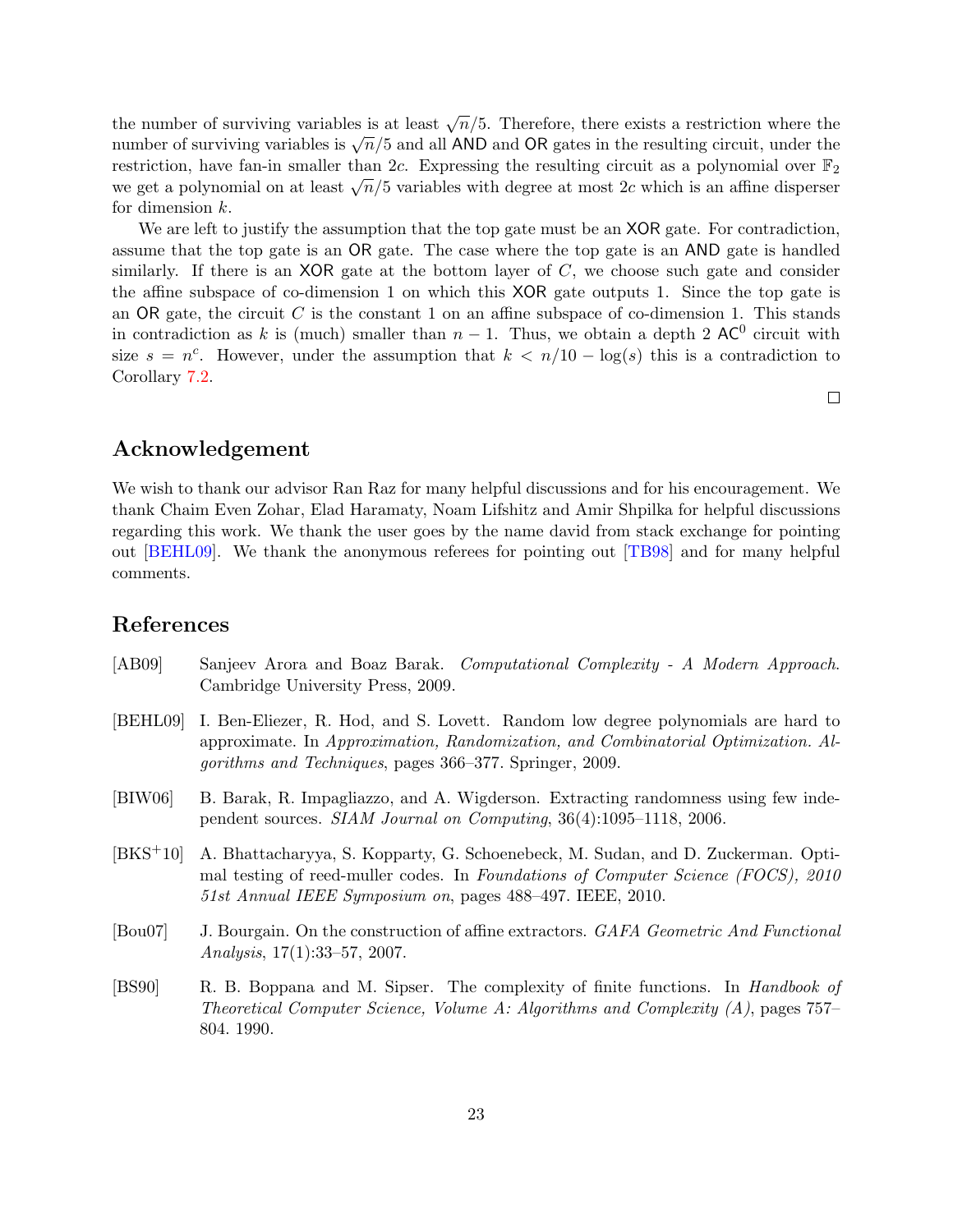- <span id="page-25-0"></span>[BSG12] E. Ben-Sasson and A. Gabizon. Extractors for polynomials sources over constant-size fields of small characteristic. In Approximation, Randomization, and Combinatorial Optimization. Algorithms and Techniques, pages 399–410. Springer, 2012.
- <span id="page-25-1"></span>[BSK12] E. Ben-Sasson and S. Kopparty. Affine dispersers from subspace polynomials. SIAM Journal on Computing, 41(4):880–914, 2012.
- <span id="page-25-9"></span>[BSZ11] E. Ben-Sasson and N. Zewi. From affine to two-source extractors via approximate duality. In Proceedings of the 43rd annual ACM symposium on Theory of computing, pages 177–186. ACM, 2011.
- <span id="page-25-2"></span>[CG88] B. Chor and O. Goldreich. Unbiased bits from sources of weak randomness and probabilistic communication complexity. SIAM Journal on Computing, 17(2):230–261, 1988.
- <span id="page-25-7"></span>[DG10] M. DeVos and A. Gabizon. Simple affine extractors using dimension expansion. In Computational Complexity (CCC), 2010 IEEE 25th Annual Conference on, pages 50– 57. IEEE, 2010.
- <span id="page-25-4"></span>[Dic01] L. E. Dickson. Linear groups with an exposition of the Galois field theory. B.G Teubner's Sammlung von Lehrbuchern auf dem Gebiete der mathematischen Wissenschaften mit Einschluss ihrer Anwendungen. B.G. Teubner, 1901.
- <span id="page-25-15"></span>[DL78] R. A. DeMillo and R. J. Lipton. A probabilistic remark on algebraic program testing. Inf. Process. Lett., 7(4):193–195, 1978.
- <span id="page-25-3"></span>[Dvi12] Z. Dvir. Extractors for varieties. computational complexity, 21(4):515–572, 2012.
- <span id="page-25-6"></span>[GR08] A. Gabizon and R. Raz. Deterministic extractors for affine sources over large fields. Combinatorica, 28(4):415–440, 2008.
- <span id="page-25-11"></span>[GT09] B. Green and T. Tao. The distribution of polynomials over finite fields, with applications to the gowers norms. Contributions to Discrete Mathematics, 4(2), 2009.
- <span id="page-25-12"></span>[Hås86] J. Håstad. Almost optimal lower bounds for small depth circuits. In  $STOC$ , pages 6–20, 1986.
- <span id="page-25-13"></span>[Hås98] J. Håstad. The shrinkage exponent of de Morgan formulas is 2. SIAM Journal on Computing, 27(1):48–64, 1998.
- <span id="page-25-8"></span>[HR14] P. Hrubes and A. Rao. Circuits with medium fan-in. *Electronic Colloquium on Com*putational Complexity (ECCC), 20, 2014.
- <span id="page-25-5"></span>[HS10] E. Haramaty and A. Shpilka. On the structure of cubic and quartic polynomials. In Proceedings of the 42nd ACM symposium on Theory of computing, pages 331–340. ACM, 2010.
- <span id="page-25-14"></span>[Juk12] S. Jukna. Boolean function complexity: advances and frontiers, volume 27. Springerverlag Berlin Heidelberg, 2012.
- <span id="page-25-10"></span>[KL08] T. Kaufman and S. Lovett. Worst case to average case reductions for polynomials. In Foundations of Computer Science (FOCS), 2008 49th Annual IEEE Symposium on, pages 166–175. IEEE, 2008.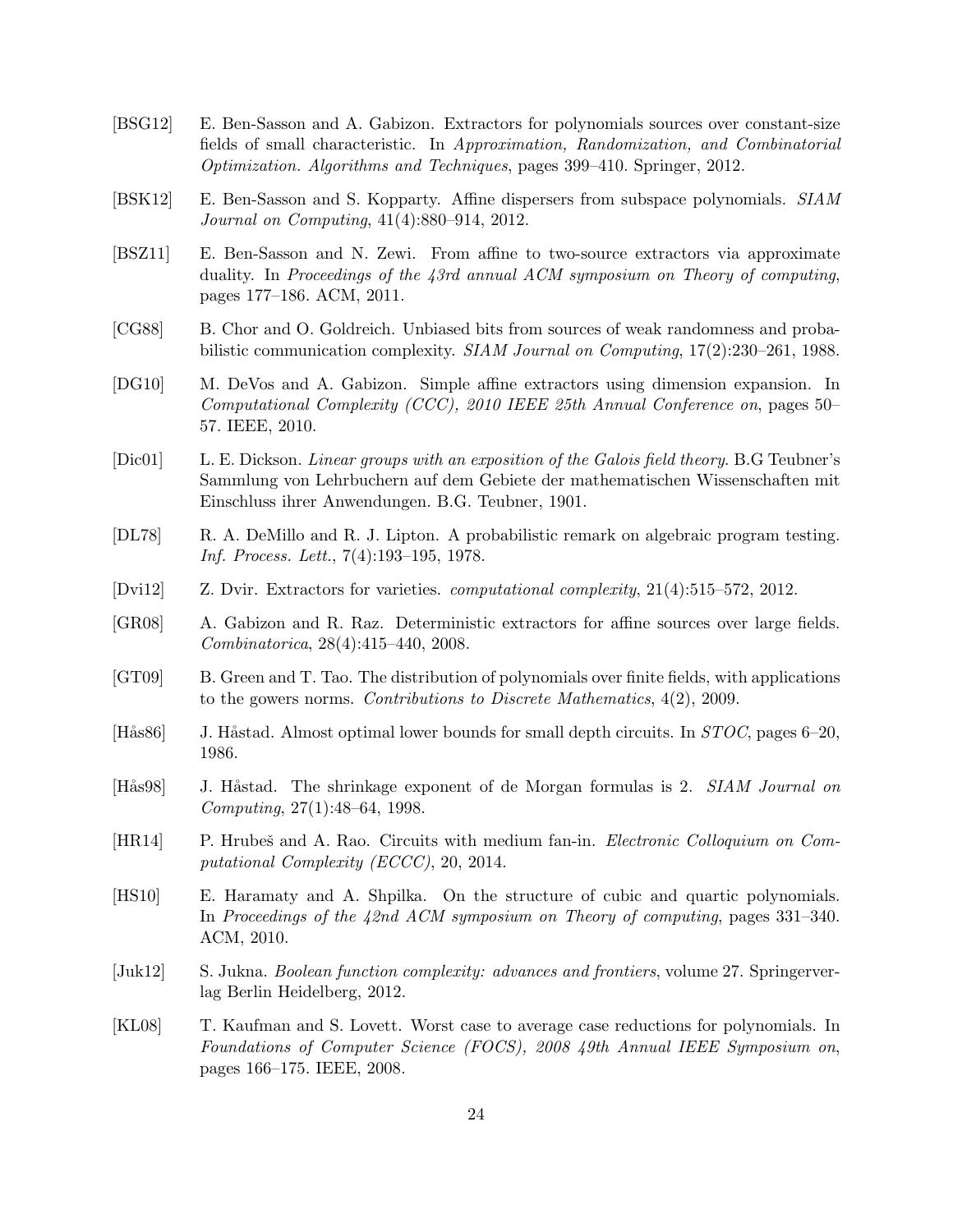- <span id="page-26-0"></span>[Li11] X. Li. A new approach to affine extractors and dispersers. In *Computational Complexity* (CCC), 2011 IEEE 26th Annual Conference on, pages 137–147. IEEE, 2011.
- <span id="page-26-14"></span>[Raz87] A. Razborov. Lower bounds on the size of bounded depth networks over a complete basis with logical addition (Russian). Matematicheskie Zametki, 41(4):598–607, 1987.
- <span id="page-26-9"></span>[Raz88] A. Razborov. Bounded-depth formulas over {∧, ⊕} and some combinatorial problems. Complexity of Algorithms and Applied Mathematical Logic (in Russian). Ser. Voprosy Kibernetiky (Problems in Cybernetics), S. I. Adian, Ed., Moscow, pages 149–166, 1988.
- <span id="page-26-11"></span>[RR94] A. Razborov and S. Rudich. Natural proofs. In Proceedings of the twenty-sixth annual ACM symposium on Theory of computing, pages 204–213. ACM, 1994.
- <span id="page-26-10"></span>[Sav $95$ ] P. Savicky. Improved Boolean formulas for the Ramsey graphs. Random Structures  $\mathcal{C}$ Algorithms, 6(4):407–415, 1995.
- <span id="page-26-13"></span>[Sch80] J. T. Schwartz. Fast probabilistic algorithms for verification of polynomial identities. J. ACM, 27(4):701–717, 1980.
- <span id="page-26-7"></span>[Sha11] R. Shaltiel. Dispersers for affine sources with sub-polynomial entropy. In Foundations of Computer Science (FOCS), 2011 IEEE 52nd Annual Symposium on, pages 247–256. IEEE, 2011.
- <span id="page-26-15"></span>[Smo87] R. Smolensky. Algebraic methods in the theory of lower bounds for Boolean circuit complexity. In Proceedings of the nineteenth annual ACM symposium on Theory of computing, STOC '87, pages 77–82, New York, NY, USA, 1987. ACM.
- <span id="page-26-2"></span>[TB98] G. Tardos and D. A. M. Barrington. A lower bound on the mod 6 degree of the or function. Computational Complexity, 7(2):99–108, 1998.
- <span id="page-26-3"></span>[Tre06] L. Trevisan, 2006. [http://in-theory.blogspot.co.il/2006/06/](http://in-theory.blogspot.co.il/2006/06/polynomials-and-subspaces.html) [polynomials-and-subspaces.html](http://in-theory.blogspot.co.il/2006/06/polynomials-and-subspaces.html).
- <span id="page-26-4"></span>[TWXZ13] H. Y. Tsang, C. H. Wong, N. Xie, and S. Zhang. Fourier sparsity, spectral norm, and the log-rank conjecture. arXiv preprint arXiv:1304.1245, 2013.
- <span id="page-26-8"></span>[Val77] L. G. Valiant. Graph-theoretic arguments in low-level complexity. In Jozef Gruska, editor, MFCS, volume 53 of Lecture Notes in Computer Science, pages 162–176. Springer, 1977.
- <span id="page-26-5"></span>[Vin11] L. A. Vinh. The szemerédi–trotter type theorem and the sum-product estimate in finite fields. European Journal of Combinatorics, 32(8):1177–1181, 2011.
- <span id="page-26-12"></span>[Vio09] E. Viola. Guest column: correlation bounds for polynomials over {0,1}. ACM SIGACT News, 40(1):27–44, 2009.
- <span id="page-26-6"></span>[VW07] E. Viola and A. Wigderson. Norms, XOR lemmas, and lower bounds for GF(2) polynomials and multiparty protocols. In Computational Complexity, 2007. CCC'07. Twenty-Second Annual IEEE Conference on, pages 141–154. IEEE, 2007.
- <span id="page-26-1"></span>[Yeh11] A. Yehudayoff. Affine extractors over prime fields. Combinatorica, 31(2):245–256, 2011.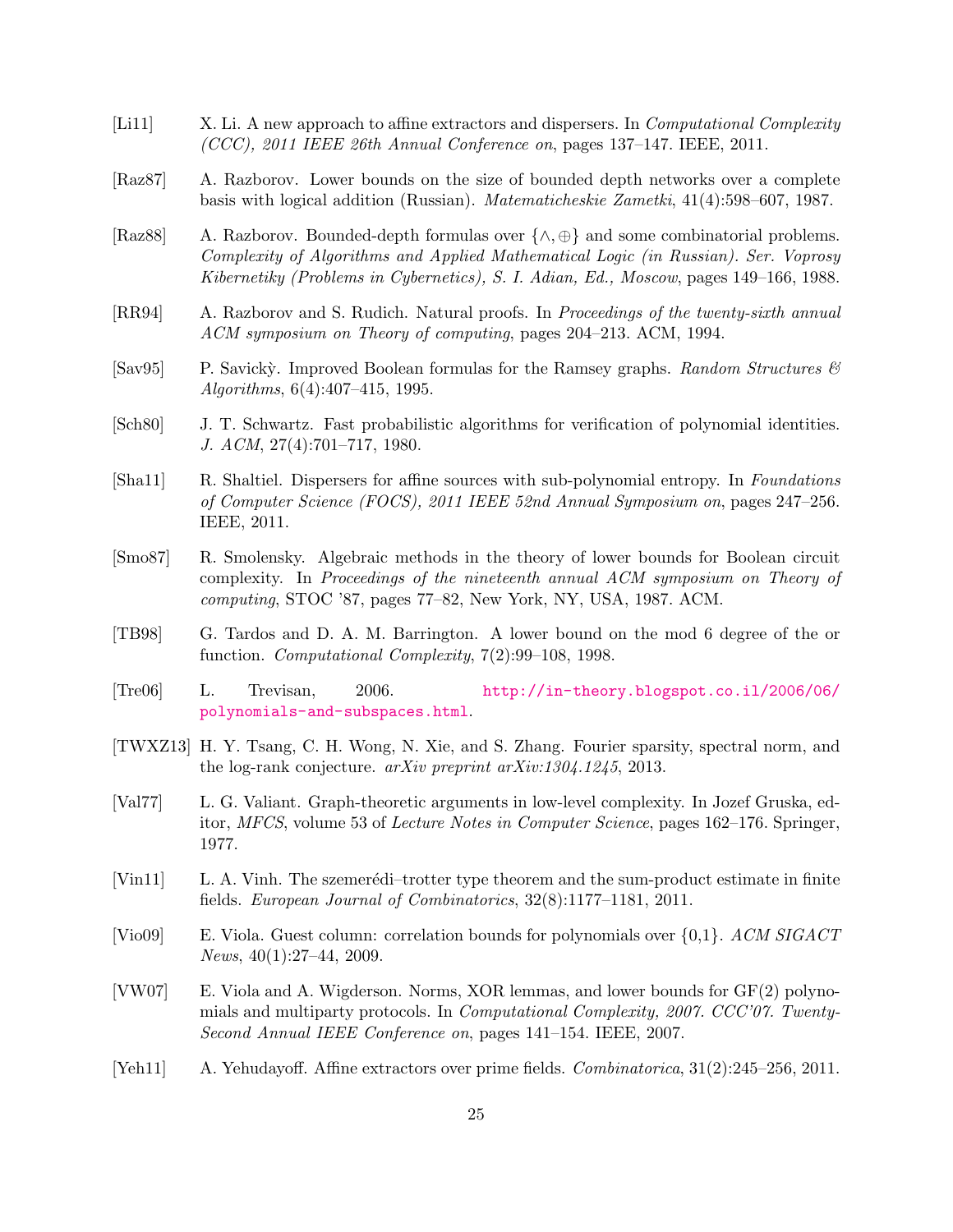<span id="page-27-2"></span>[Zip79] R. Zippel. Probabilistic algorithms for sparse polynomials. In Edward W. Ng, editor, EUROSAM, volume 72 of Lecture Notes in Computer Science, pages 216–226. Springer, 1979.

# <span id="page-27-0"></span>A Depth 3  $AC^0[\oplus]$  Circuits Can Compute Optimal Affine Extractors

We start this section by giving a proof for the following folklore claim. We bother doing so because afterwards we argue that the proof implies, in fact, something stronger, which we make use of.

<span id="page-27-1"></span>**Claim A.1.** There exist universal constants  $n_0$ , c such that the following holds. For every  $\varepsilon > 0$ and  $n > n_0$  there exists an affine extractor for dimension k with bias  $\varepsilon$ ,  $f : \mathbb{F}_2^n \to \mathbb{F}_2$ , where  $k = \log \frac{n}{\varepsilon^2} + \log \log \frac{n}{\varepsilon^2} + c.$ 

<span id="page-27-3"></span>The proof of Claim [A.1](#page-27-1) makes use of Hoeffding bound.

**Theorem A.2** (Hoeffding Bound). Let  $X_1, \ldots, X_n$  be independent random variables for which  $X_i \in [a_i, b_i]$ . Define  $X = \frac{1}{n}$  $\frac{1}{n} \cdot \sum_{i=1}^{n} X_i$ , and let  $\mu = \mathbb{E}[X]$ . Then,

$$
\mathbf{Pr}[|X - \mu| \ge \varepsilon] \le 2 \cdot \exp\left(-\frac{2n^2\varepsilon^2}{\sum_{i=1}^n (b_i - a_i)^2}\right).
$$

*Proof of Claim [A.1.](#page-27-1)* Let  $F: \mathbb{F}_2^n \to \mathbb{F}_2$  be a random function, that is,  $\{F(x)\}_{x \in \mathbb{F}_2^n}$  are independent random bits. Fix an affine subspace  $u_0 + U \subseteq \mathbb{F}_2^n$  of dimension k as defined above. By Hoeffding Bound (Theorem [A.2\)](#page-27-3),

$$
\Pr\left[\frac{1}{2^k}\left|\sum_{u\in u_0+U}(-1)^{F(u)}\right|\geq \varepsilon\right]\leq 2\cdot \exp\left(-\frac{2^k\varepsilon^2}{2}\right).
$$

The number of affine subspaces of dimension k is bounded by  $2^n {2^n \choose k}$  $\binom{n}{k} \leq 2^{(k+1)n}$ . Hence, by union bound over all affine subspaces, if  $2^{(k+1)n} \cdot 2e^{-2^k \varepsilon^2/2} < 1$  then there exists a function  $f : \mathbb{F}_2^n \to \mathbb{F}_2$ that is an affine extractor for dimension k with bias  $\varepsilon$ . It is a simple calculation to show that our choice of k suffices for the above equation to hold.  $\Box$ 

For the proof of Theorem [A.6,](#page-28-0) we introduce the following notion.

**Definition A.3.** An  $(n, k, d)$  linear injector with size m is a family of  $d \times n$  matrices  $\{A_1, \ldots, A_m\}$ over  $\mathbb{F}_2$  with the following property: for every subspace  $U \subseteq \mathbb{F}_2^n$  of dimension k, there exists an  $i \in [m]$  such that ker $(A_i) \cap U = \{0\}.$ 

<span id="page-27-4"></span>**Lemma A.4.** For every n, k such that  $2 \leq k \leq n$ , there exists an  $(n, k, k+1)$  linear injector with size  $m = nk$ .

*Proof.* Fix a subspace  $U \subseteq \mathbb{F}_2^n$  of dimension k. Let A be a  $d \times n$  matrix such that every entry of A is sampled from  $\mathbb{F}_2$  uniformly and independently at random. For every  $u \in U \setminus \{0\}$  it holds that  $\Pr[Au=0] = 2^{-d}$ . By taking the union bound over all elements in  $U \setminus \{0\}$ , we get that

$$
\mathbf{Pr}[\ker(A) \cap U \neq \{0\}] \le 2^{k-d}.
$$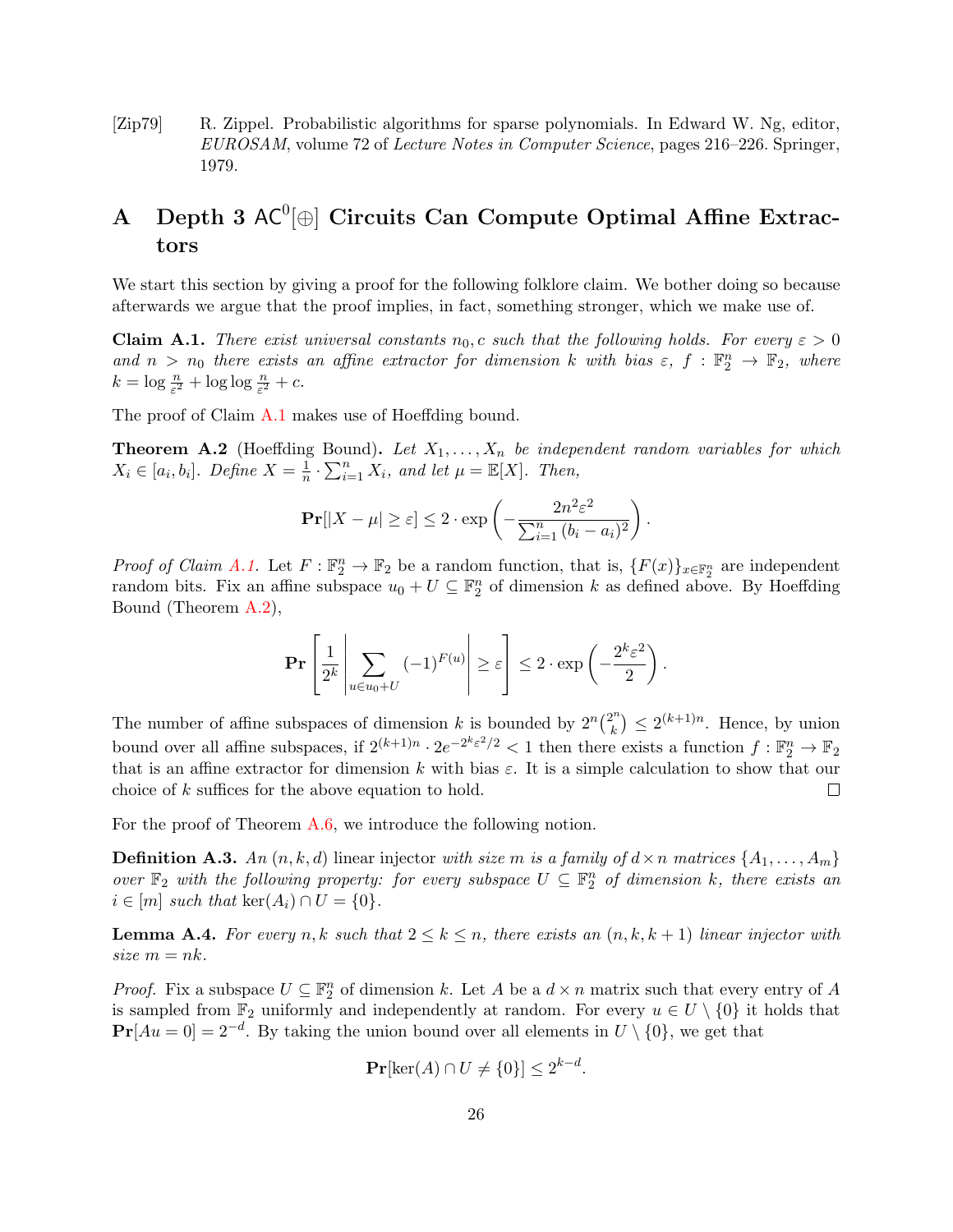Let  $A_1, \ldots, A_m$  be  $d \times n$  matrices such that the entry of each of the matrices is sampled from  $\mathbb{F}_2$ uniformly and independently at random. By the above equation, it holds that

$$
\mathbf{Pr}[\forall i \in [m] \ \ker(A_i) \cap U \neq \{0\}] \le 2^{m(k-d)}.
$$

The number of linear subspaces of dimension k is bounded above by  $\binom{2^n}{k}$  $\binom{n}{k}$ , which is bounded above by  $2^{nk-1}$  for  $k \geq 2$ . Thus, if  $2^{nk-1} \cdot 2^{m(k-d)} < 1$  there exists an  $(n, k, d)$  linear injector with size m. The latter equation holds for  $d = k + 1$  and  $m = nk$ .  $\Box$ 

**Lemma A.5.** Let  $n_0$ , c be the constants from Claim [A.1.](#page-27-1) Let  $n > n_0$  and let  $k, \varepsilon$  be such that  $k = \log \frac{n}{\varepsilon^2} + \log \log \frac{n}{\varepsilon^2} + c$ . Let  $\{A_1, \ldots, A_m\}$  be an  $(n, k, d)$  linear injector with size m. Then, there exist functions  $f_1, \ldots, f_m : \mathbb{F}_2^d \to \mathbb{F}_2$  such that the function  $f : \mathbb{F}_2^n \to \mathbb{F}_2$  defined by

<span id="page-28-1"></span>
$$
f(x) = \bigoplus_{i=1}^{m} f_i(A_i x) \tag{A.1}
$$

is an affine extractor for dimension k with bias  $\varepsilon$ .

*Proof.* Recall that in the proof of Claim [A.1,](#page-27-1) we took  $F$  to be a random function. We observe however, that the proof did not use the full independence offered by a uniformly sampled random function. In fact, the proof required only that for every affine subspace  $u_0 + U \subseteq \mathbb{F}_2^n$  of dimension k,  $\{f(u)\}_{u\in u_0+U}$  are independent random bits.

Let  $F_1, \ldots, F_m : \mathbb{F}_2^d \to \mathbb{F}_2$  be independent random functions, that is, the random bits  $\{F_i(x)\}_{i \in [m], x \in \mathbb{F}_2^d}$ are independent. Define the random function  $F: \mathbb{F}_2^n \to \mathbb{F}_2$  as follows

$$
F(x) = \bigoplus_{i=1}^{m} F_i(A_i x).
$$

We claim that for every affine subspace  $u_0+U \subseteq \mathbb{F}_2^n$  of dimension k, the random bits  $\{F(u)\}_{u\in u_0+U}$ are independent. By the observation above, proving this will conclude the proof. Let  $u_0 + U \subseteq \mathbb{F}_2^n$ be an affine subspace of dimension k. As  $\{A_1, \ldots, A_m\}$  is an  $(n, k, d)$  linear injector, there exists an  $i \in [m]$  such that ker $(A_i) \cap U = \{0\}$ . This implies that for every two distinct elements  $u, v \in U$  it holds that  $A_i(u_0+u) \neq A_i(u_0+v)$ . Otherwise  $A_i(u+v) = 0$  and thus  $u+v$ , a non-zero vector in U, lies in ker $(A_i)$ . This stands in contradiction to the choice of i. Recall that  $F_i$  is a random function, and from the above it follows that  $A_i$  behaves as an injection to the domain  $u_0 + U$ . Hence, the random bits  $\{F_i(A_iu)\}_{u\in u_0+U}$  are independent. Since  $F(x)$  is defined to be the XOR of  $F_i(A_ix)$ with  $m-1$  other *independent* random variables, we get that  ${F(u)}_{u\in u_0+U}$  are also independent random bits, as claimed.  $\Box$ 

<span id="page-28-0"></span>**Theorem A.6.** Let f be the function from Equation  $(A.1)$ , where  $\{A_1, \ldots, A_m\}$  is the  $(n, k, d)$ linear injector from Lemma [A.4](#page-27-4) (that is,  $m = nk$  and  $d = k + 1$ ). Then, f is an affine extractor for dimension k and bias  $\varepsilon$ , where  $k = \log(n/\varepsilon^2) + \log \log(n/\varepsilon^2) + O(1)$ . Moreover,

- 1.  $\deg(f) = \log(n/\varepsilon^2) + \log \log(n/\varepsilon^2) + O(1)$ .
- 2. f can be realized by an XOR−AND−XOR circuit of size  $O((n/\varepsilon)^2 \cdot \log^3(n/\varepsilon))$ .
- 3. f can be realized by a De Morgan formula of size  $O((n^5/\varepsilon^2) \cdot \log^3{(n/\varepsilon)})$ .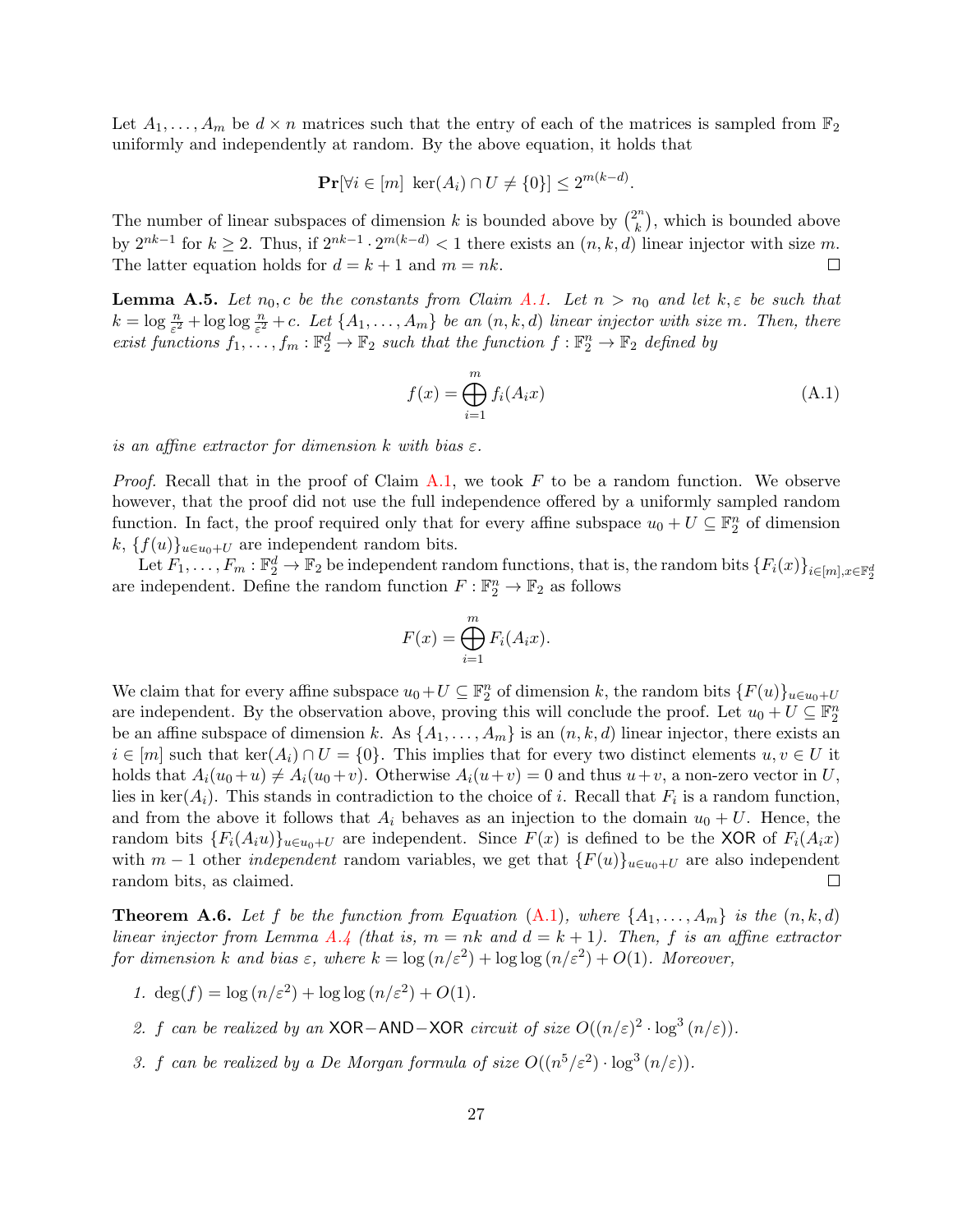*Proof.* To prove the first item, we note that each of the  $f_i$ 's is a function on  $d = k + 1$  inputs, and thus can be computed by a polynomial with degree at most  $k+1$ . The proof then follows as in the computation of f, each  $f_i$  is composed with linear functions of the variables, and f is the XOR of the  $f_i$ 's.

To prove the second item, we show an XOR−AND−XOR circuit C with the desired size, that computes the function f. Since each of the functions  $f_i$  are degree d polynomials on d inputs, each of them can be computed by an  $XOR - AND$  circuit, where the fan-in of the top  $XOR$  gate is bounded above by  $2^d$  and the fan-in of each AND gate is at most d. Thus, for  $i \in [m]$ , each of the functions  $f_i(A_ix)$  on n inputs is computable by an XOR – AND – XOR circuit.

By its definition, f is the XOR of these functions and so one can collapse this XOR together with the top m XOR gates. This yields an  $XOR - AND - XOR$  circuit C that computes f.

The size of the circuit C is  $O(m \cdot d \cdot 2^d)$  as each of the m functions  $f_i(A_ix)$  applies  $2^d$  AND gates, each on d XOR gates (whom in turn compute the linear injector). Since  $m = nk$  and  $d = k + 1$ ,  $size(C) = O((n/\varepsilon)^2 \cdot log^3(n/\varepsilon))$  as stated.

As for the third item, we show a De Morgan formula with the desired size, that computes  $f$ . Since each of the functions  $f_i$  are on d inputs, each of them can be computed by a De Morgan formula of size  $O(2^d)$ . Moreover, every XOR operation needed for the computation of the linear injector  $\{A_1, \ldots, A_m\}$  can be implemented in size  $O(n^2)$ . Replacing each leaf in the formula for  $f_i$  with the relevant formula computing the corresponding bit of  $A_ix$  (or its negation), results in an  $O(2^dn^2)$  size De Morgan formula computing  $f_i(A_ix)$ . Again, since the XOR of bits  $y_1, \ldots, y_m$ can be computed by a De Morgan formula of size  $O(m^2)$ , and one can replace each leaf marked by  $y_i$  (or  $\neg y_i$ ) with the formula computing  $f_i(A_ix)$  (or its negation), one gets a De Morgan formula computing  $f$  of size

$$
O(m^2 \cdot 2^d \cdot n^2) = O((nk)^2 \cdot 2^k \cdot n^2) = O((n^5/\varepsilon^2) \cdot \log^3(n/\varepsilon)),
$$

as desired.

## <span id="page-29-0"></span>B A Slightly Simpler Proof of the First Structural Result for  $\mathbb{F}_2$

In this section we give a slightly simpler proof for Theorem [1,](#page-3-0) for the special case  $q = 2$ . We prove the following:

<span id="page-29-2"></span>**Theorem B.1** (Structural Result I for the Binary Field). Let k be the smallest integer such that

$$
n \leq k + \sum_{j=0}^{d-1} (d-j) \cdot \binom{k}{j} .
$$

Let  $f: \mathbb{F}_2^n \to \mathbb{F}_2$  be a degree d polynomial, and let  $u_0 \in \mathbb{F}_2^n$ . Then, there exists a subspace  $U \subset \mathbb{F}_2^n$ of dimension k such that  $f|_{u_0+U}$  is constant.

<span id="page-29-1"></span>*Proof.* Fix  $u_0 \in \mathbb{F}_2^n$ . We assume without loss of generality that  $f(u_0) = 0$ , as otherwise we can look at the polynomial  $g(x) = f(x) - f(u_0)$  which is of the same degree. The proof is by induction. Let k be such that

$$
n > k + \sum_{j=0}^{d-1} (d-j) \cdot \binom{k}{j} \,. \tag{B.1}
$$

 $\Box$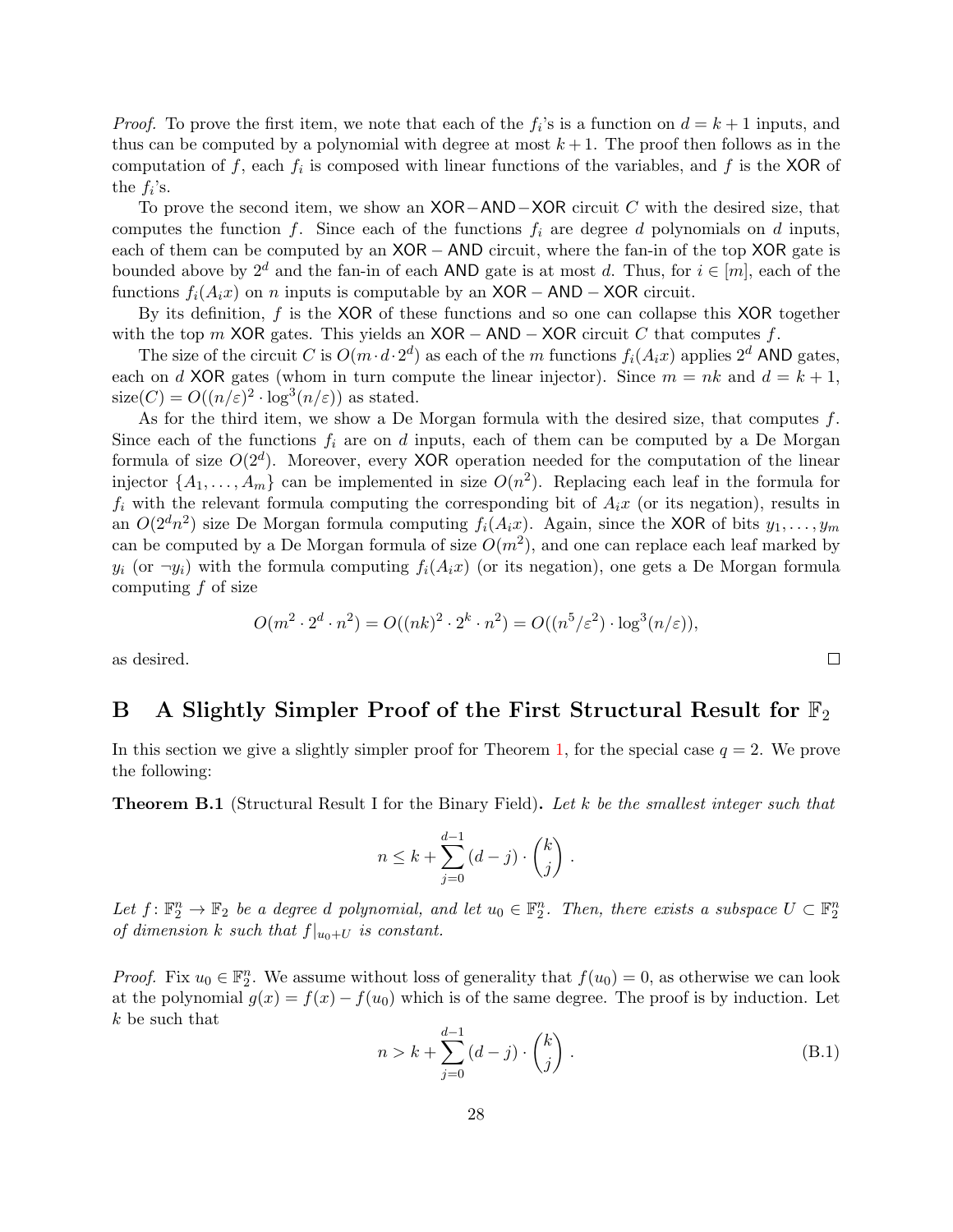We assume by induction that there exists an affine subspace  $u_0 + \text{span}\{\Delta_1, \ldots, \Delta_k\} \subseteq \mathbb{F}_2^n$ , where the  $\Delta_i$ 's are linearly independent vectors on which f evaluates to 0. Assuming Equation [B.1](#page-29-1) holds, we show there exists a vector  $\Delta_{k+1}$ , linearly independent of  $\Delta_1, \ldots, \Delta_k$ , such that  $f \equiv 0$  on  $u_0 + \text{span}\{\Delta_1, \ldots, \Delta_{k+1}\}.$  To this aim, consider the set

$$
A = \left\{ x \in \mathbb{F}_2^n \middle| \forall S \subseteq [k], f\left(x + \sum_{i \in S} \Delta_i\right) = 0 \right\}.
$$

By the induction hypothesis,  $u_0 \in A$ . It can be verified that for any  $x \in \mathbb{F}_2^n$ 

$$
\forall S \subseteq [k] : f\left(x + \sum_{i \in S} \Delta_i\right) = 0 \quad \Leftrightarrow \quad \forall S \subseteq [k] : f_S(x) = 0 ,
$$

where  $f_S$  is defined by

$$
f_S(x) \triangleq \sum_{T \subseteq S} f\left(x + \sum_{i \in T} \Delta_i\right).
$$

Namely, fs is the derivative of f in directions  $\{\Delta_i\}_{i\in S}$ . In particular,  $\deg(f_S) \leq d - |S|$ . Thus  $f_S \equiv 0$  for  $|S| > d$ , and we may write A as

$$
A = \{x \in \mathbb{F}_2^n \mid \forall S \subseteq [k] : |S| \le d, \ f_S(x) = 0\}.
$$

Hence, A is the set of solutions to a system of  $\binom{k}{\leq k}$  $\binom{k}{\leq d}$  polynomial equations, where there are  $\binom{k}{j}$  $_{j}^{k})$ equations which correspond to sets S of size j and thus to degree (at most)  $d - j$  polynomials. <sup>[10](#page-30-0)</sup> One can also write  $A$  as the set of solutions to the single polynomial equation

$$
\prod_{S \subseteq [k]:|S| \le d} (1 - f_S(x)) = 1,
$$

which is of degree

$$
D \le \sum_{j=0}^{d-1} (d-j) \cdot \binom{k}{j} \; .
$$

Since A is non-empty, by DeMillo-Lipton-Schwartz-Zippel lemma (Lemma [2.2,](#page-12-0) for  $q = 2$ ) we have that

$$
|A| \ge 2^{n-D} \ge 2^{n-\sum_{j=0}^{d-1} (d-j)\cdot {k \choose j}}.
$$
\n(B.2)

This, together with Equation [\(B.1\)](#page-29-1) implies that  $|A| > 2<sup>k</sup>$ . Hence, there exists a point  $y \in A$  such that  $y - u_0 \notin \text{span}\{\Delta_1, \Delta_2, \ldots, \Delta_k\}.$  Pick such a point u arbitrarily and denote by  $\Delta_{k+1} \triangleq u - u_0$ . Since both  $u_0$  and u are in A we have that  $f \equiv 0$  on

$$
u_0+\mathrm{span}\{\Delta_1,\ldots,\Delta_{k+1}\}\ .
$$

<span id="page-30-0"></span><sup>&</sup>lt;sup>10</sup>In particular, equations that correspond to sets S of size d are of the form  $c_S = 0$  for some constant  $c_S \in \mathbb{F}_2$ . Since A is non-empty, the constants  $c_s$  must be 0, making those equations tautologies  $0 = 0$  that does not depend on x. Moreover, most of the remaining equations correspond to sets S of size  $d-1$ , and are therefore either linear equations or tautologies.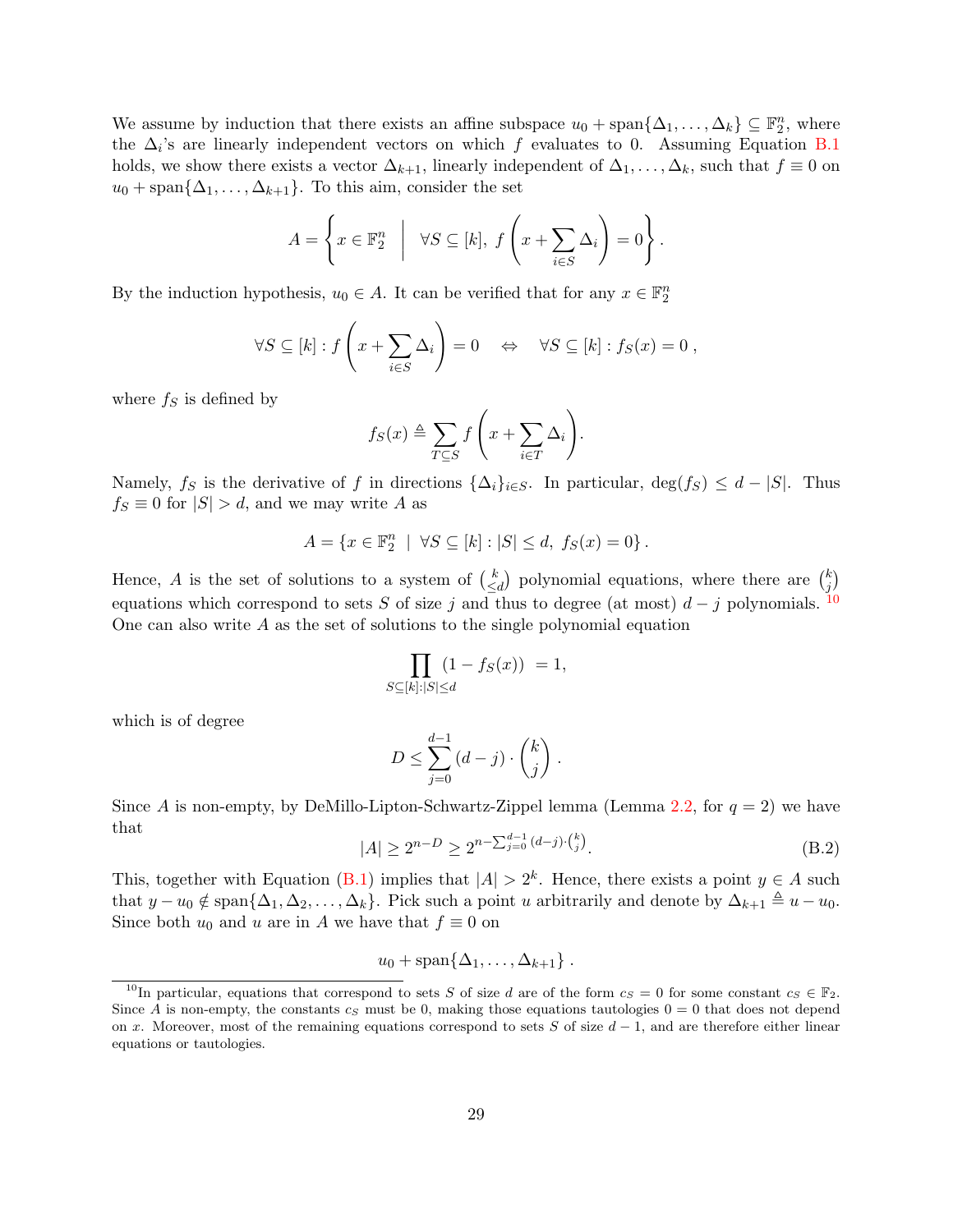The inductive proof shows that there exists a subspace U of dimension  $k$  such that  $f$  is constant on  $u_0 + U$  and

$$
n \le k + \sum_{j=0}^{d-1} (d-j) \cdot \binom{k}{j}, \tag{B.3}
$$

since otherwise we could have continue this process and pick a bigger subspace  $U'$ .

### <span id="page-31-0"></span>B.1 Proof of Theorem [4.1](#page-18-4)

<span id="page-31-1"></span>The proof of Theorem [4.1](#page-18-4) uses the following lemma.

**Lemma B.2.** Let  $f : \mathbb{F}_2^n \to \mathbb{F}_2$  be a degree d polynomial, and let U be a linear subspace with basis  $\Delta_1, \ldots, \Delta_k$ . Then,  $\deg(f|_U) \leq d-1$  if and only if  $f_S(0) = 0$  for all  $S \subseteq [k]$  of size d, where  $f_S(x) := \sum_{T \subseteq S} f(x + \sum_{i \in T} \Delta_i).$ 

*Proof of Lemma [B.2.](#page-31-1)* As noted in the Preliminaries section, the degree of  $f|_U$  is equal to the degree of  $g: \mathbb{F}_2^k \to \mathbb{F}_2$  defined as  $g(y_1, \ldots, y_k) = f(\sum_{i=1}^k)$ <br> $\sum_{S \subset [k] \setminus S \subset \{d\}} a_S \cdot \prod_{i \in S} y_i$ , where  $a_S \in \mathbb{F}_2$  are constant  $y_i \Delta_i$ ). Since  $deg(g) \leq d$ , we may write  $g(y) =$  $S\subseteq [k], |S|\leq d$  as  $\cdot \prod_{i\in S} y_i$ , where  $a_S \in \mathbb{F}_2$  are constants. By Möbius inversion formula (Fact [2.3\)](#page-12-1),  $a_S = \sum_{T \subseteq S} g(1_T)$ . By the definition of g, we establish the relation  $a_S = \sum_{T \subseteq S} f(\sum_{i \in T} \Delta_i) =$  $f_S(0)$ . Hence,

$$
\deg(f|_U) \le d - 1 \iff \deg(g) \le d - 1
$$
  

$$
\iff \forall S \subseteq [k] \text{ s.t. } |S| = d, a_S = 0
$$
  

$$
\iff \forall S \subseteq [k] \text{ s.t. } |S| = d, f_S(0) = 0,
$$

which completes the proof.

*Proof of Theorem [4.1.](#page-18-4)* Similarly to the proof of Theorem  $B.1$ , we find by induction basis vectors  $\Delta_1, \ldots, \Delta_k$  for the subspace U. We assume by induction that  $\deg(f|_U) \leq d-1$ , and we wish to find a new vector  $\Delta_{k+1}$ , linearly independent of  $\Delta_1, \ldots, \Delta_k$ , for which  $\deg(f|_{U'}) \leq d-1$ , where  $U' = \text{span}\{\Delta_1, \ldots, \Delta_{k+1}\}.$  We continue doing so as long as  $\binom{k}{d}$  $\binom{k}{d-1} + k < n$ .<sup>[11](#page-31-2)</sup>

By Lemma [B.2,](#page-31-1) for any set  $S \subseteq [k]$  of size d,  $f_S(0) = 0$ . We wish to find a new vector  $\Delta_{k+1}$ such that for all  $S \subseteq [k+1]$  of size d,  $f_S(0) = 0$ . It suffices to consider sets S of size d that contains  $k + 1$ , since the correctness for all other sets is implied by the induction hypothesis.

For sets S of size  $d-1$ ,  $f_S(x)$  is an affine function and can be written as  $f_S(x) = \langle \ell_S, x \rangle + c_S$ , where  $\ell_S \in \mathbb{F}_2^n$  and  $c_S \in \mathbb{F}_2$ . Let W be the linear subspace of  $\mathbb{F}_2^n$  spanned by  $\{\ell_S : S \subseteq [k], |S| = \ell_S\}$ d − 1}. Let  $\Delta_{k+1}$  be any vector orthogonal to W, and linearly independent of  $\Delta_1, \Delta_2, \ldots, \Delta_k$ . Since, dim $(W^{\perp}) = n - \dim(W) \geq n - {k \choose d}$  $\binom{k}{d-1}$ , which by our assumption is strictly bigger than k, such a vector  $\Delta_{k+1}$  exists. Let  $S \subseteq [k+1]$  be a set of size d that contains  $k+1$  and let  $S' = S \cap [k]$ , then

$$
f_S(0) = f_{S'}(0) + f_{S'}(\Delta_{k+1}) = \langle \ell_{S'}, 0 \rangle + c_{S'} + \langle \ell_{S'}, \Delta_{k+1} \rangle + c_{S'} = 0,
$$

where in the first equality we used the definitions of  $f<sub>S</sub>$  and  $f<sub>S'</sub>$ , and in the last equality we used the fact that  $\Delta_{k+1}$  is orthogonal to  $\ell_{S'}$ . Using Lemma [B.2](#page-31-1) we have shown that our choice of  $\Delta_{k+1}$ gives a linear subspace  $U' = \text{span}\{\Delta_1, \ldots, \Delta_{k+1}\}\$  for which  $f|_{U'}$  is of degree  $\leq d-1$ .

 $\Box$ 

 $\Box$ 

<span id="page-31-2"></span><sup>&</sup>lt;sup>11</sup>Note that this is slightly better than the expression we had in Theorem  $B.1$ .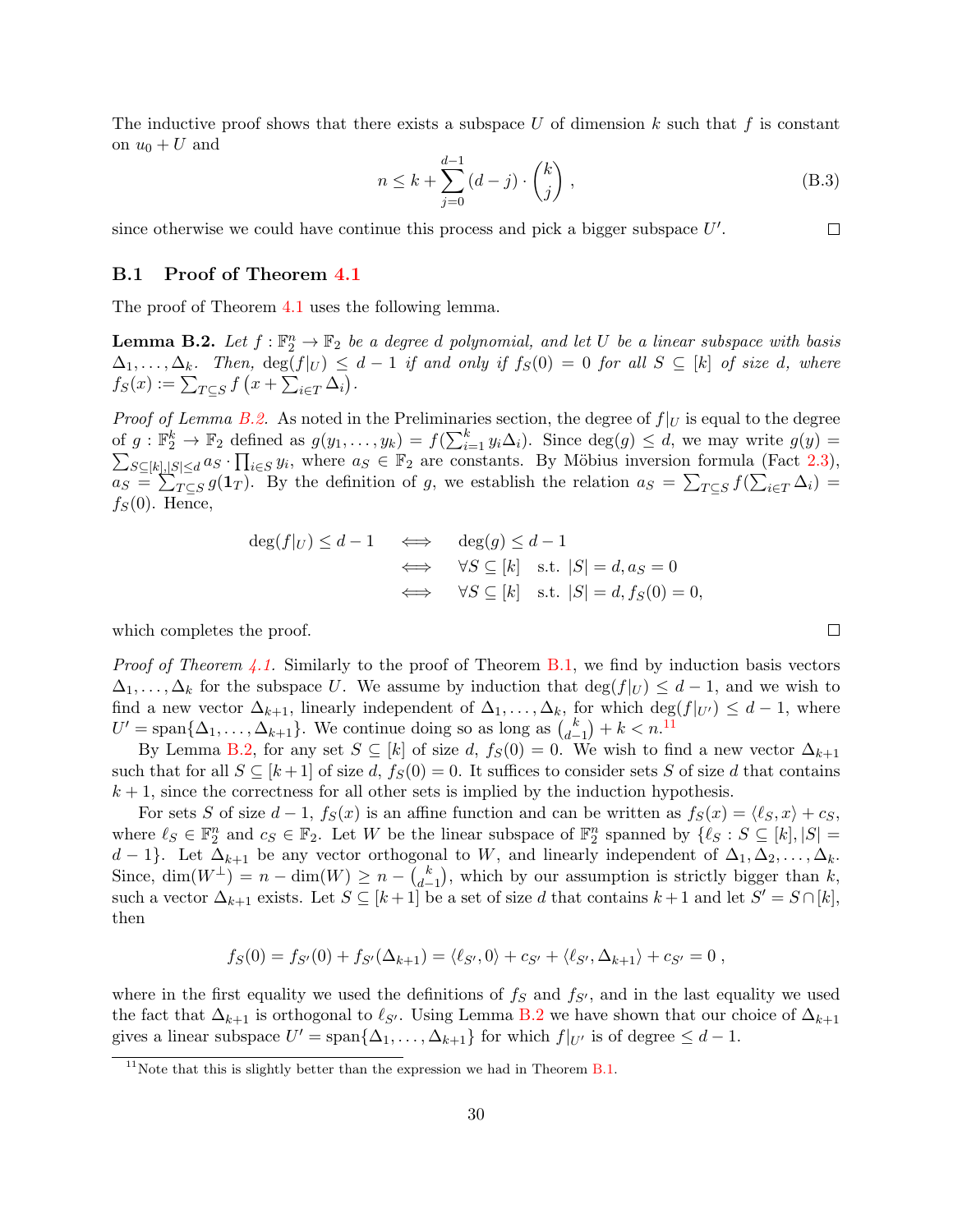We now explain how to find, for any set S of size  $d-1$ , the affine function  $f_S(x)$  (that is,  $\ell_S$ and  $c_S$ ) by performing  $2^{d-1} \cdot (n+1)$  queries to f. As  $f_S$  is affine, knowing the values of  $f_S$  on the inputs  $0, e_1, e_2, \ldots, e_n$  determines  $\ell_S$  and  $c_S$ :  $c_S = f_S(0)$  and  $(\ell_S)_i = c_S + f_S(e_i)$  for  $i \in [n]$ . Each one of the values  $f_S(0), f_S(e_1), \ldots, f_S(e_n)$  can be computed using  $2^{d-1}$  queries to f, by the definition of  $f<sub>S</sub>$ .

We now describe how can one efficiently find the vector  $\Delta_{k+1}$  given  $\Delta_1, \ldots, \Delta_k$ . Using Gaussian elimination we find a basis for  $W^{\perp}$ . We check for each basis vector if it is not in the span of  $\Delta_1, \ldots, \Delta_k$ ; after checking  $k+1$  vectors we are promised to find such a vector. Next, we analyze the dimension of the subspace returned by the algorithm, the number of queries it makes to  $f$ , and the total running time.

Dimension of subspace: We abuse notation and denote by k the number of rounds in our algorithm, which is also the dimension of the subspace the algorithm returns. Since the algorithm stopped, we know that  $\binom{k}{d}$  $\binom{k}{d-1} + k \geq n$ . By a simple calculation, under the assumption that  $d \leq$  $\log(n)/3$  we get that  $k = \Theta(d \cdot n^{1/(d-1)})$ .

**Number of queries:** Overall through the k rounds of the algorithm we query f on all vectors of the form  $v + \sum_{i \in T} \Delta_i$  for  $v \in \{0, e_1, \ldots, e_n\}$  and  $T \subseteq [k]$  of size  $\leq d-1$ . Hence, if we make sure not to query f more than once on the same point, the number of queries is  $(n+1) \cdot \binom{k}{d}$  $\left(\frac{k}{d-1}\right)$  which is at most  $O(n^2)$  for  $d \leq \log(n)/3$ .

**Running time:** The total running time per round is  $O(n^3)$  since we perform Gaussian elimination to calculate the basis for  $W^{\perp}$ , and another Gaussian elimination to check which of the first  $k+1$ vectors of this basis is not in span $\{\Delta_1, \ldots, \Delta_{k+1}\}\$ . In addition, in each round we calculate the linear functions  $\ell_S$ , but this only takes  $O(n^2 \cdot 2^d)$  time, which is negligible compared to  $O(n^3)$  under the assumption that  $d \leq \log(n)/3$ . Therefore, the total running time is  $O(n^3 \cdot k)$ .  $\Box$ 

## <span id="page-32-0"></span>C Proof of DeMillo-Lipton-Schwartz-Zippel Variant

In this section we provide a proof for Lemma [2.2.](#page-12-0) Our proof is adapted from the proof of Lemma A.36 in the book of Arora and Barak [\[AB09\]](#page-24-5).

*Proof of Lemma [2.2.](#page-12-0)* Since we only care about the values the polynomial take on  $\mathbb{F}_q^n$ , we may assume without loss of generality that the individual degree of each variable is at most  $q - 1$ , since  $a^q = a$  for all  $a \in \mathbb{F}_q$ .

We use induction on n. If  $n = 1$  then f is a univariate polynomial of degree d for some  $d \leq q-1$ , since we assumed each individual degree is at most  $q - 1$ . We have

$$
\Pr[f(x_1) \neq 0] \ge 1 - d/q \ge q^{-d/(q-1)},
$$

where the first inequality follows since a univariate degree d polynomial over a field obtains at most d roots, and the last inequality can be verified for any  $d \leq q-1$  using basic calculus. Suppose the statement is true when the number of variables is at most  $n-1$ . Then f can be written as

$$
f(x_1,...,x_n) = \sum_{i=0}^{\min(d,q-1)} x_1^i \cdot f_i(x_2,...,x_n)
$$